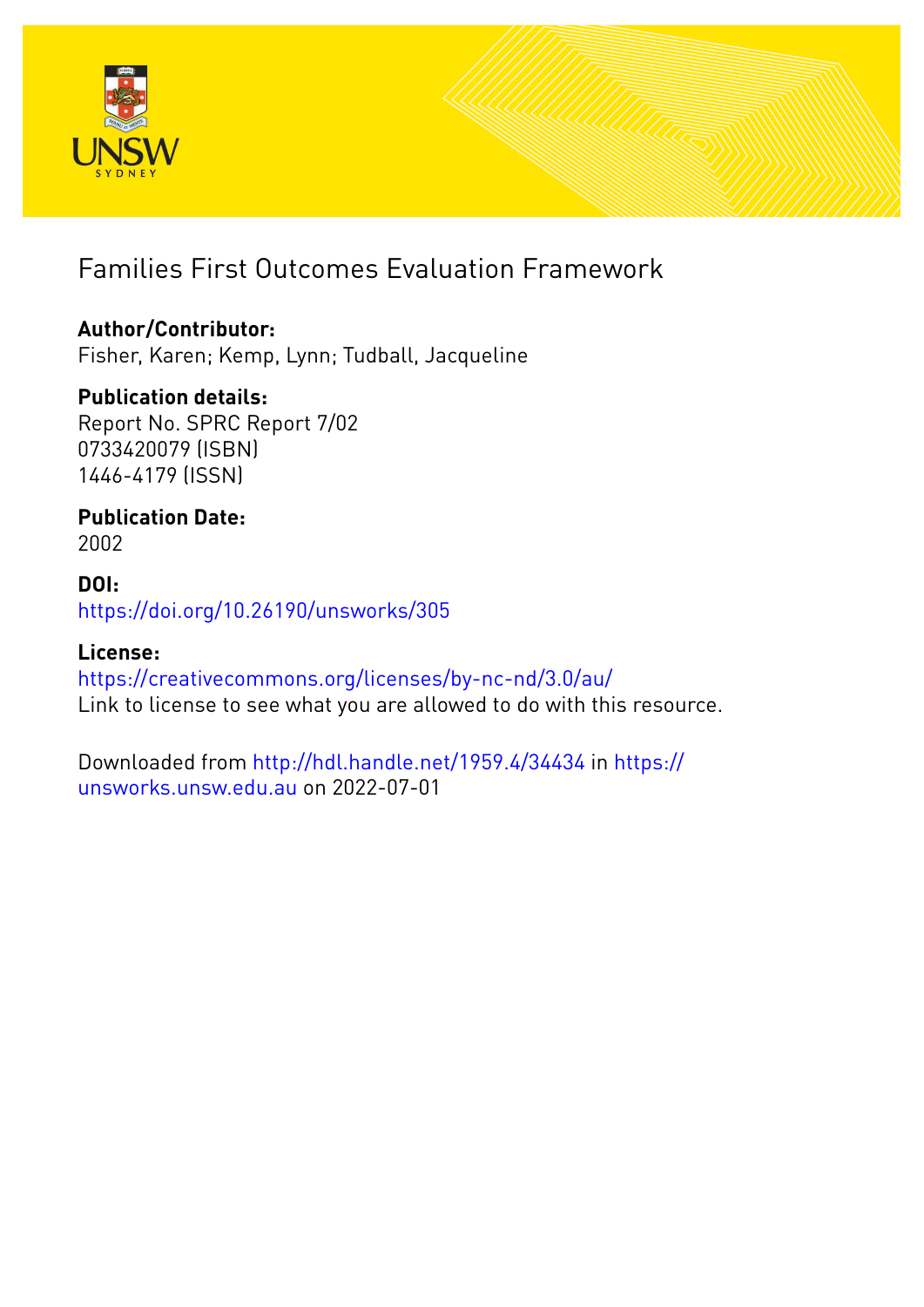



# **families first outcomes evaluation framework**

# for the cabinet office of new south wales

University of New South Wales Research Consortium

Social Policy Research Centre Centre for Health Equity Training, Research and Evaluation Centre for General Practice Integration Studies School of Women's and Children's Health University of New England *March 2002*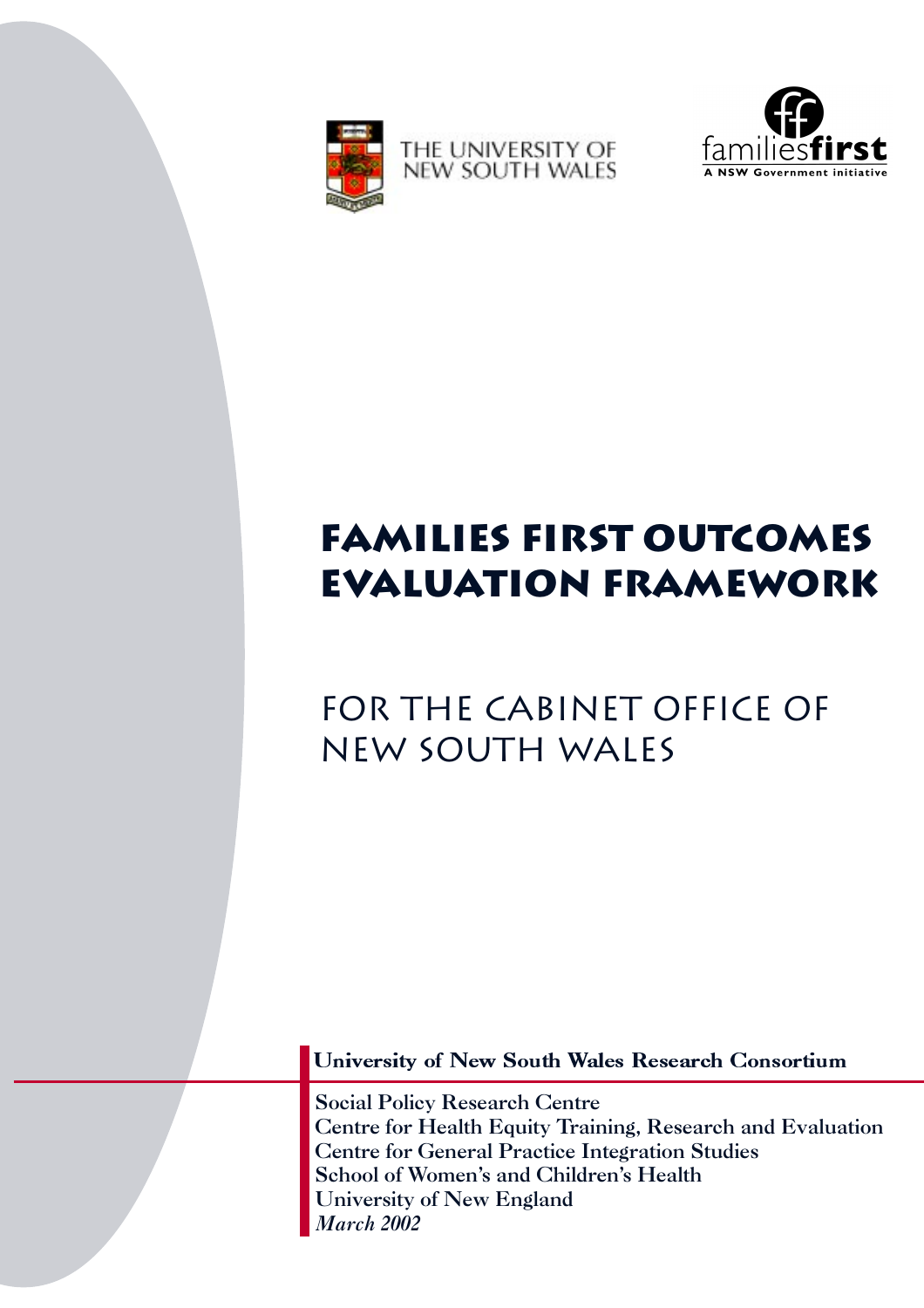For a full list of SPRC Publications see, www.sprc.unsw.edu.au or Contact: Publications, SPRC, University of New South Wales, Sydney, NSW, 2052, Australia. Telephone: +61 (2) 9385 7800 Fax: +61 (2) 9385 7838 Email: sprc@unsw.edu.au

> ISSN 1446-4179 ISBN 0 7334 2007 9

> > March 2002

The views expressed in this publication do not represent any official position on the part of the Social Policy Research Centre, but the views of the individual authors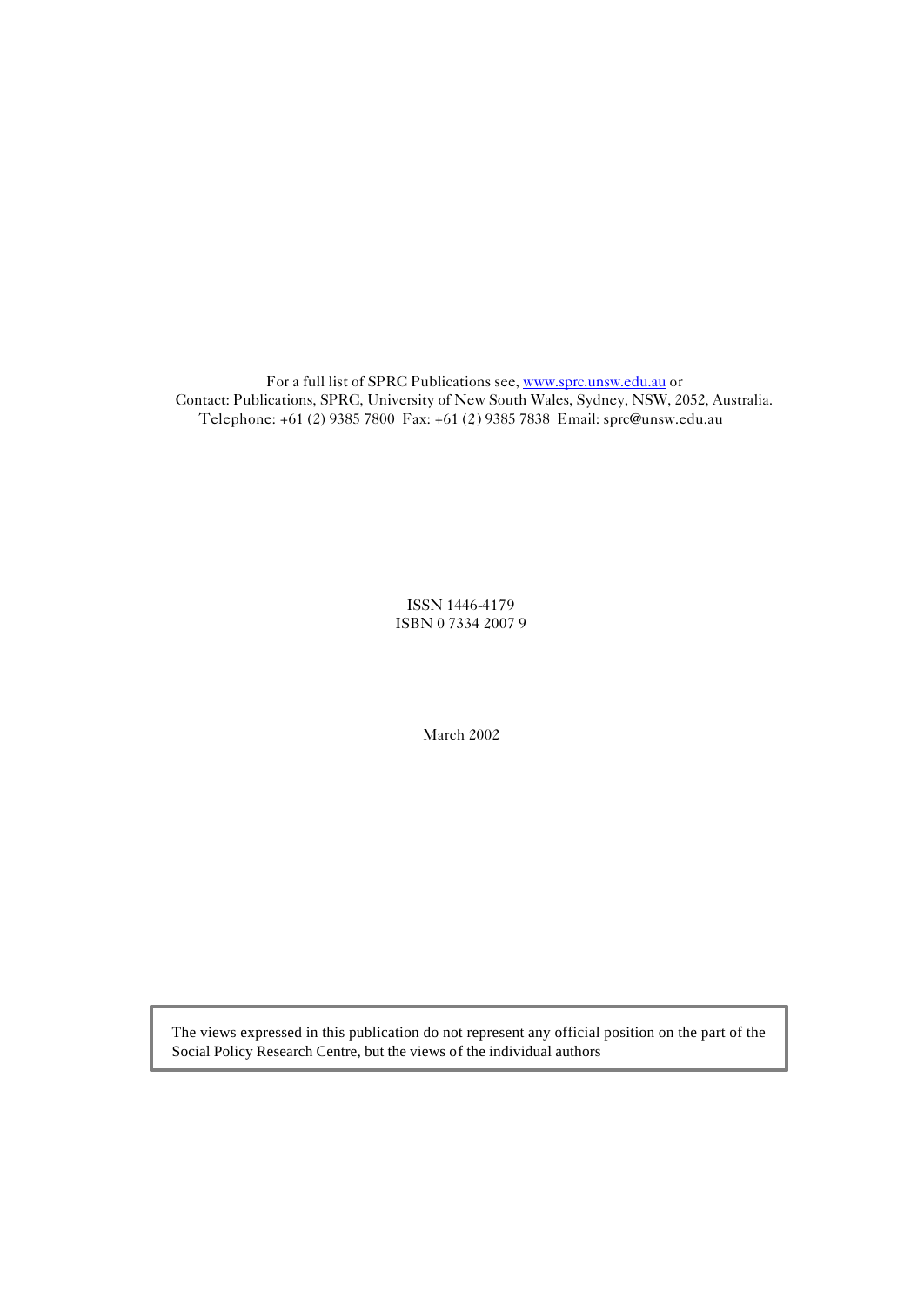# **UNSW Evaluation Consortium**

*Social Policy Research Centre*

Peter Saunders, Michael Bittman, Judy Cashmore, Karen Fisher, Cathy Thomson, Jacqueline Tudball

*Centre for Health Equity Training, Research and Evaluation*  Elizabeth Harris, Lynn Kemp

*Centre for General Practice Integration Studies* Gawaine Powell Davies

*School of Women's and Children's Health* Richard Henry

*Early Childhood Education Program, University of New England*  Cynthia à Beckett

# **Authors**

Karen Fisher, Lynn Kemp and Jacqueline Tudball

# **Contacts for Follow up to this Report**

Peter Saunders ph 02 9385 7800, fax 9385 7838, email p.saunders@unsw.edu.au

Karen Fisher ph 02 9385 7800, fax 02 9385 7838, email karen.fisher@unsw.edu.au

# **Acknowledgments**

The Cabinet Office, Families First Statewide Advisory Group, Families First Area committees, Australian Centre for Immunisation Research, Bureau of Crime Statistics and Research, Commonwealth Department of Family and Community Services, Local Government and Shires Associations, National Perinatal Statistics Unit, NSW Department of Community Services, NSW Department of Education and Training, NSW Health, NSW Department of Housing, NSW Department of Sport and Recreation, NSW Department of Transport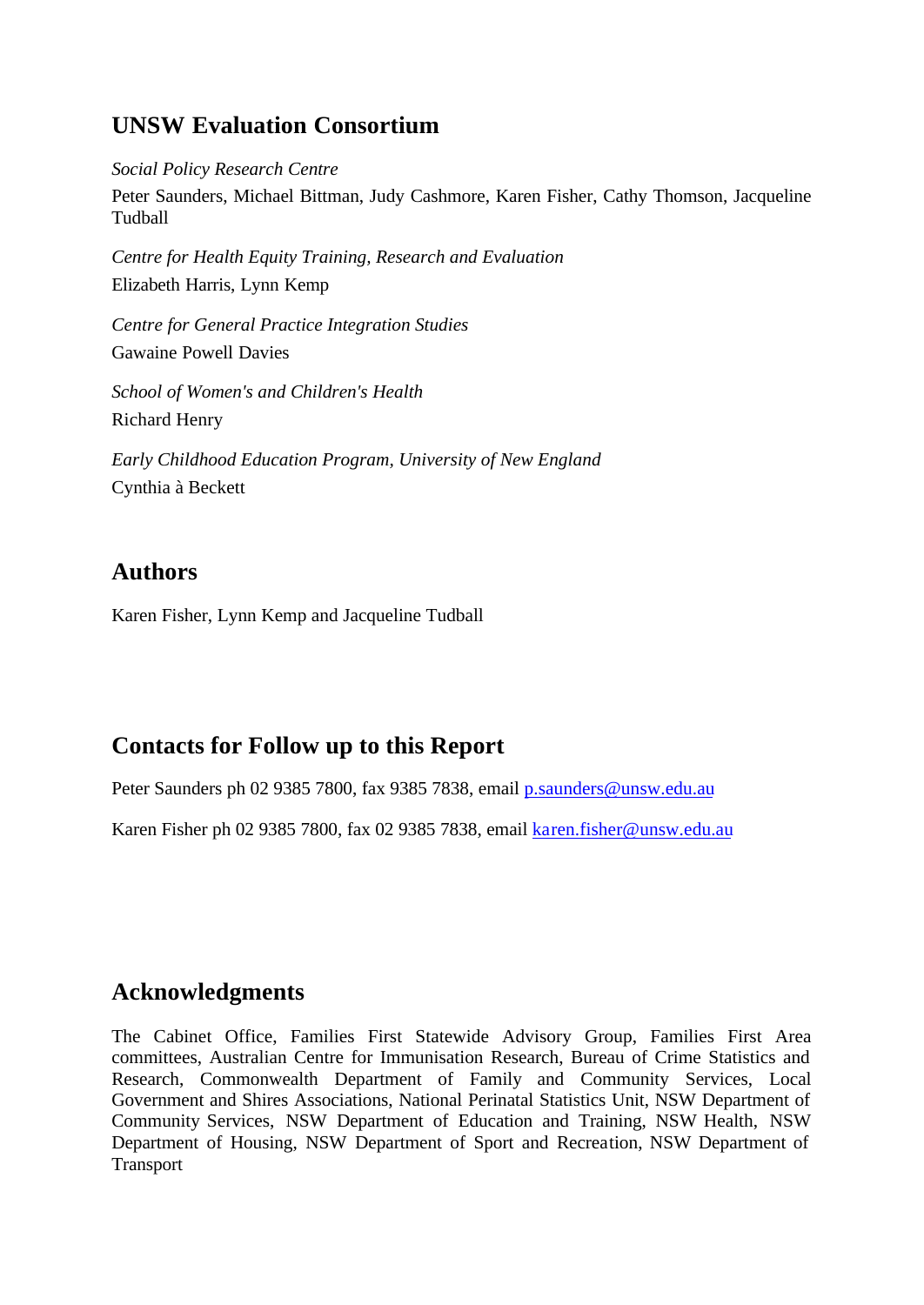# **Contents**

| <b>A.</b>               |                  |  |
|-------------------------|------------------|--|
| 1                       |                  |  |
| 1.1                     |                  |  |
| 1.2                     |                  |  |
| 1.3                     |                  |  |
| 1.4                     |                  |  |
| 1.5                     |                  |  |
| $\overline{2}$          |                  |  |
| 2.1<br>2.2              |                  |  |
| 3 <sup>1</sup>          |                  |  |
| 3.1                     |                  |  |
| 3.2                     |                  |  |
| 3.3                     |                  |  |
| 3.4                     |                  |  |
| <b>B.</b>               |                  |  |
| $\overline{\mathbf{4}}$ |                  |  |
| 4.1                     |                  |  |
| 5                       |                  |  |
| 5.1                     |                  |  |
| 6                       |                  |  |
| 6.1<br>7                |                  |  |
| 7.1                     |                  |  |
| 7.2                     |                  |  |
| $\mathbf{C}$            |                  |  |
| 8                       |                  |  |
| 8.1                     |                  |  |
| 8.2                     |                  |  |
| 8.3                     |                  |  |
| 9                       |                  |  |
| 9.1                     |                  |  |
| 10                      | <b>Transport</b> |  |
| 10.1                    |                  |  |
| 11                      | <b>Housing</b>   |  |
|                         |                  |  |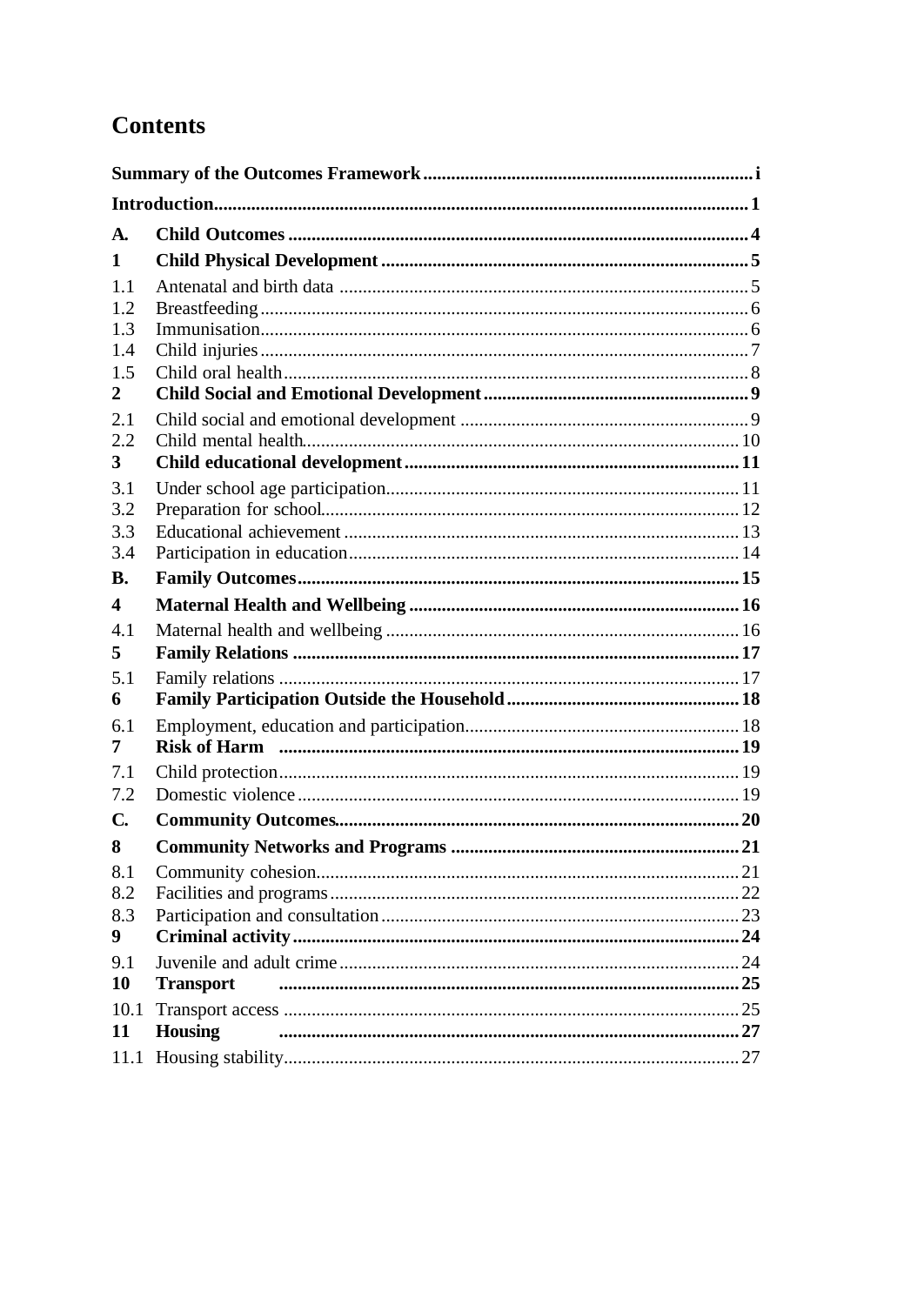# **Appendices**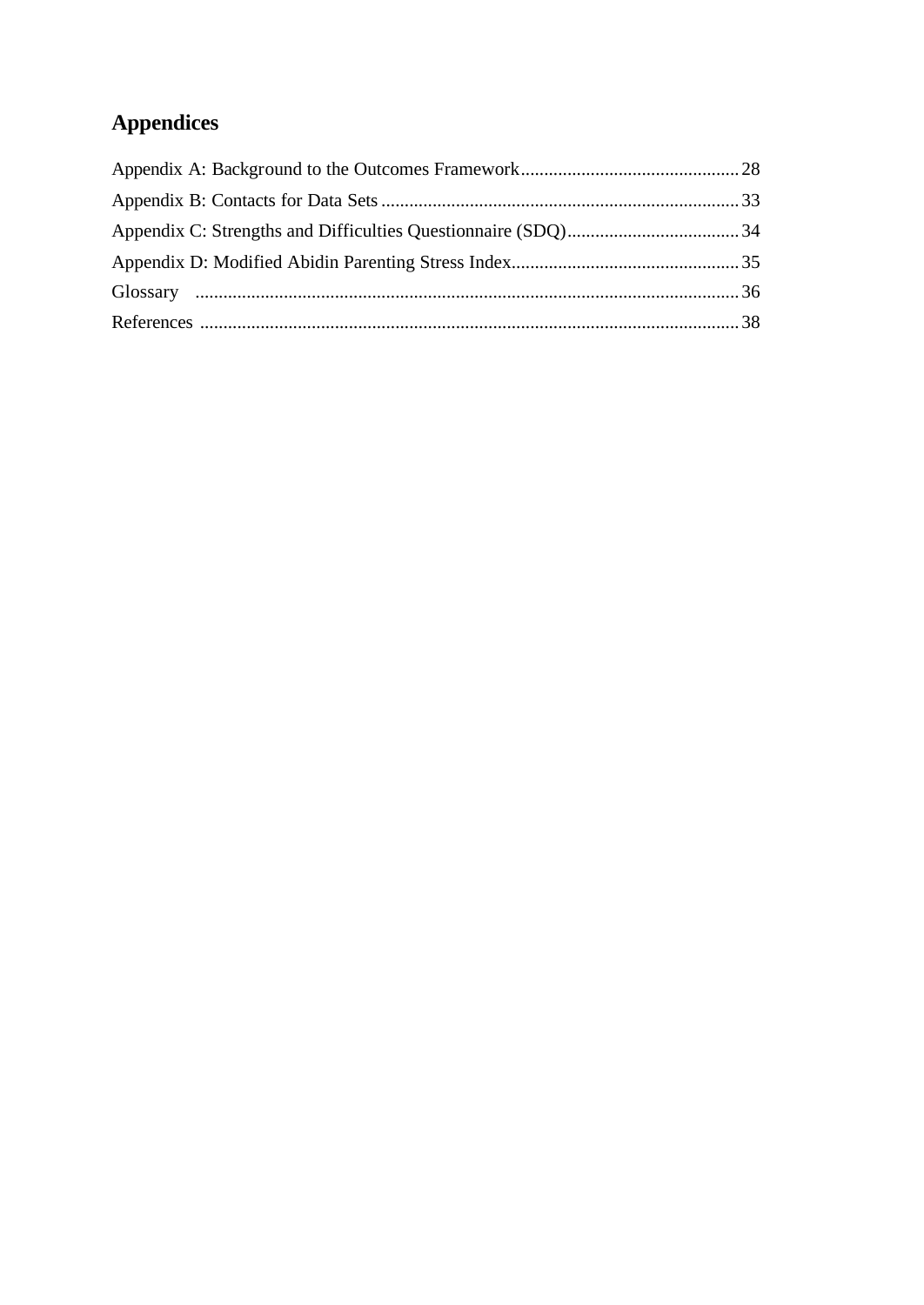| <b>Domain</b>                                 | <b>Indicator</b>                            |
|-----------------------------------------------|---------------------------------------------|
| <b>Child</b> outcomes                         |                                             |
| 1. Child physical development                 | 1.1 Antenatal and birth data                |
|                                               | 1.2 Breastfeeding                           |
|                                               | 1.3 Immunisation                            |
|                                               | 1.4 Child injuries                          |
|                                               | 1.5 Child oral health                       |
| 2. Child social and emotional development     | 2.1 Child social and emotional development  |
|                                               | 2.2 Child mental health                     |
| 3. Child educational development              | 3.1 Under school age participation          |
|                                               | 3.2 Preparation for school                  |
|                                               | 3.3 Educational achievement                 |
|                                               | 3.4 Participation in education              |
| <b>Family outcomes</b>                        |                                             |
| 4. Maternal health and wellbeing              | 4.1 Maternal health and wellbeing           |
| 5. Family relations                           | 5.1 Family relations                        |
| 6. Family participation outside the household | 6.1 Employment, education and participation |
| 7. Risk of harm                               | 7.1 Child protection                        |
|                                               | 7.2 Domestic violence                       |
| <b>Community outcomes</b>                     |                                             |
| 8. Community networks and programs            | 8.1 Community cohesion                      |
|                                               | 8.2 Facilities and programs                 |
|                                               | 8.3 Participation and consultation          |
| 9. Criminal activity                          | 9.1 Juvenile and adult crime                |
|                                               |                                             |
| <b>Supplementary community outcomes</b>       |                                             |
| 10. Transport                                 | 10.1 Transport access                       |
| 11. Housing                                   | 11.1 Housing stability                      |
|                                               |                                             |

# **Summary of the Outcomes Framework**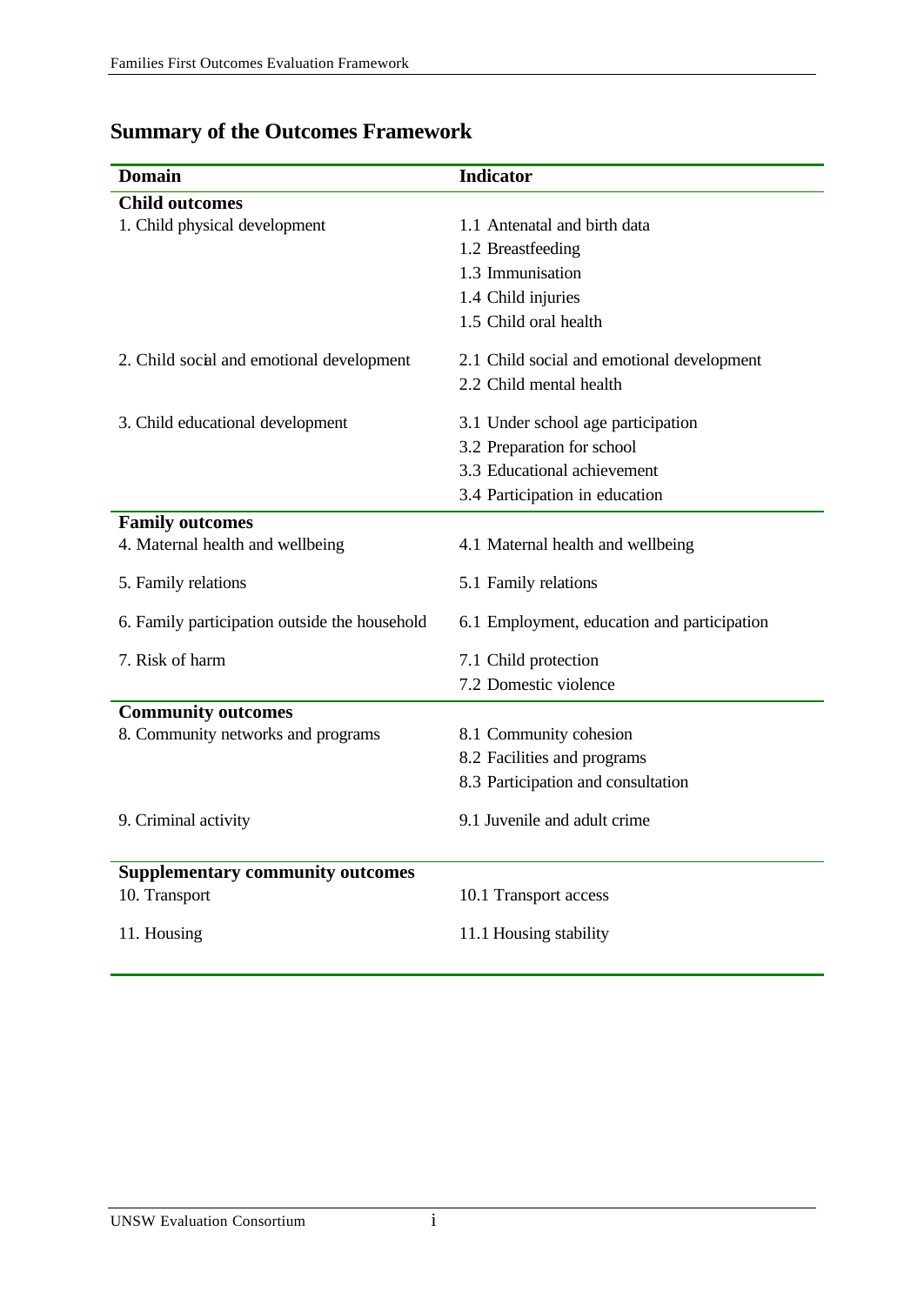# **Introduction**

This document is the Final Draft of the Families First Outcomes Evaluation Framework, concerned with evaluating child, family and community outcomes. It is one of the evaluation activities for Families First. Others include process evaluation through Area Reviews of three Families First Areas in 2002-03, local Area evaluations and program evaluation of the projects funded through Families First. This outcome evaluation activity will inform the other evaluation activities.

Overall the evaluation considers whether Families First has been effective in supporting families and communities in NSW to care for children using an early intervention approach and in developing linkages between specialised health, education, community and other policies.

The Framework includes suggestions for minimum data collection and foundations for extending studies beyond the budget of the evaluation. A general aim in choosing the outcome indicators is to maintain compatibility with simultaneous program evaluation of similar NSW, Commonwealth and international programs.

The Cabinet Office of NSW Families First Research Unit will implement the Framework. The Research Unit will be responsible for negotiating data collection and transfer with each of the organisations that hold the recommended data sets. It will also collate the data, conduct the data analysis and present reports for information to Government and the public.

#### **Conceptual Framework**

The Outcomes framework is organised according to a human ecological theory hierarchy (Figure 1), with interaction between the layers of the model.



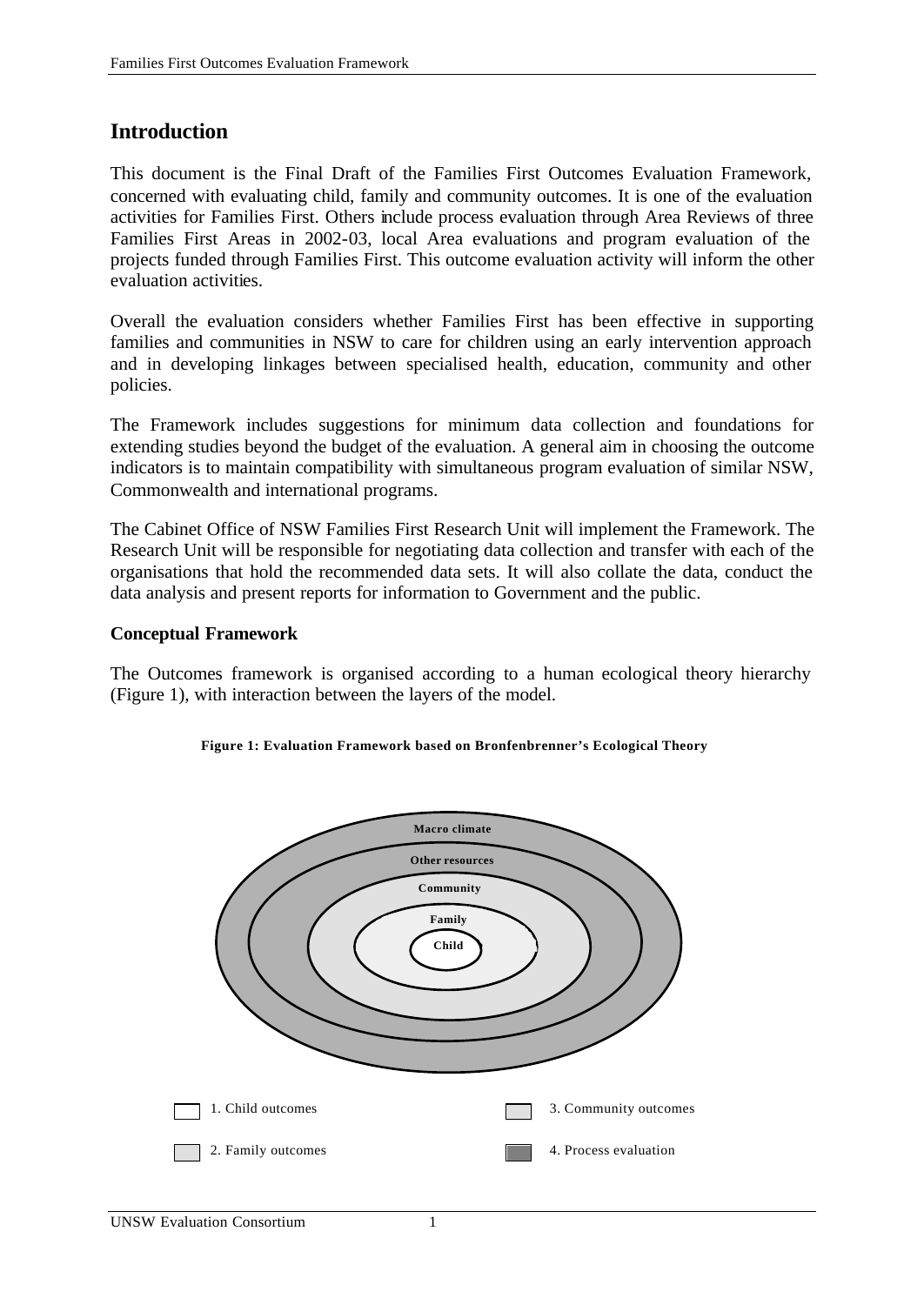An explanation of the model is included in Appendix A. This Framework applies the Bronfenbrenner approach to defining relationships between child, family and community outcomes. Indicators in the Framework are included at the central-most position possible in the relationships. The effect of this position is that if an indicator can be defined at the childlevel then it can also sit in the context of the other rings. For example, education outcomes can be defined at the child-level and has implications for family and community outcomes; compared to transport routes defined at the community-level that influences family and child outcomes.

## **Focus of the Framework**

The overall aim of the Families First initiative is to use a coordinated network of services to support parents, carers and communities raising children to solve problems early before those problems become entrenched (OCYP, 1999). The focus of Families First is on the promotion of health and well-being, and early identification and intervention for problems. The initiative is designed to achieve the outcomes of healthier children and parents, better functioning families, and child and family friendly communities.

To achieve these outcomes, the primary objective of the Families First initiative is 'the development of a network of universal and targeted services providing support to families … because some services are more effective when universally available whilst others are known to be more effective when targeted towards particular sections of the community' (OCYP, 1999).

The Families First initiative can thus be considered to have three major foci, reflected in this Evaluation Framework:

- Outcomes<sup>1</sup> for children, families and communities;
- Population focus through the provision of universal policies; and
- Equity through the universal availability of programs and the provision of targeted programs for 'at risk' groups.

Each of these foci are explained in more detail in Appendix A.

# **Structure of the Outcomes Framework**

The proposed outcome indicators are presented in the remainder of this document in the categories of children, families and community. The three sections start with a summary table of proposed outcome indicators. The description of each measure includes goals, rationale, definitions, data sets and recommended subgroup analysis. Once the indicators are agreed upon possible economic returns from achieving the goals will be added. Output indicators are included only where outcome data are unlikely to be available. Throughout the framework, any definitions of terms are as defined in the particular data set referred to.

l

<sup>&</sup>lt;sup>1</sup> The evaluation of Families First outcomes is the focus of this Evaluation Framework, rather than inputs, processes and activities and outputs.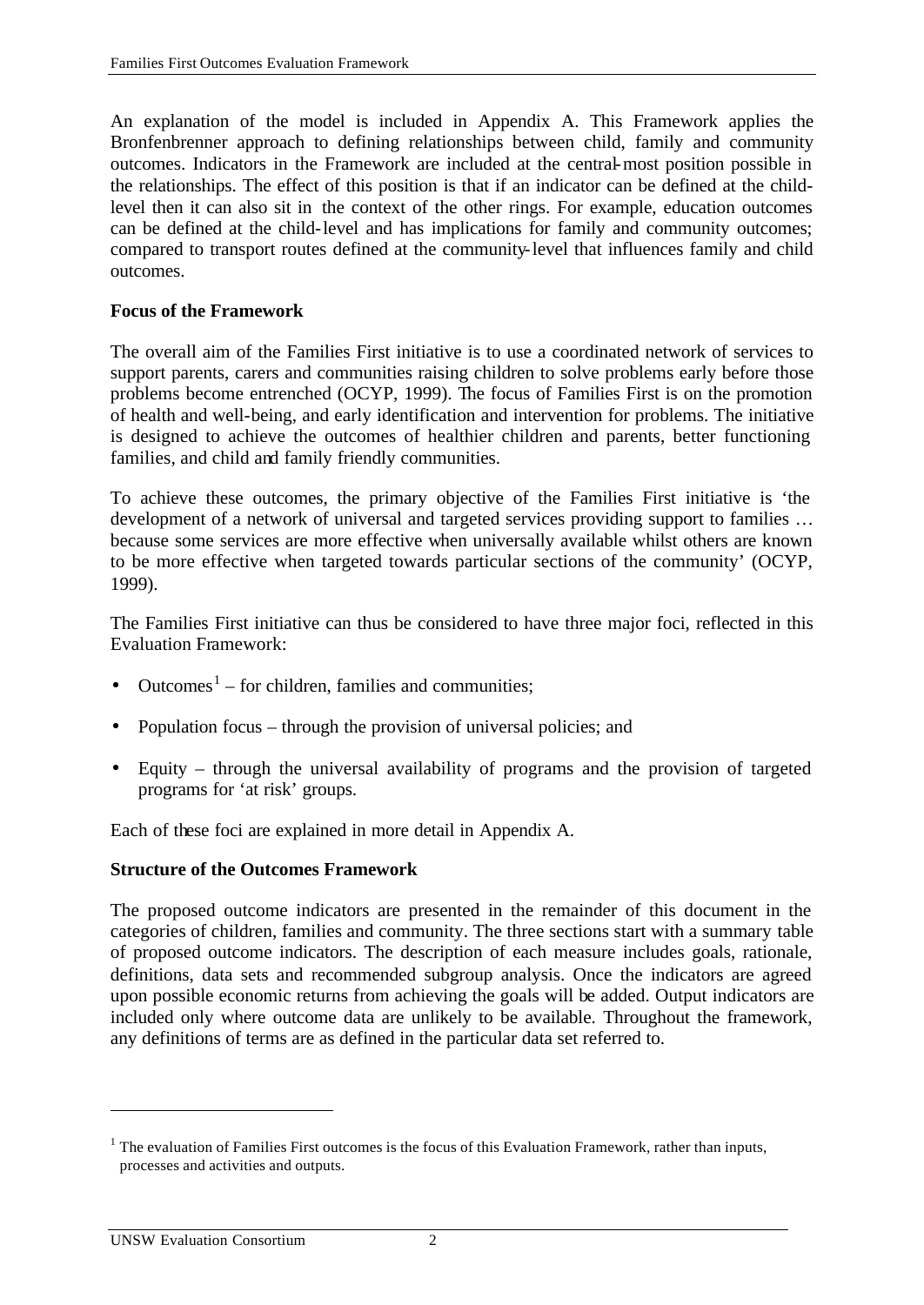In most of the domains, it is not suggested that there is likely to be a direct causal link between the Families First Initiative and the outcomes. Rather, the indicators represent a correlation between an outcome for children, families and communities and the intentions of the Families First Initiative. Families First operates in NSW in the context of other policies and programs with similar intentions being implemented by a range of agencies.

The Consortium recommends that the Human Services CEOs set priority goals for the Families First Initiative. These priorities would inform the directional goals for the outcome indicators in the Evaluation Framework.

Comparison between relative disadvantage of children, families and communities in different Local Government Areas (LGA) is the basis for many of the indicators. The Evaluators recommend that the Research Unit and Human Services CEOs identify priority LGAs for comparison to Statewide averages. Various measures linking to relative disadvantage to location are available in the proposed data sets. Common to many are postcode or LGA data that can be mapped to SEIFA measures as defined by the ABS.

It is also recommended that the choice of the unit of any subgroup data analysis take account of protecting confidentiality. An implication may be for example, that some subgroup data may not be reported for small localities. In other data sets when subgroup numbers are small, it might be possible to use a multiple-year moving average. Local application of the framework to supplement the data collection with other parts of the evaluation activities may also be more appropriate.

Most of the proposed indicators rely on general secondary data. The choice of data sources is explained in more detail in Appendix A, including a list of NSW Health data sets that are in the process of development. Some indicators suggest parallel collection of comparable data by the Families First Department of Community Services (DoCS) funded programs. The implications of this are discussed in Appendix A. It is expected that the indicators will be modified as other data sets are developed.

# **Further research**

The Consortium recommends that further research be commissioned to supplement the outcomes evaluation, including:

- process and outcomes evaluation of the Families First DoCS funded activities; and
- analysis of the link between Families First activities and changes in community wellbeing.

The remainder of this document presents the proposed indicators in each of the child, family and community outcome domains. The Framework is followed by a list of references and a glossary. Appendix A describes in greater detail background to the development of the Framework. Appendix B lists contacts for each agency that holds the data sets. Appendix C and D list two of the suggested instruments, the Strengths and Difficulties Questionnaire (SDQ) and Abidin Parenting Stress Index.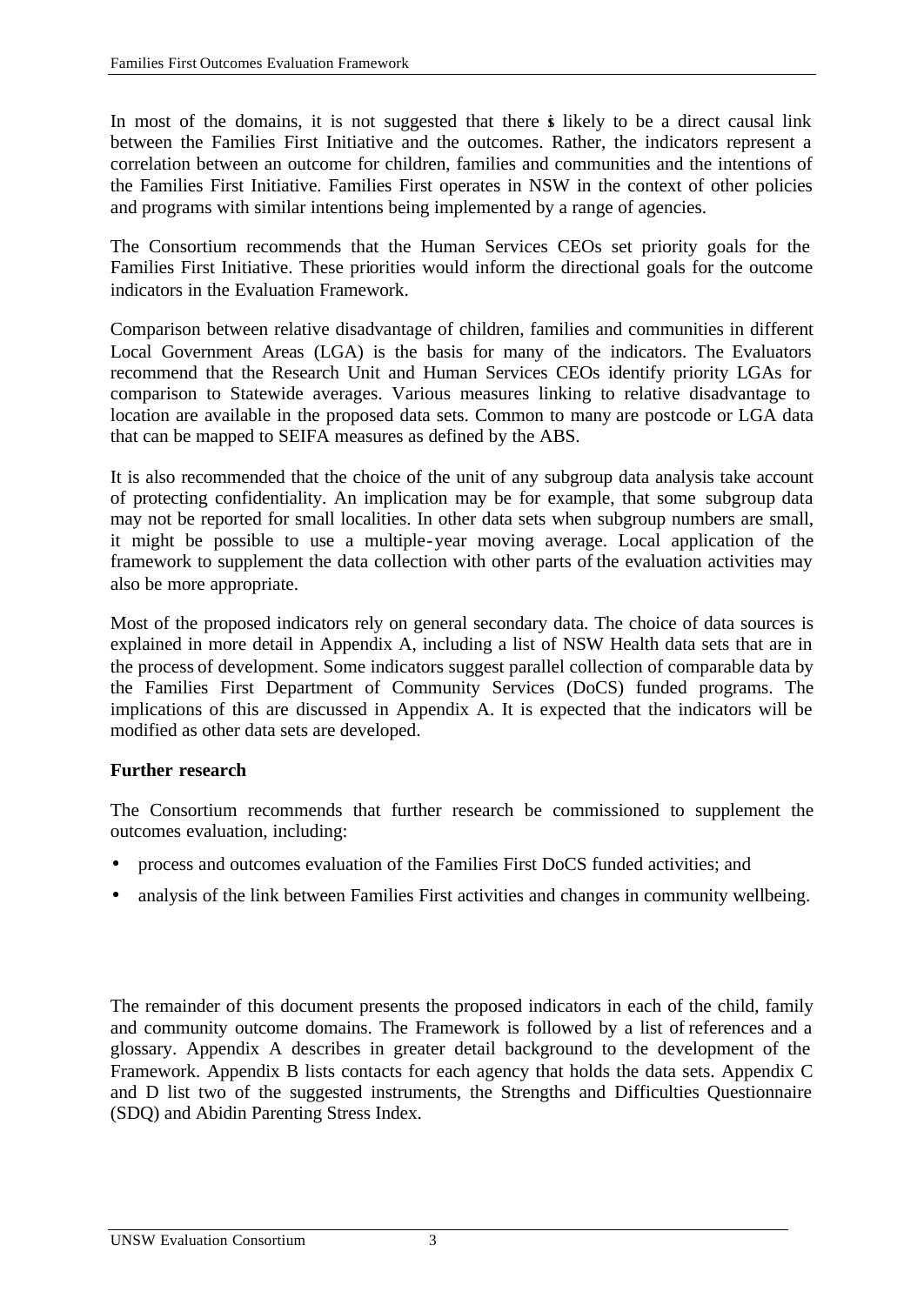# **A. Child Outcomes**

### **Summary of Child Outcomes**

| Domain                                    | Indicator                                  |
|-------------------------------------------|--------------------------------------------|
| 1. Child physical development             | 1.1 Antenatal and birth data               |
|                                           | 1.2 Breastfeeding                          |
|                                           | 1.3 Immunisation                           |
|                                           | 1.4 Child injuries                         |
|                                           | 1.5 Child oral health                      |
| 2. Child social and emotional development | 2.1 Child social and emotional development |
|                                           | 2.2 Child mental health                    |
| 3. Child educational development          | 3.1 Under school age participation         |
|                                           | 3.2 Preparation for school                 |
|                                           | 3.3 Educational achievement                |
|                                           | 3.4 Participation in education             |

The first set of indicators relates to child outcomes. At the centre of the human ecology model, these are perhaps the most crucial indicators of the success of Families First, since improving these outcomes is the explicit aim of the initiative. In the later sets of family and community outcomes, the Framework reveals how outcomes for individual children interact with the conditions or outcomes for the family and community.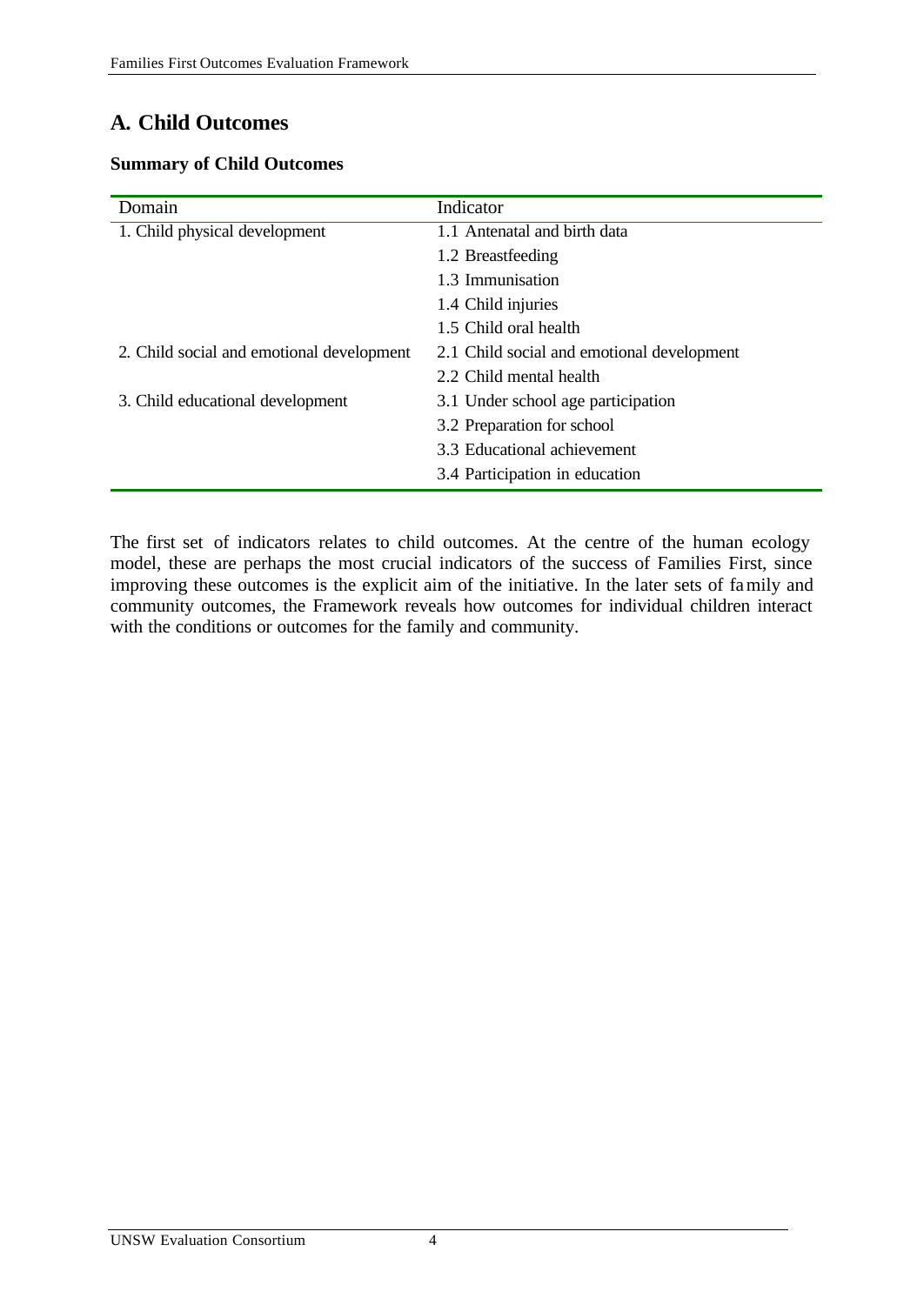# **1 Child Physical Development**

The preventive focus of Families First endeavours to re-orient health services to provide early intervention, effective target of services and appropriate community outreach activities aimed at achieving superior child health outcomes, including fewer medical problems in adult life.

# **1.1 Antenatal and birth data**

Goal: Increase in early attendance at antenatal care

Increase proportion of children born full-term and of adequate birth weight

- Rationale: Commencement of antenatal care early in pregnancy is considered the best strategy for preventing avoidable causes of maternal and infant illness and death (WA Health, 2001). Antenatal care is an important preventative measure against low birth weight (which requires more care and places babies at greater risk of developmental problems, yet they do not tackle the range of complex factors that contribute to birth outcomes, such as socio-economic status and ethnicity (Outlook, 2001). The proportion of children with good birth outcomes will improve as families access holistic services that impact these complex factors earlier.
- Definition: a) Proportion of first antenatal visits by duration of pregnancy (timeframe: 2- 5 years)

Note: Geographic isolation may affect timing of access to antenatal care.

- b) Proportion of babies of adequate birth weight (2500g) (timeframe: 5-10 years)
- c) Proportion of babies born full-term (timeframe: 5-10 years)
- Data set: National Perinatal Statistics Unit (NPSU), AIHW (annual) (duration of pregnancy at first antenatal visit - 0-19, 20+ weeks; birth-weight; full-term; ATSI; residence; maternal country of birth; disability not available). State comparison through NPSU. Earlier data is available from the annual NSW Mothers and Babies report (NSW Midwives Data Collection (MDC), the Neonatal Intensive Care Units' (NICU) Data Collection and the NSW Birth Defects Register) for initial reporting.
- Subgroups: ATSI, maternal country of birth, area of residence (socio-economic disadvantage)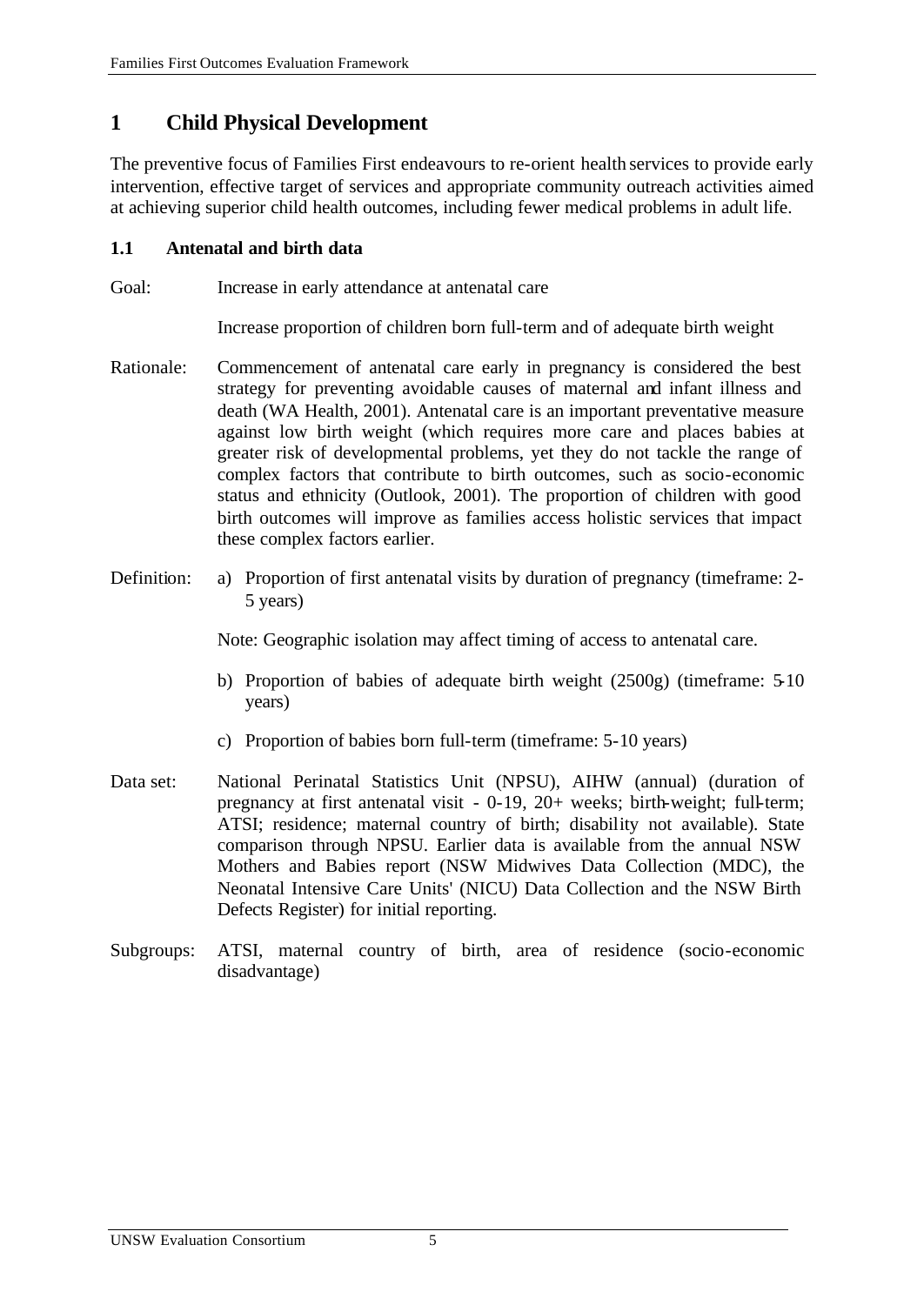#### **1.2 Breastfeeding**

- Goal: Increase proportion of children exclusively breastfed until 4 and predominantly breastfed until 6 months
- Rationale: "Breastfeeding is associated with improved general health, growth and development of infants and protection against a number of acute and possibly chronic diseases" (Webb et al, 2001: 2).
- Definitions: Proportion of children exclusively breastfed at birth, 4 months, and predominantly breastfed until 6 months (timeframe: 5-10 years)
- Data sets: Child Health Survey (annual), NSW Health (Q37 breastfed; Q2 child's age; ATSI, NESB; low income; disability not available).

Note: Recommendations have been made for a national breastfeeding data set to be developed, which would be a preferred data source (Webb et al, 2001).

Subgroups: ATSI, NESB, low income (by combining annual data)

#### **1.3 Immunisation**

- Goal: Increase the rate of age appropriate immunisation
- Rationale: Personal contact with health professionals, and recommendations by primary health care providers are influential in encouraging age appropriate immunisation to prevent illness (Bazeley and Kemp, 1994).

The provision of quality early childhood services will result in an increase in age appropriate immunisation rates.

- Definition: Proportion of children with age appropriate immunisation at 12 months, 24 months and 6 years of age (timeframe: 2-5 years)
- Data set: Immunisation Registry, Australian Centre for Immunisation Research (annual) (immunisation status; child age; residence postcode). State comparison through ACIR. Earlier data is available from Aids and Infectious Diseases Unit (AIDU), NSW Health for initial reporting.
- Subgroup: low SEIFA (other demographics are not available)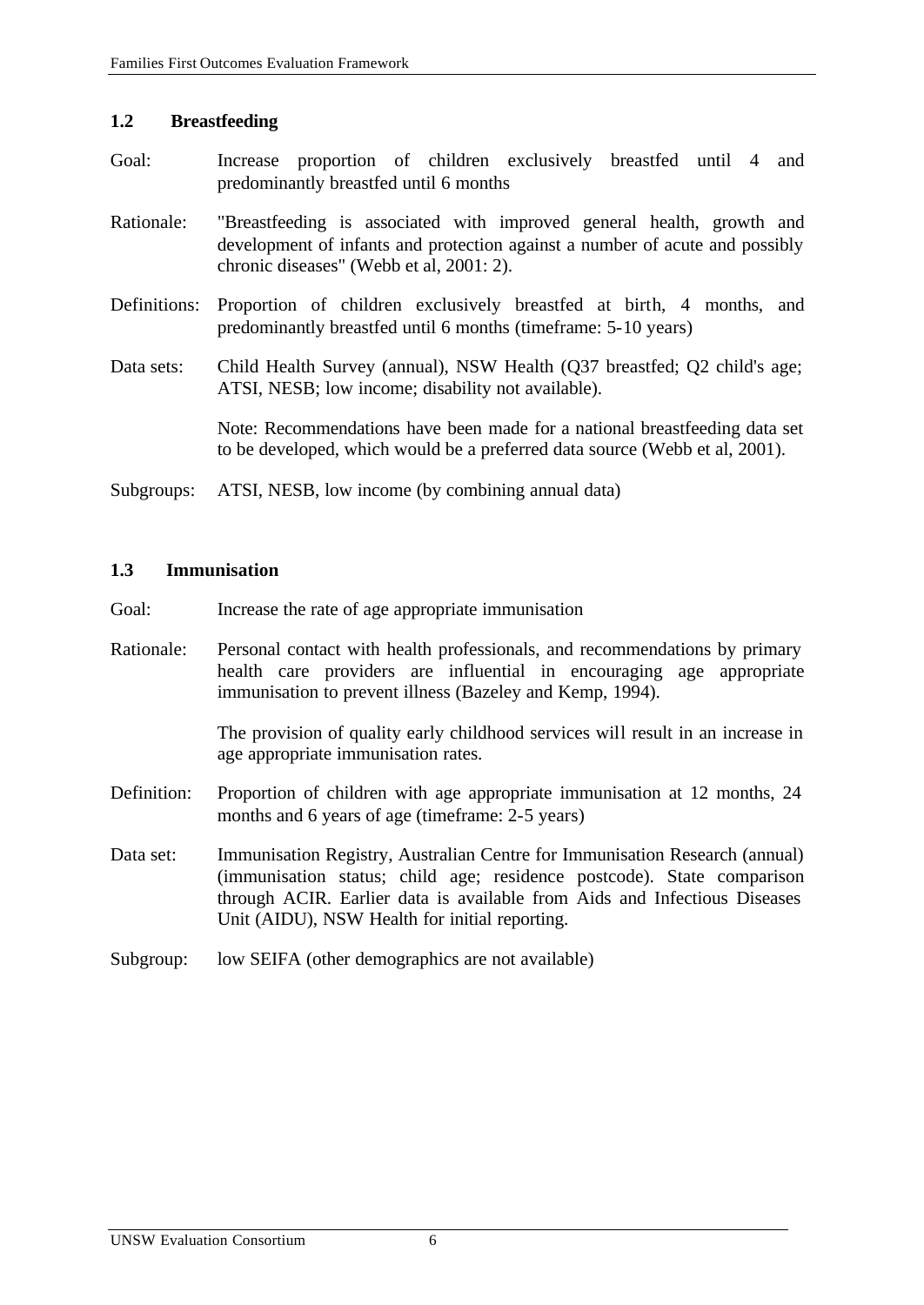### **1.4 Child injuries**

- Goal: Decrease the rate of serious intentional and unintentional childhood injuries
- Rationale: Risk of injury changes with stage of development. As children grow their abilities and activities change (Injury, 2001). Children are more likely to be exposed to hazardous environments and behaviours where households do not have access to child safety protective devices and where levels of parent education do not support risk and behavioural management (IPU, 2002). Physical injury can be one of the effects of child abuse, resulting from stressful life circumstances or inappropriate power relations (Pelton, 1981; Parton and Parton, 1989).

A decrease in the rate of childhood injuries can be expected as Families First activities provide the support that fosters developmentally appropriate parenting and provides least intrusive intervention for families at risk.

- Definition: a) Hospital separation rate for intentional injury, children aged 0-5 years; and hospital separation rate for unintentional injury, children aged 0-5 years, (timeframe: 5-10 years)
	- b) See also 7.1 Child protection
- Data sets: National Hospital Morbidity Database, National Injuries Surveillance Unit, AIHW (hospital separations, classified according to CD-9 and 10). State comparisons. Earlier data can be obtained from NSW Inpatient Statistics Collection, NSW Health for initial reporting.

Note: Emergency department data is expected to be developed in the future, which would be a preferred data source.

Subgroups Age, gender, country of birth, ATSI, local area of residence, ARIA (Accessibility/Remoteness Index of Australia)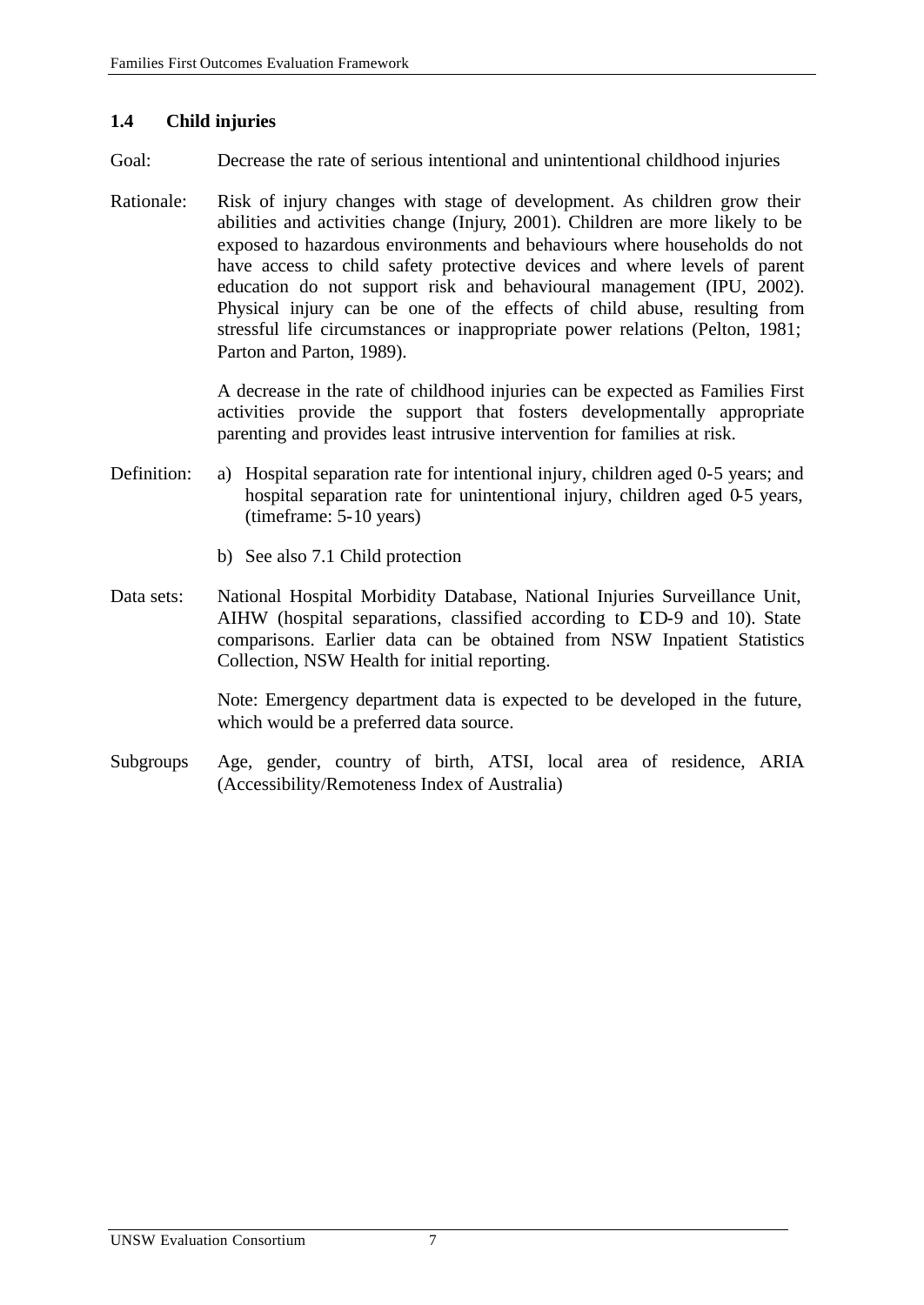### **1.5 Child oral health**

- Goal: Decrease in the rate of decayed, missing and filled teeth by age
- Rationale: Early intervention (preferably before the age of three) 'provides the opportunity to educate parents in proper oral hygiene, prevention of dental injuries and prevention of nursing caries by establishing proper feeding habits' (AAPD, 2001).

Therefore, early identification of dental hygiene needs and relevant education through contact with services will prevent crisis dental management at school age.

- Definitions: a) Proportion of children reported with fillings or teeth removed in the last 12 months by age (timeframe: 5-10 years)
	- b) Rate of decayed, missing and filled teeth (DMFT) by age (timeframe: 2-5 years)
- Data sets: a) Child Health Survey (annual), NSW Health (Q94 dental treatment; ATSI; NESB; low income)
	- b) Dental Statistic Research Unit, National telephone survey (biannual)
- Subgroups: ATSI, NESB, low income (combined annual data); disability is not available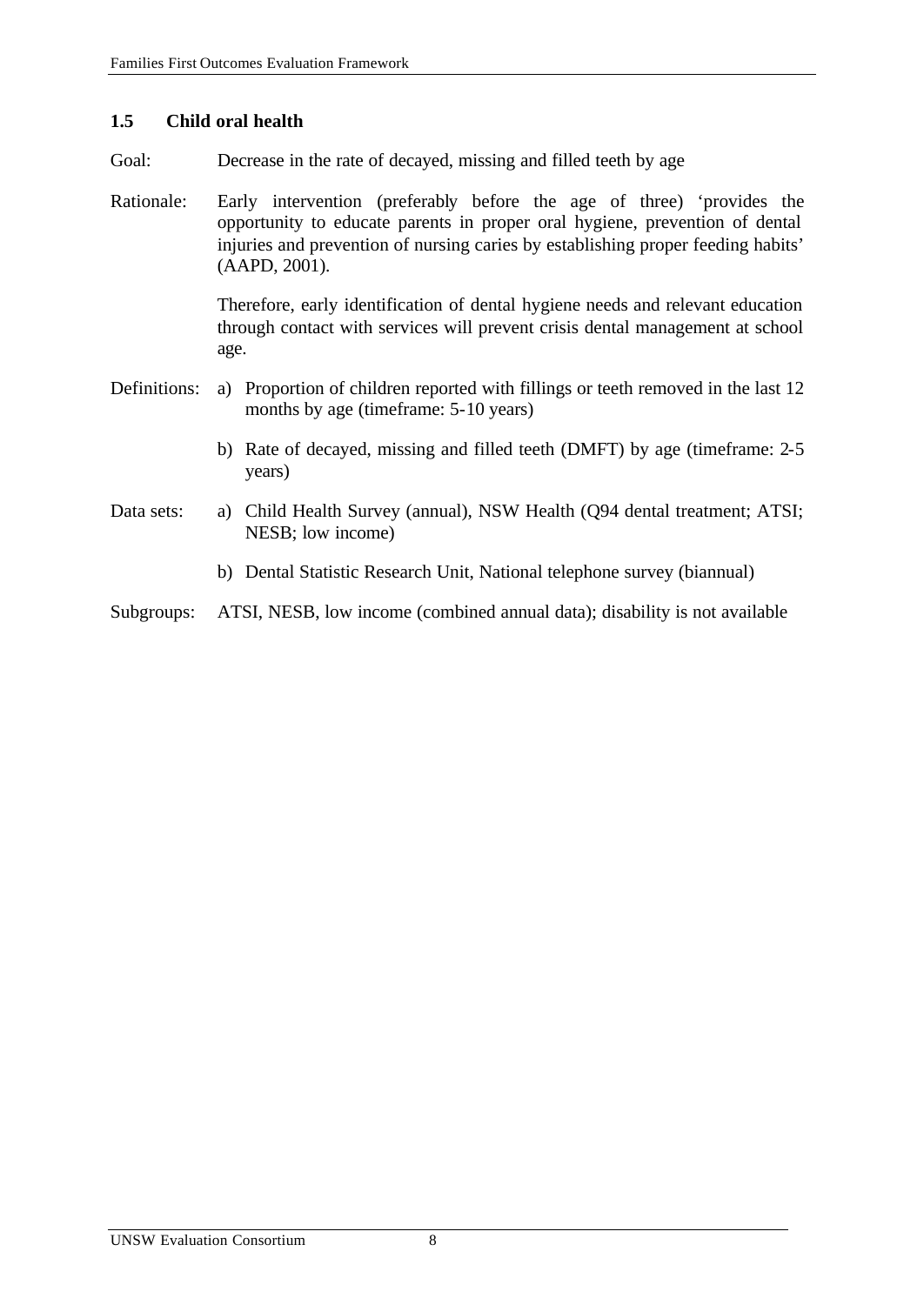# **2 Child Social and Emotional Development**

#### **2.1 Child social and emotional development**

- Goal: Improve the degree of age appropriate social development
- Rationale: In older childhood, 12 18 years, a sense of belonging and connectedness to family and school has a strong protective effect against a range of risk behaviours, emotional distress, suicidal tendencies and violence (Resnick et al, 1997). Long-term psychological, social and economic benefits accrue from strategies to improve coping and enhance resilience in children and young people (Turner-Boutle et al, 1997).

Families First early intervention support will improve child social development through enhancing opportunities for families to interact with other families and fostering good relationships among family members.

- Definition: Individual measure in Families First DoCS funded programs, preferably also adopted in other NSW services (discussed in Appendix A) (timeframe: 2-5 years)
- Data set: Questions to Families First DoCS funded programs (annual), preferably also other NSW services and future development of CHIME, NSW Health – early childhood information

*Suggestions:* Early Development Instrument (EDI): A Population-based Measure for Communities, a teacher-reported population measure developed by Mustard, Janus and Offord of Canada to test school readiness in five scales. Scales relevant to Families First include social competence and emotional maturity (Section C: Social and Emotional Development). The 58 questions would need to be selected to be applicable to under school age children. It's particularly applicable to Families First, as it assesses the outcome of the early years; the strengths and deficits of children; and the effectiveness of early interventions.

Strengths and Difficulties Questionnaire (SDQ; see Appendix C): a short, validated questionnaire that can be parent or teacher reported, suitable to be used in conjunction with the teacher-reported EDI.

Notes: Comparison to National Longitudinal Study of Children, Canada, Western Australia Child Health Survey and possibly the Longitudinal Survey of Australian Children. Analysis of the appropriateness of these instruments for ATSI and CALD groups should be undertaken.

Subgroups: ATSI, NESB, children with a disability, low SEIFA or income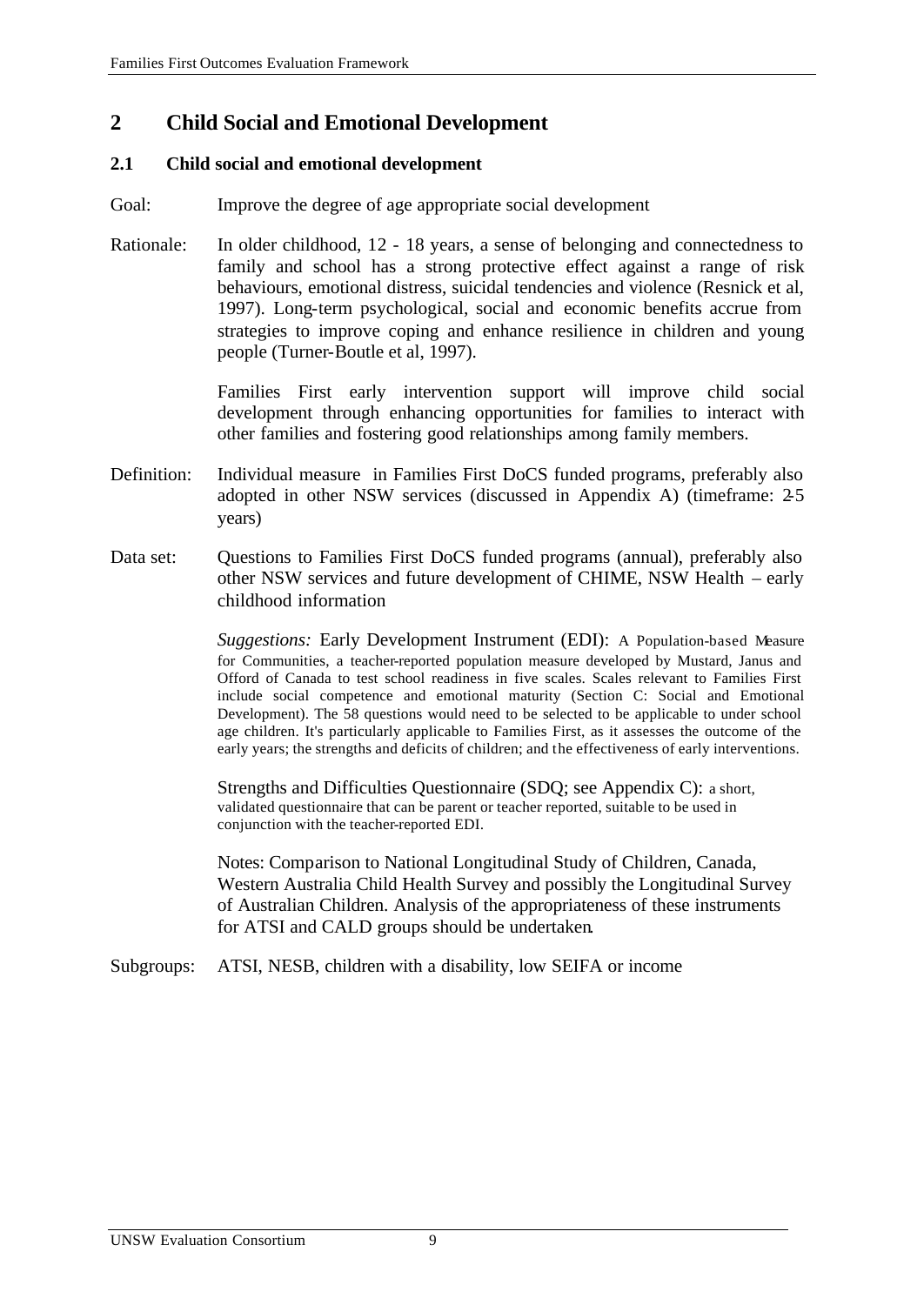#### **2.2 Child mental health**

Goals: Increase early identification of mental health care needs by age of the children

Increase access to mental health services

Increase mental health condition of children and young people

Rationale: Early identification will recognise the mental health needs of children and facilitate the implementation of intervention to enhance protective factors (coping and resilience, insight, self-reliance, enhanced social resources, problem solving and help-seeking skills, and self-esteem) and reduce risks to mental health (Dyer and McGuinness, 1996; Gardner, 1996).

> Increased contact with early childhood professionals will facilitate early identification of mental health problems through increased awareness and acceptance of services and assistance (National Mental Health Strategy, 2000).

- Definitions: a) Rate of assessed mental health care needs in mental health public services by age of the children (timeframe: 2-5 years)
	- b) Rate of referrals for mental health-related conditions in mental health public services by age (timeframe: 2-5 years)
	- c) Rate of mental health condition of children and young people by age (timeframe: 5-10 years)
	- d) Rate of child emotional and behavioural problems by age (timeframe: 5-10 years)
	- e) See also 2.1 Child social and emotional development and 3.2 Preparation for School

Note: Changes in rates might reflect an improvement in identification. Rates by age will reflect changes in early identification.

Data sets: a) – d) Mental Health Outcome Assessment Tool – Children and Adolescents (MHOAT-CA) (HoNOSCA; CGAS; FIHS; SDQ; Global Family Environment Assessment Scale), Centre for Mental Health, NSW Health (annual) to be collated through CHIME

> Note: Not Statewide. MHOAT-CA data are not an estimate of the prevalence of mental health, which would require population surveys or community screening eg Child and Adolescent Component of the National Survey of Mental Health and Well-being (ABS, 2000).

> d) Child Health Survey (annual), NSW Health (Q158 Child emotional and behaviour problems, Q162 identification of need for professional help, Q163-4 access to services; ATSI; NESB; low income; disability not available)

Subgroups: ATSI, NESB, low income (combined annual data)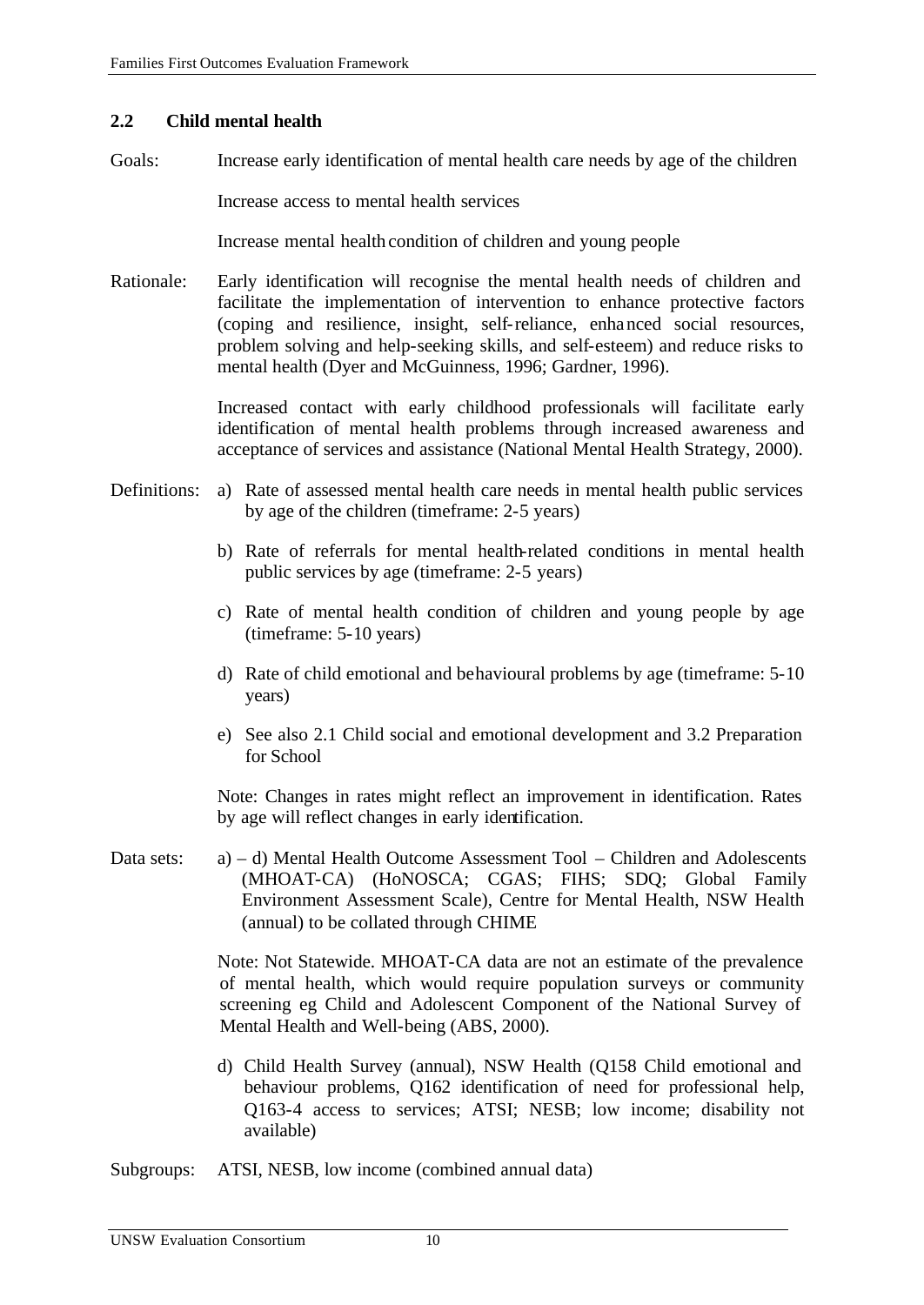# **3 Child educational development**

#### **3.1 Under school age participation**

- Goal: Increase in the rate of attendance and the proportion of subgroups attending under school age activities
- Rationale: Participation in quality early child development programs contributes to optimal child development, cognitive development and early success in school. In particular, preschool experience can reduce the gap in achievement between disadvantaged and advantaged children in the early years of school (Boocock, 1995; Ochiltree, 1994).

Attendance at under school age services (particularly for children of lowincome families) has a significant positive impact on preparation for school and on school attendance in kindergarten and first grade (Gilliam & Zigler, 2000).

Definition: Rate of attendance in at least one formal children's activity (child care, preschool and other programs) before attending school (timeframe: 2-5 years)

> Note: Affordability, which is likely to affect the rate, is influenced by Commonwealth assistance. Geographic isolation may affect access. This measure does not include measure of quality.

Data sets: Census of Child Care Services (annual), FaCS (children aged 0-5 attending Family Day Care, Long Day Care, Occasional Care, In-home Child Care, Multi-function Services and Aboriginal Services; does not include preschools; age, ATSI, NESB, children with disability, location of service). State comparison.

> Child Health Survey (annual), NSW Health (Q293, Q297 responses 1-5, Regular use of formal child care; Q289 Attendance at preschool; Q277-8 Attendance at playgroup or other early childhood program or activity; age, ATSI, NESB, low income by combining annual data)

Subgroups: age, ATSI, NESB, children with a disability, low SEIFA or income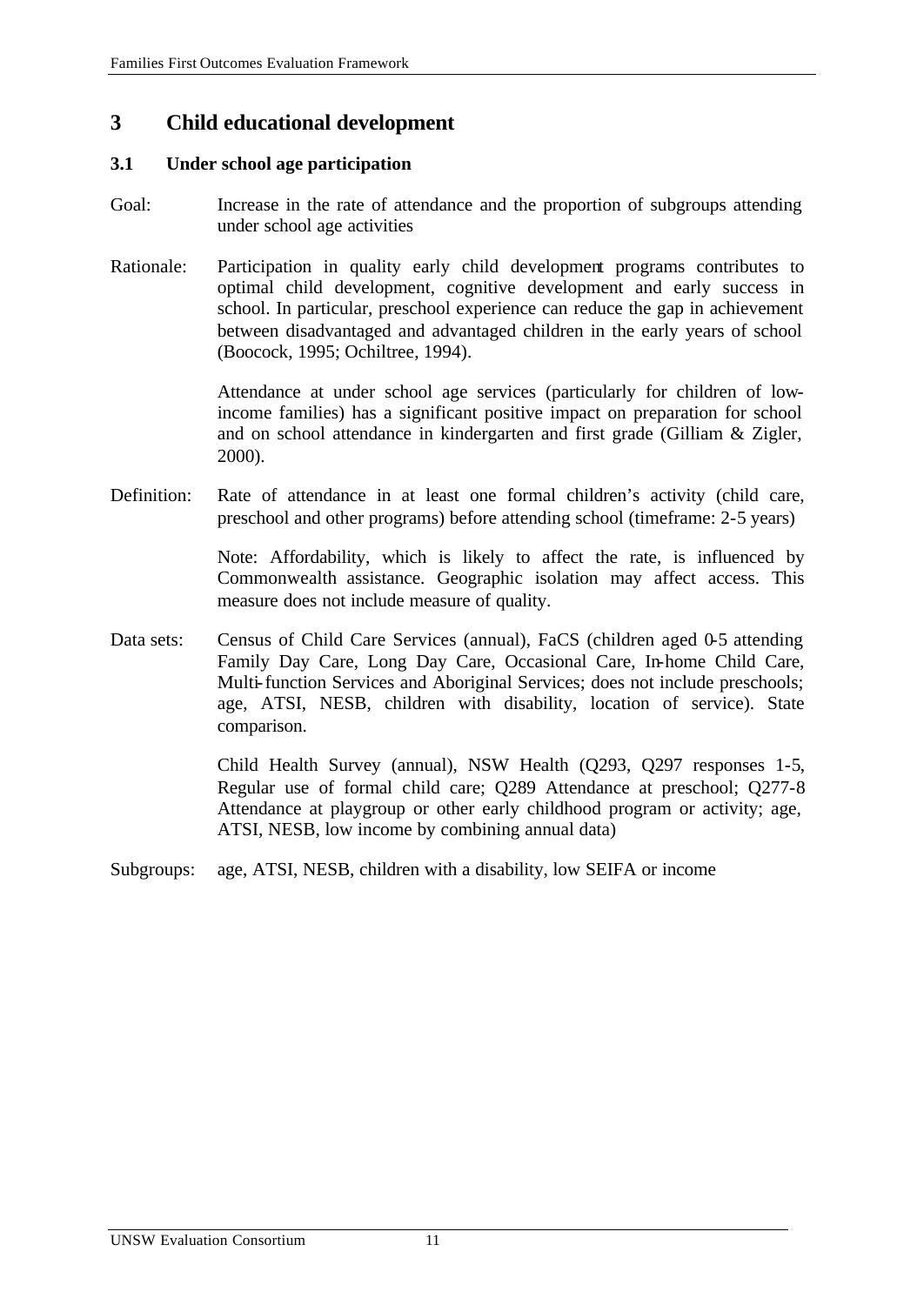#### **3.2 Preparation for school**

Goals: Increase in the proportion of all children starting school at a developmentally appropriate age

> Increase in levels of school preparedness for all children, including children with special needs

> Increase in the number of children identified for integration and special needs programs for children entering kindergarten

Rationale: Children starting school at an older age are more likely to have school readiness skills (Crone and Whitehurst, 1999). Older children and girls are more likely to engage in positive interactive play associated with active engagement in the classroom (Coolahan et al, 2000). School preparation and age are associated with subsequent academic and behavioural outcomes (Ferguson et al, 2000).

> Early identification and intervention for children who are at risk of experiencing difficulties acquiring skills in literacy and numeracy minimises the cumulative effect of failure and loss of self esteem (Stanovich, 1986; Dockett and Perry, 2001).

> Increased contact with early childhood professionals and participation in formal childcare and early childhood programs will facilitate early identification of challenges to learning and the transition from prior to school to school settings.

- Definitions: a) Proportion of children starting school at an older age (timeframe: 5-10 years)
	- b) Levels of attendance in kindergarten, particularly for girls (absenteeism in Kindergarten is high in girls) (timeframe: 5-10 years)
	- c) Number of children identified for integration and special needs programs (preschool to kindergarten) as a proportion of children entering kindergarten by age by area (timeframe: 5-10 years)
	- d) See also 3.1 Under school age participation
- Data sets: a) School enrolment data (annual), OASIS, NSW Department of Education and Training (age of child starting school); Catholic– not available.
	- b) Data on school absences collected quarterly, NSW Department of Education and Training (school grade; school type; school district; gender): Catholic – not available.
	- c) Funding Support Program, NSW Department of Education and Training number of children attending community-based prior to school services allocated funding for support and integration (including children with mild/global developmental delay, physical and sensory impairment); by age, location of service.
- Subgroups: gender, age/grade, children with a disability, Priority Schools (proxy for disadvantage)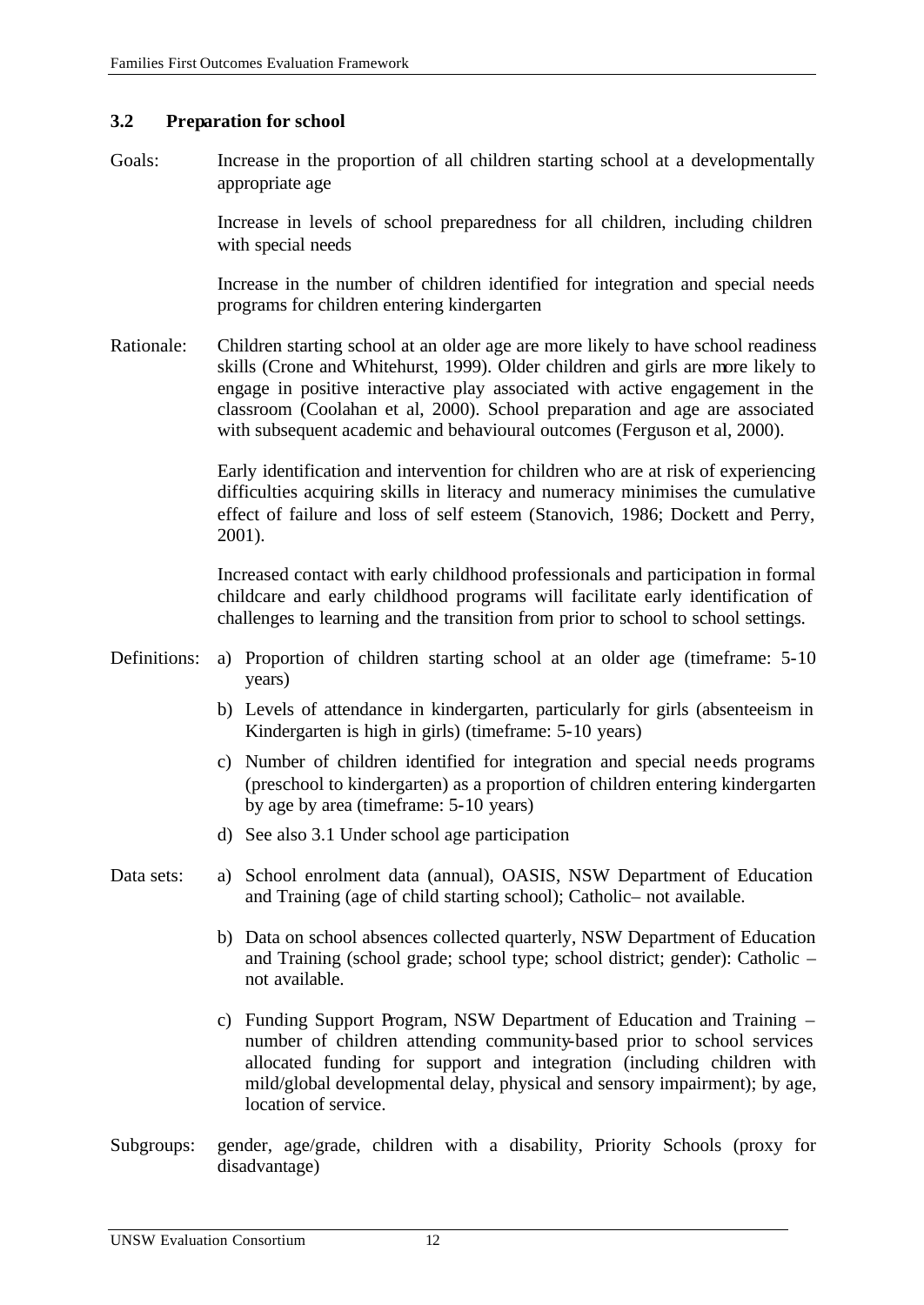#### **3.3 Educational achievement**

- Goal: Increase in educational achievement scores for targeted groups and Priority **Schools**
- Rationale: Success in early intervention initiatives should be reflected in school achievement scores (Reynolds et al, 1995). In particular, exposure to prior to school experience (child care and/or playgroup) has a significant positive effect on early educational assessment outcomes over and above advantage gained by age or socio-economic status (Daniels, 1995). Further, early school, family and home environment factors are important predictors of academic achievement in late primary and high school (Jimerson et al, 1999).
- Definition: Amount of improvement in scores in Years 3, 5, 7 and the degree of change in the disparity of performance between schools in higher and lower socioeconomic areas and between Priority Schools and others (timeframe: 5-10 years for early childhood education, 10-15 years for later educational outcomes)
- Data sets: Basic Skills Test (BST) Years 3 and 5, ELLA results year 7 (annual) NSW Department of Education and Training (results; sex; ATSI; LOTE and resident <4 years; Priority School); Catholic - not available.
- Subgroups: sex, ATSI, NESB, Priority Schools (proxy for disadvantage), (disability is not available)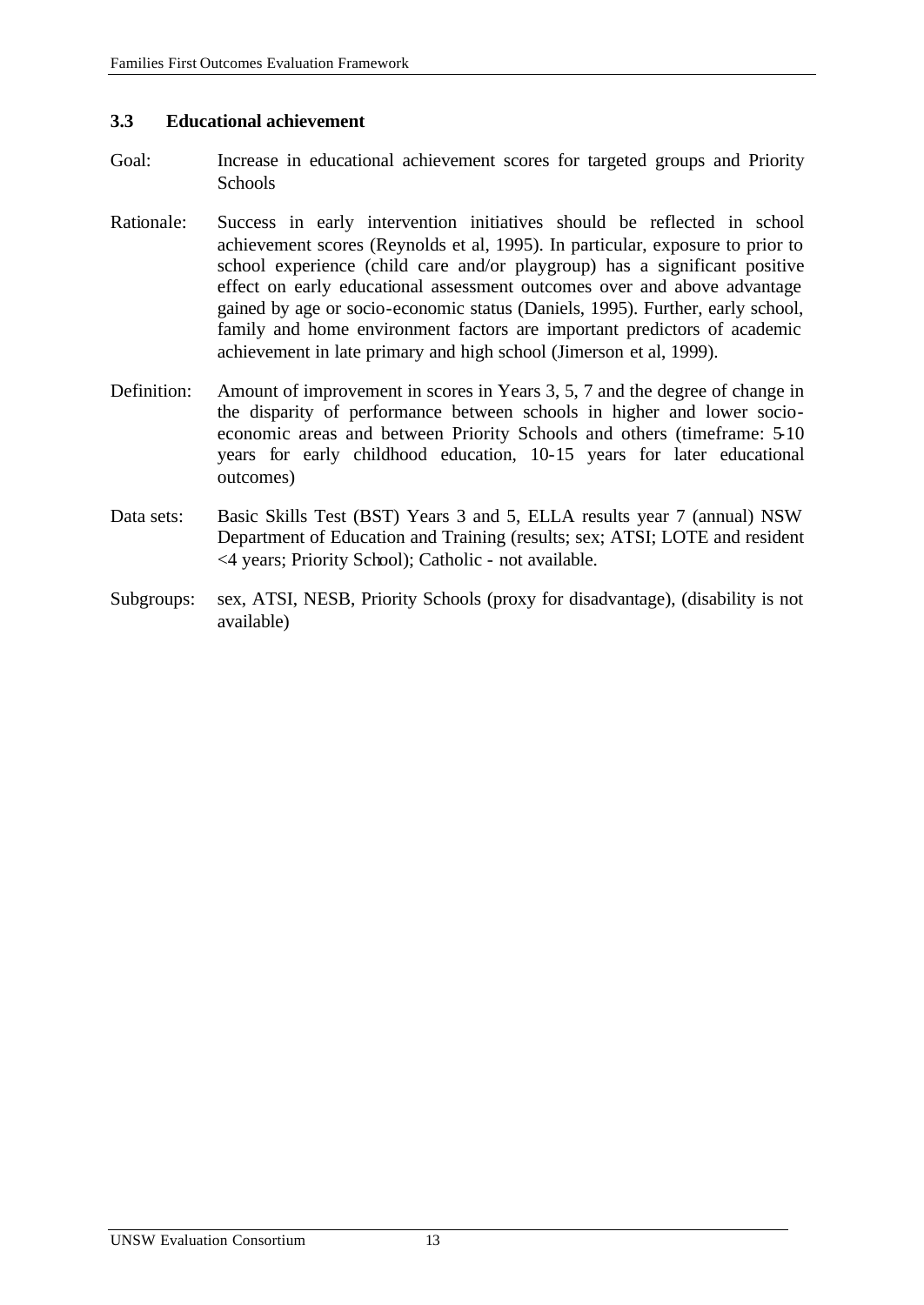#### **3.4 Participation in education**

Goals: Increase in school attendance

Increase in school retention for targeted groups and Priority Schools

Rationale: Success in early intervention initiatives should be reflected in improved school attendance in all school years (absenteeism in kindergarten and year 1 is an indicator of absenteeism in year 7, Don Gordon, DET, personal communication 21.11.01) and retention.

> Participation in quality early childhood programs has a positive affect on children's cognitive abilities, achievement, and social adjustment as they mature to become school children, adolescents and young adults (Entwisle, 1995). Family context (stress, attitudes to education and socialisation), children's personal resources (attitudes and behaviours) and early school experiences influence high school drop-out independently of sociodemographic factors (Alexander et al, 1997).

- Definitions: a) Rate of attendance at school by age (timeframe: 5-10 years)
	- b) Proportion of children who stay at school until years 9, 10, 11 and 12 in targeted groups and Priority Schools (timeframe: 10-15 years)
- Data sets: School absences (quarterly), NSW Department of Education and Training (school grade; school type; school district; gender); Catholic – not available.

Mid-year Census for National Schools Collection (annual), NSW Department of Education and Training (age, grade, school type, school district, gender, retention); Catholic – not available. State comparison

Subgroups: sex, ATSI, NESB if available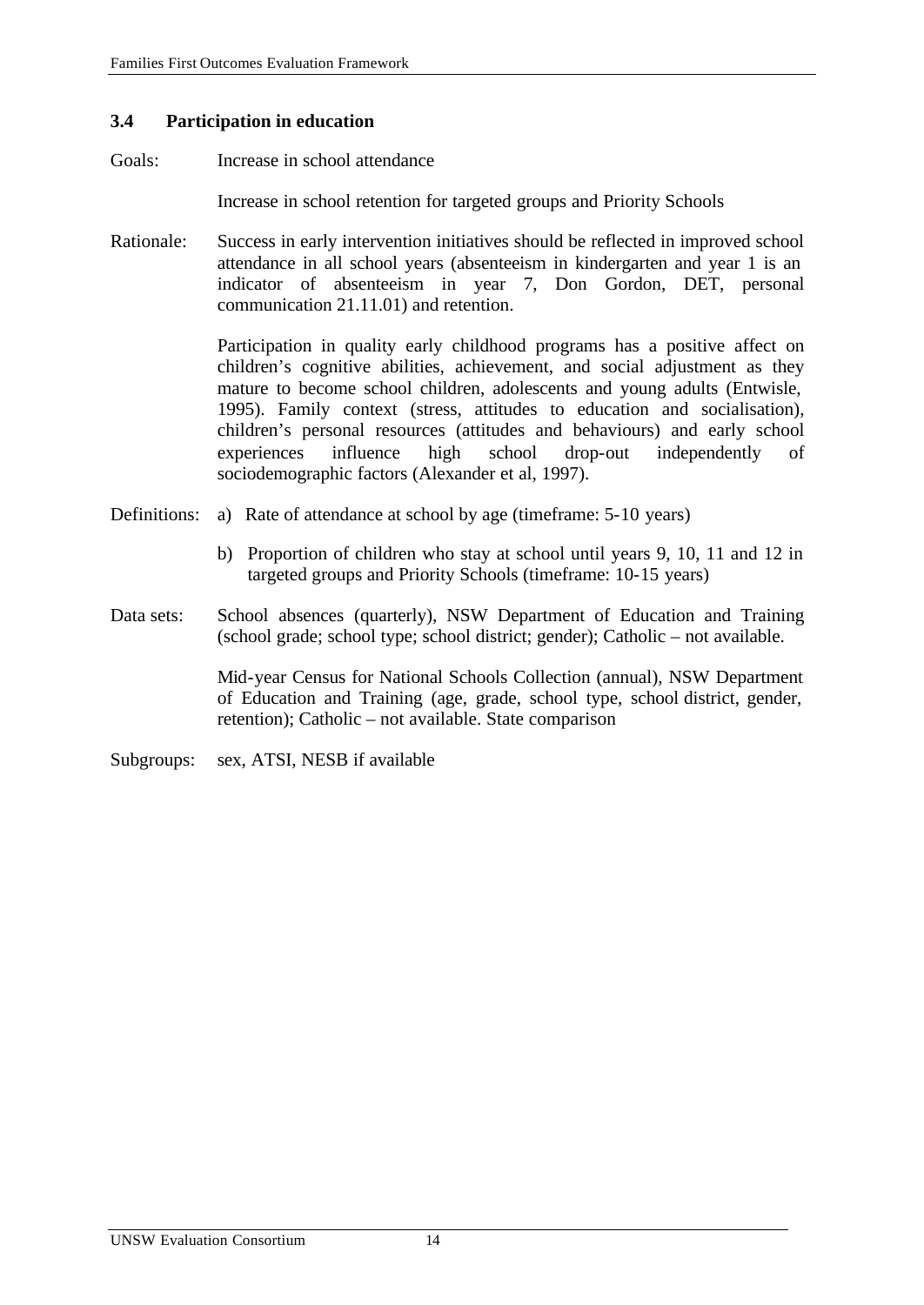# **B. Family Outcomes**

### **Summary of Family Outcomes**

| Domain                                        | Indicator                                   |
|-----------------------------------------------|---------------------------------------------|
| 4. Maternal health and wellbeing              | 4.1 Maternal health and wellbeing           |
| 5. Family relations                           | 5.1 Family relations                        |
| 6. Family participation outside the household | 6.1 Employment, education and participation |
| 7. Risk of harm                               | 7.1 Child protection                        |
|                                               | 7.2 Domestic violence                       |

The second set of indicators is family outcomes. In this inner ring of the human ecology model, the Families First initiative aims to not only directly affect the outcomes for the child as described above, but to also improve the family context in which the child lives. It is through the family that children have their first contacts with other parts of their world. The nature of the family context will affect the opportunities and resilience of the child (Werner, 1997; Garmezy, 1985; Tomison & Wise, 1999).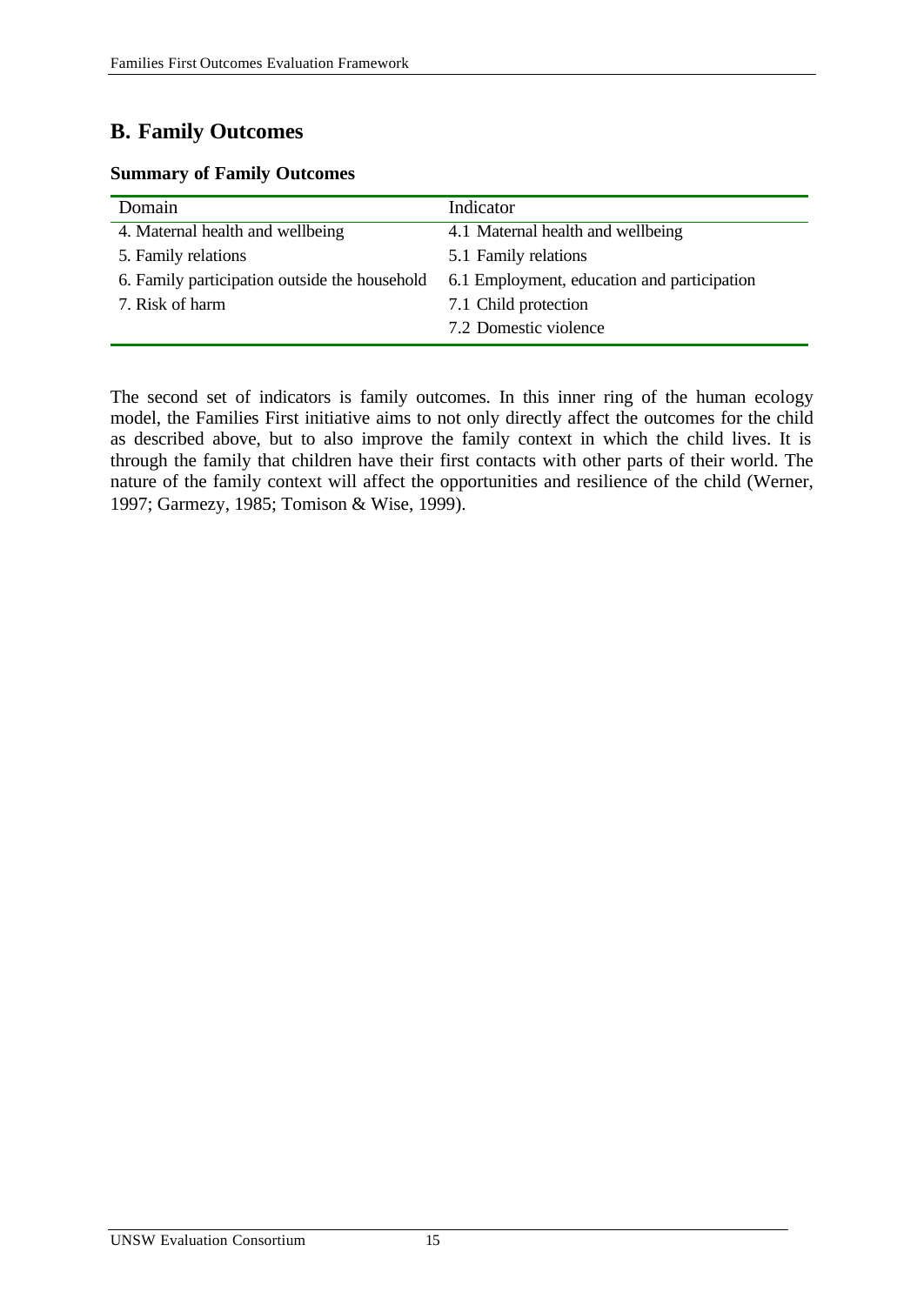# **4 Maternal Health and Wellbeing**

#### **4.1 Maternal health and wellbeing**

Goals: Increase in early identification of and decrease in rate of risk factors in pregnancy

Earlier identification and improved mental and physical health of mothers

- Rationale: Early access to appropriate services will improve physical, mental and emotional health of pregnant women and mothers of young children (WA Health, 2001).
- Definitions: a) Rate of risk factors during pregnancy (timeframe: 5-10 years):
	- i. smoking
	- ii. less than two years between children
	- iii. drug and alcohol dependence
	- b) Rate of identified mental health needs in mothers before birth of the child, at birth and by age of the child (timeframe: 2-5 years)

Note: Rates for a) and b) may increase reflecting an improvement in identification

- c) Rate of maternal health and wellbeing (timeframe: 5-10 years)
- Data sets: a) i. NPSU (annual) (smoking in first and second half of pregnancy; ATSI, residence postcode). State comparison

ii. ABS Census (1996, 2001, 2006) (relationship in household; age of children; Indigenous status; language spoken at home; household income; residence postcode). State comparison.

Note: Expected to be included in antenatal data collated in CHIME.

iii. Drug and alcohol dependence is expected to be included in future IPC and other antenatal screening data collections

b) ABS SF-36 (see c) below). State comparison.

MHOAT in Integrated Perinatal and Infant Care (IPC), Centre for Mental Health, NSW Health, to be collated through CHIME. Not Statewide.

c) ABS SF-36 Health and Wellbeing survey 1995, 2000, future surveys. State comparison.

Child Health Survey (annual), NSW Health (Q7 In general would you say your health is excellent, very good, good, fair or poor?; ATSI; NESB; low income; family structure)

Subgroups: ATSI or NESB child, child or parent with a disability, low SEIFA (in NPSU and ABS Census data sets) or income, family structure, young mothers (under 19).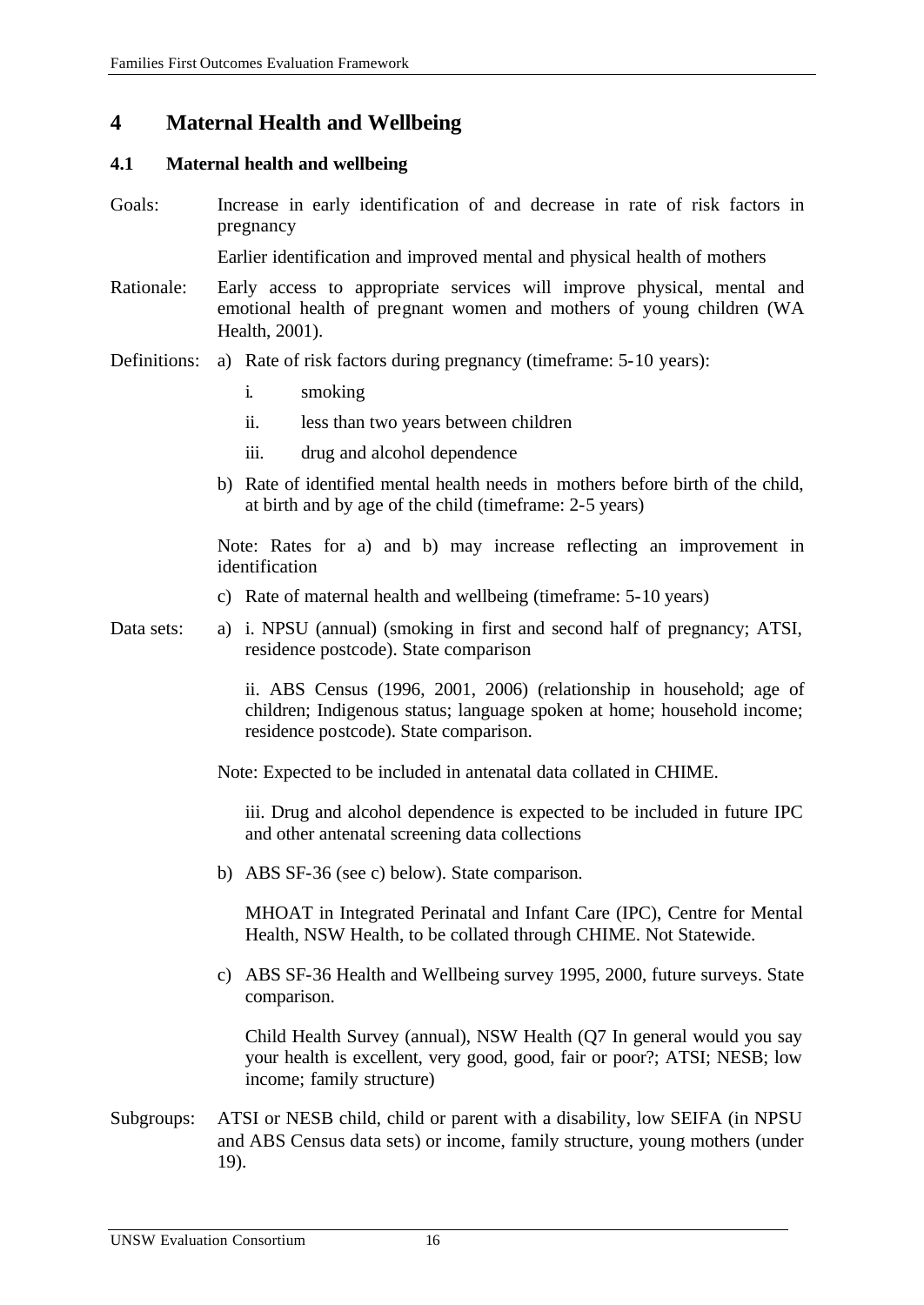# **5 Family Relations**

#### **5.1 Family relations**

Goal: Improve family functioning

Improve level of coping within families

Decrease degree of stress within families

- Rationale: Early intervention programs that incorporate parenting skills and child development information (eg volunteer home visiting, playgroups, Family Support) may enhance parental self-efficacy and personal competence (Coleman & Harraker, 1997: 73-74), thus leading to improved family functioning and coping.
- Definition: Individual family measures from Families First DoCS funded programs (timeframe: 2-5 years)
- Data set: Questions to Families First DoCS funded programs, preferably also other NSW services (eg Family Support) and future development of CHIME, NSW Health – early childhood information

*Suggested instruments:* Selection from the Abidin Parenting Stress Index (Appendix D) and Coping skills: Follow up with the LSAC design in 2002; see also Global Family Environment Assessment Scale, John Ray, Northern Sydney Area Health Service, validated for NSW population.

Child Health Survey: Q 136: Sometimes families may have difficulty getting along with one another. They do not always agree and they may get angry. In general, how would you rate your family's ability to get along with one another? (Asked of families with older children); Q236 - 247 (from the McMaster Family Functioning Scale): Q236: Planning family activities is difficult because we misunderstand each other; Q237 In times of crisis we can turn to each other for support; Q238 We cannot talk to each other about sadness we feel; Q239 Individuals (in the family) are accepted for what they are; Q240 We avoid discussing our fears and concerns; Q241 We express feelings to each other; Q242 There are lots of bad feelings in our family; Q 243 We feel accepted for what we are; Q244 Making decisions is a problem in our family; Q245 We are able to make decisions about how to solve problems; Q246 We don't get on well together; Q247 We confide in each other.

Notes: Comparison to Child Health Survey results (annual), NSW Health (Q136, 236-247; ATSI; NESB; disability; income; family structure combined annual data). Comparison to National Longitudinal Study of Children, Canada, and the Western Australia Child Health Survey. Analysis of the appropriateness of these instruments for ATSI and CALD groups should be undertaken.

Subgroups: ATSI or NESB child, child or parent with a disability, low SEIFA or income, family structure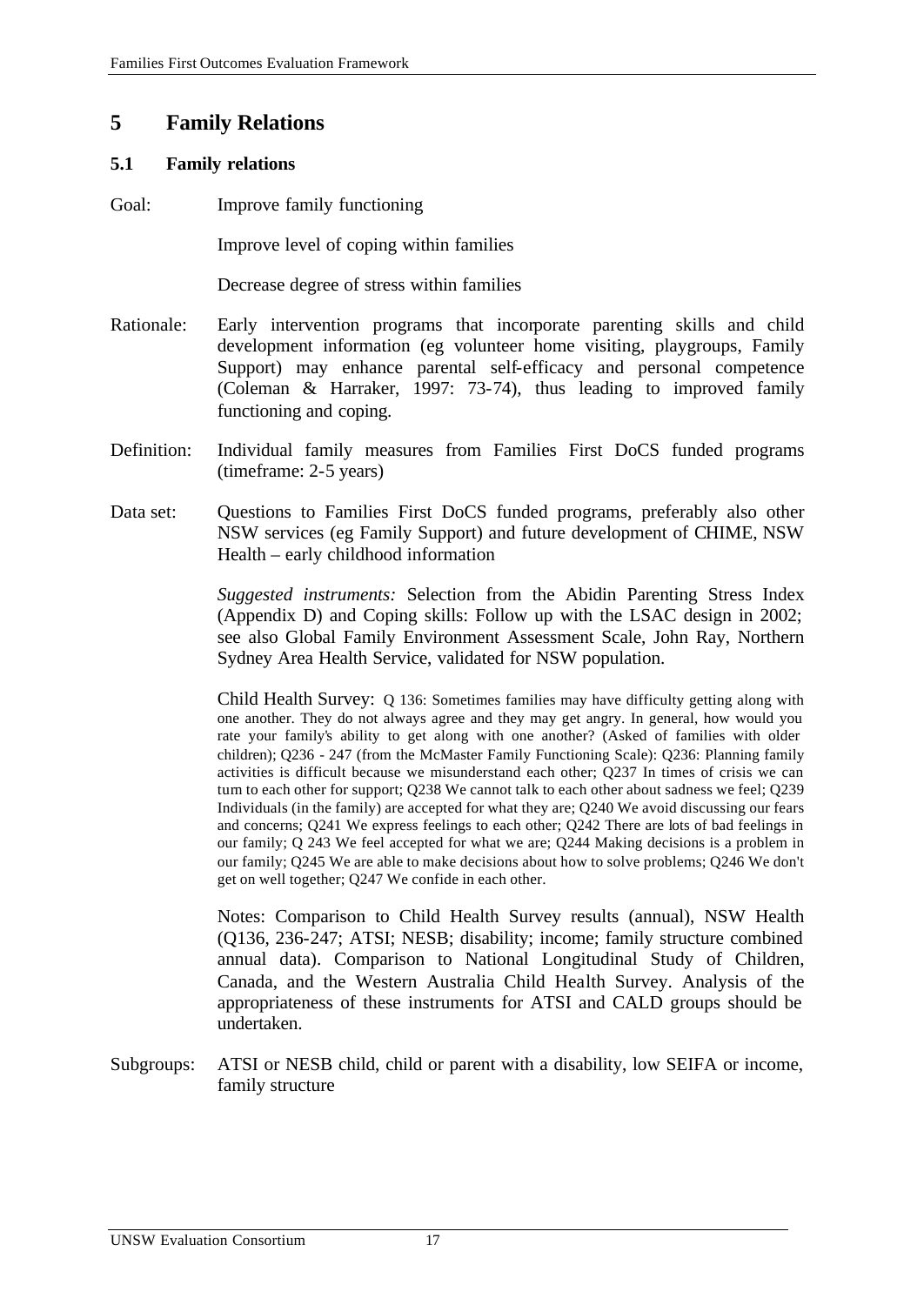# **6 Family Participation Outside the Household**

### **6.1 Employment, education and participation**

Goal: Increase the proportion of families engaged in outside activities

Rationale: Early intervention support will assist families and children to engage in participation in outside activities through increasing their knowledge and contacts with participation opportunities.

> 'When children participate in sports and the arts, they quickly gain skills and enrich the quality of their lives. Joining a club or team provides an opportunity for children to learn how to interact with their peers and adults. Involvement in these activities thus protects children from having emotional and social problems' (Offord et al, 1998).

- Definitions: a) Proportion of families with children aged under 8 years with at least one adult engaged in employment (timeframe: 5-10 years)
	- b) Proportion of families with children aged under 8 years with at least one adult engaged in training (timeframe: 5-10 years)
	- c) Proportion of families with at least one adult engaged in volunteer activity (timeframe: 5-10 years)
	- d) Children's participation rate in leisure and cultural activities by age (timeframe: 5-10 years)
- Data sets: a) and b) ABS Census (1996, 2001, 2006) (labour force status; full/part-time student status; family type; youngest child under 6 years; Indigenous status; language spoken at home; household income; SEIFA by LGA)

c) ABS Voluntary Work 4441.0 (1995, 2000, 2005) (volunteer rate; husband, wife or partner with dependent children/lone parent; born in/outside Australia; labour force status; NSW; metropolitan/other)

d) ABS Children's Participation in Cultural and Leisure Activities 4901.0 to be repeated by ACNeilsen in 2002 for the Recreation and Sport Industry Statistical Group (Rosemary Perry DSR) (participation in one or more cultural or leisure activity; age; birthplace of parents; family type; region - capital, other)

State comparisons.

Question to clients of Families First DoCS funded programs about participation

Subgroups: ATSI or NESB child, child or parent with a disability, bw SEIFA or income, family structure, young mothers (under 19).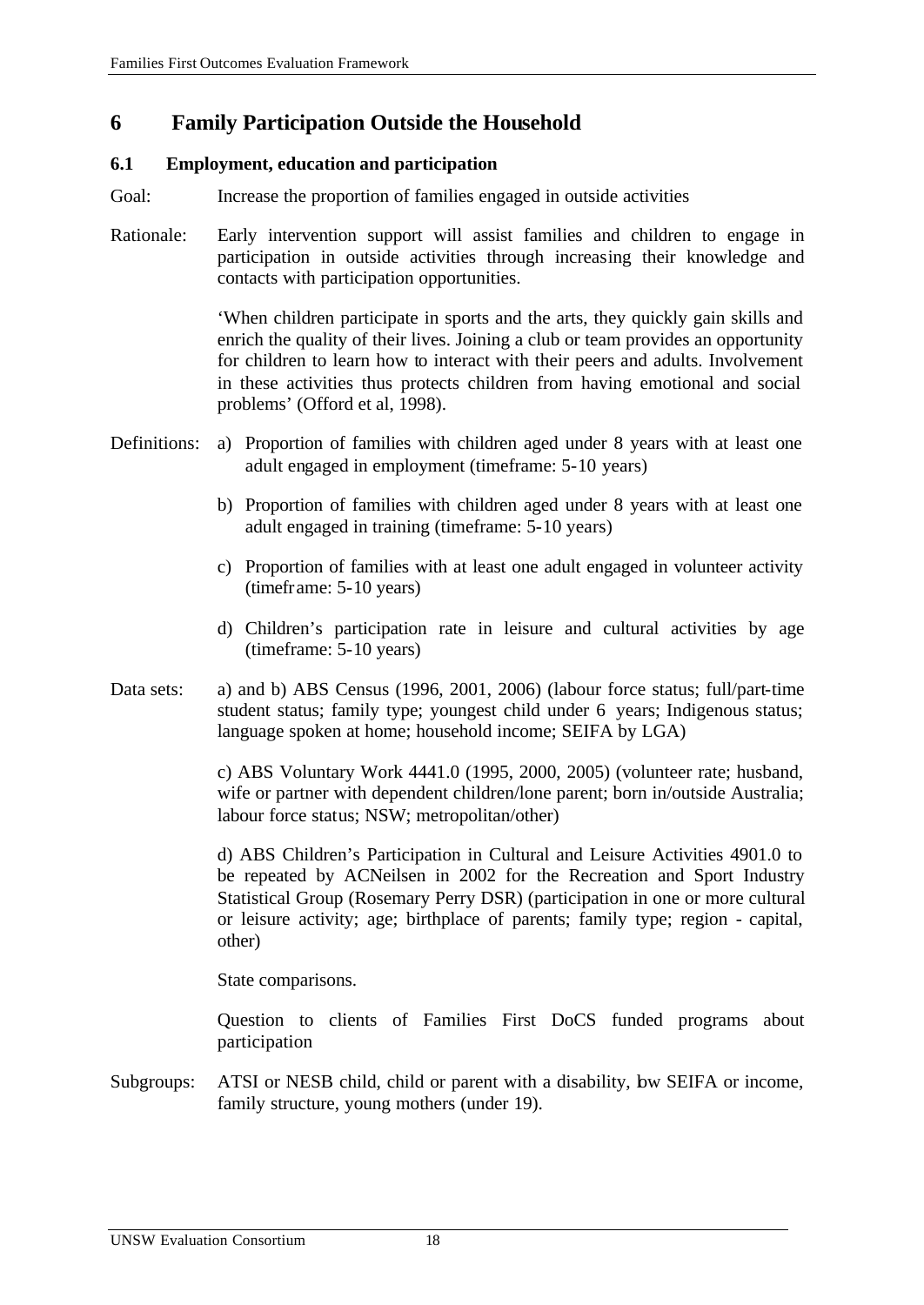# **7 Risk of Harm**

### **7.1 Child protection**

Goals: Reduce the age at which children are identified as at risk of harm

Reduce the real incidence of children at risk of harm

- Rationale: Early intervention (VHC, Family Support, Playgroups) will improve identification of children at risk, facilitate least intrusive intervention as a means of child protection and reduce the number of children in risk environments (Fisher et al, 2000: 9).
- Definition: a) Rate of children assessed as at risk of harm by age (0-8 years) (timeframe: 5-10 years)

Notes: Changes in rates may reflect an improvement in identification, changes to the care and protection legislation and processes.

- b) See also 7.2 Domestic violence
- Data set: *Child Protection Australia*, AIHW (annual), State comparison. Earlier data is available from the Client Information System (CIS) (annual), DoCS (age, sex, ATSI, NESB, disability, SEIFA) for initial reporting.

Subgroups: ATSI or NESB child, child or parent with a disability, low SEIFA or income

### **7.2 Domestic violence**

Goal: Reduce the rate of domestic violence in households with a child

- Rationale: Early identification of familial problems and support has been found to be essential in helping families utilise their own problem-solving abilities to avert the escalation of problems into pathology (Dallos & Hamilton-Brown, 2000). Families First early intervention support (eg VHV, Family Support) will reduce stress on families.
- Definition: Rate of domestic violence assault incidents by LGA (timeframe: 5-10 years)
- Data sets: COPS (annual, available in April for the previous year), Bureau of Crime Statistics and Research, (domestic violence flag on assault incident; age; sex; ATSI; LGA; child in the household only available from NSW Police; NESB and disability not available)

Notes: IPC, NSW Health intends to collect this data and collate through CHIME. Recorded Crime (ABS 4510.0, annual) State comparison.

Crime and Safety NSW, ABS 4509.1 (annual)

Subgroups: Characteristics of victim: age, sex, ATSI

Characteristics of area: ATSI, NESB, SEIFA, rate of children aged under 10 years, children and parents with disabilities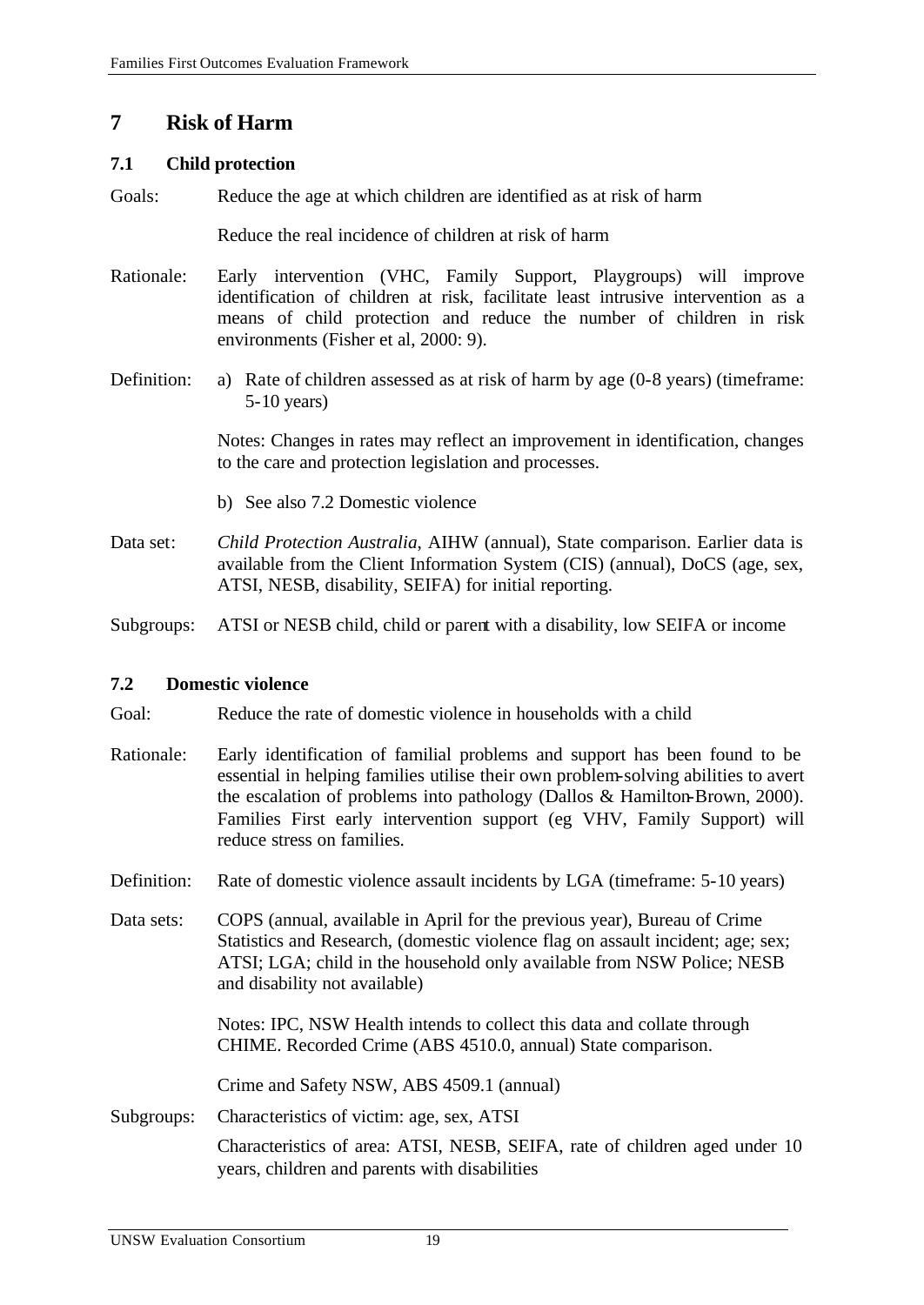# **C. Community Outcomes**

| Domain                             | Indicator                          |
|------------------------------------|------------------------------------|
| 8. Community networks and programs | 8.1 Community cohesion             |
|                                    | 8.2 Facilities and programs        |
|                                    | 8.3 Participation and consultation |
| 9. Criminal activity               | 9.1 Juvenile and adult crime       |
|                                    |                                    |
| Supplementary domain               | Supplementary indicator            |
| 10. Transport                      | 10.1 Transport access              |
| 11. Housing                        | 11.1 Housing stability             |
|                                    |                                    |

#### **Summary of Community Outcomes**

Community outcomes are in the outer set of rings of the human ecology model, potentially linking families with formal service delivery. Families First consists of three types of service orientation: universal services, targeted services and community outreach. Potentially, this latter orientation is the one most likely to create sustainable changes in child, family and community capacity. If formal services are able to effectively engage with and enhance community support networks, it is expected that the circularity of coordination between formal and informal mechanisms that support families should improve self-efficacy and outcomes at all levels.

It is recommended that community indicators be taken for all communities in NSW, comparing the relative disadvantage of targeted or priority communities for Families First. There are three reasons for recommending statewide comparisons. First, indicators can be benchmarked across communities to emphasise equity of opportunity and outcome. Second, to identify communities that are relatively disadvantaged and perhaps should be targeted. Finally, to follow the principles of Families First and health promotion, that it is a universal strategy with targeted elements, so as to improve the wellbeing status of the whole of the State and decrease the relative disadvantage of some communities.

Supplementary outcomes of transport and housing are included because of the potential, indirect impact Families First activities could have on these indicators that are important to the wellbeing of children.

Measurement unit: Identify priority LGAs – ABS Census characteristics: ATSI, NESB, SEIFA, rate of children aged under 10 years, children and parents with disabilities, rate of young mothers (under 19).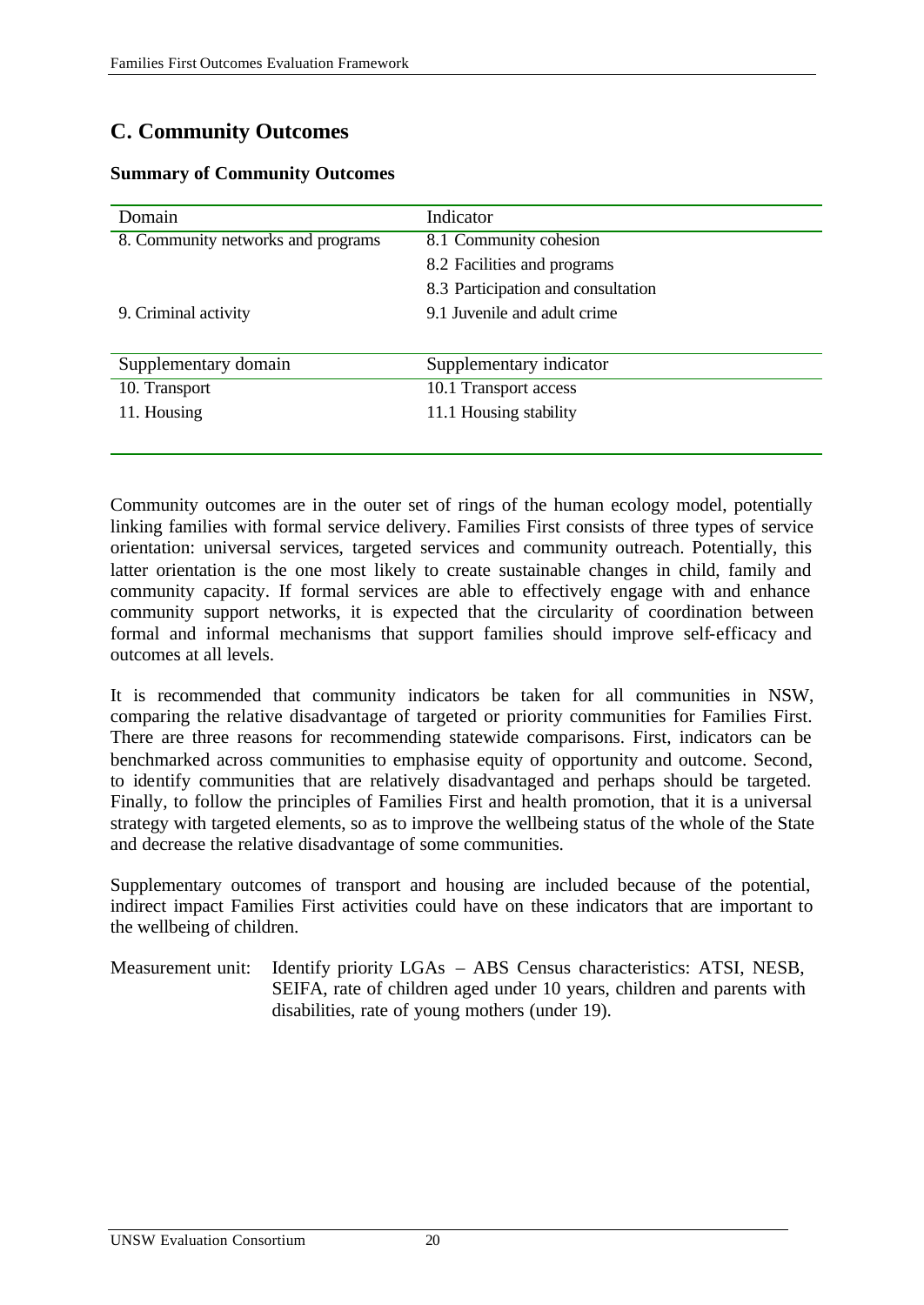# **8 Community Networks and Programs**

#### **8.1 Community cohesion**

Goals: Increase housing stability in disadvantaged subgroups

Increase personal social networks

Increase the representation of disadvantaged groups in award recognition

Increase local social capital

Rationale: The importance of close, confiding relationships including friends and neighbours for parents (particularly mothers) raising children has been demonstrated by a number of studies."…*informal* sources of social support tend to be more effective in enhancing personal functioning than *formal*  sources" (Beckman, 1991, cited in Jack, 2000: 707).

> Families First will engender trust in other people, service agencies and the local community through supporting immediate needs of families and facilitating opportunities for participation and relationships.

- Definitions: a) Proportion of families with children aged under 8 years who have remained at the same address in the last 1 and 5 years
	- b) Proportion of families with children aged under 8 years with local social networks they can rely on
	- c) Proportion of families with children aged under 8 years with someone they could borrow from in an emergency
	- d) Meta-analysis of social capital development as measured by location specific projects

Timeframes: 5-10 years

- Data sets: a) ABS Census (1996, 2001, 2006) (household one year and five year mobility; youngest child under 6 years; Indigenous status; language spoken at home; household income; SEIFA by LGA, young mothers)
	- b) Questions to Families First DoCS funded programs, preferably also other NSW services, from Child Health Survey (modified from Onyx & Bullen, 1997)

Q249: In the past three months, how often have you helped out at any local group or organisation?; Q250: In the past six months, how often have you attended a local community event such as a church or school fete, etc?; Q251: Are you an active member of a local organisation, etc? Q255: If you were caring for a child and needed to go out for a while, and could not take the child with you, would you ask someone in your neighbourhood for help?

from the National Longitudinal Survey of Children, Canada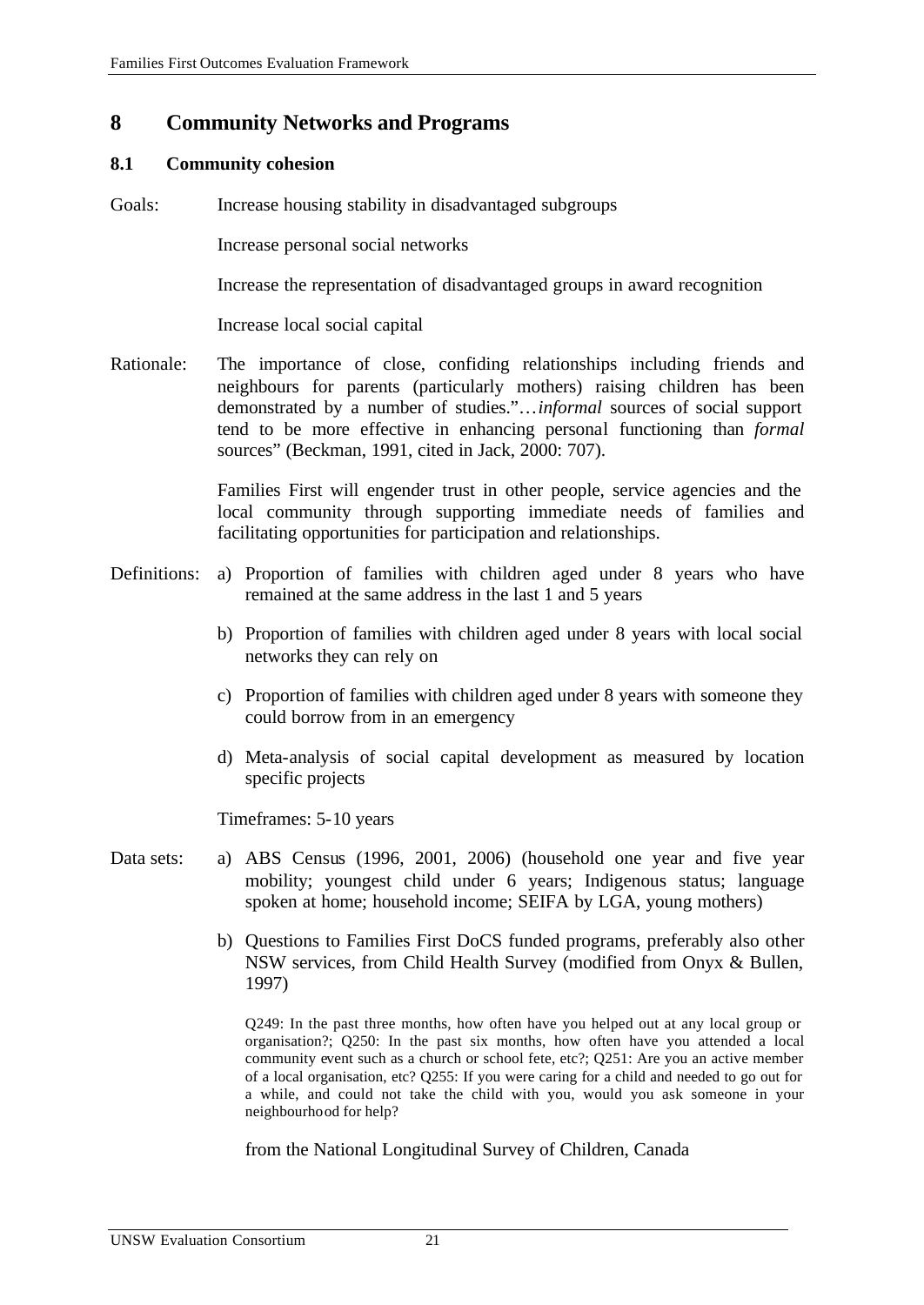Q202: There are people I can count on in an emergency.

Notes: Comparison to Child Health Survey results (annual), other applications of Onyx and Bullen and National Longitudinal Survey of Children, Canada. Analysis of the appropriateness of this instrument for ATSI and CALD groups should be undertaken.

- c) ABS Household Expenditure Survey (1998, 2003, 2008) (sought financial help from friends/family if applicable; couple, lone parent with dependent children); person in household aged under 10 years; disability; country of birth; NSW). State comparison.
- d) Meta-analysis conducted by TCO eg Wyong (baseline 2001), Paul Bullen; Inner West (baseline 2002); Bonnyrigg (baseline 2001); Kyogle (baseline 2001).
- Subgroups: Characteristics of family: ATSI, NESB, child or parent with a disability, low household income, young mothers

Characteristics of area: ATSI, NESB, SEIFA, rate of children aged under 10 years, children and parents with disabilities

#### **8.2 Facilities and programs**

Goals: Increase the rate of child-oriented facilities and space

Increase the rate of child-specific programs and activities

- Rationale: 'In the community domain, as would be expected, the presence of good parks, playgrounds and play spaces in the neighbourhood was strongly associated with increased rates of participation in supervised sports, and to a less extent, in unsupervised sports and the arts' (Offord et al, 1998).
- Definitions: a) Rate of child-oriented facilities and space (playgrounds, sports fields, libraries, community centres) by Local Government Area (LGA)
	- b) Rate of child-specific programs and activities (playgroups, story-telling at library, children's sports, children's music and art, P&Cs, support groups eg parenting, disability, special needs) by LGA
	- c) Rate of child and family sport and recreation facilities and programs by LGA
	- d) Proportion of children aged under 6 years who belong to the local library

Timeframes: 5-10 years

- Data sets: a) Local Government and Shires Association survey (1986, 1993, 1998, 2003)
	- b) Families First management records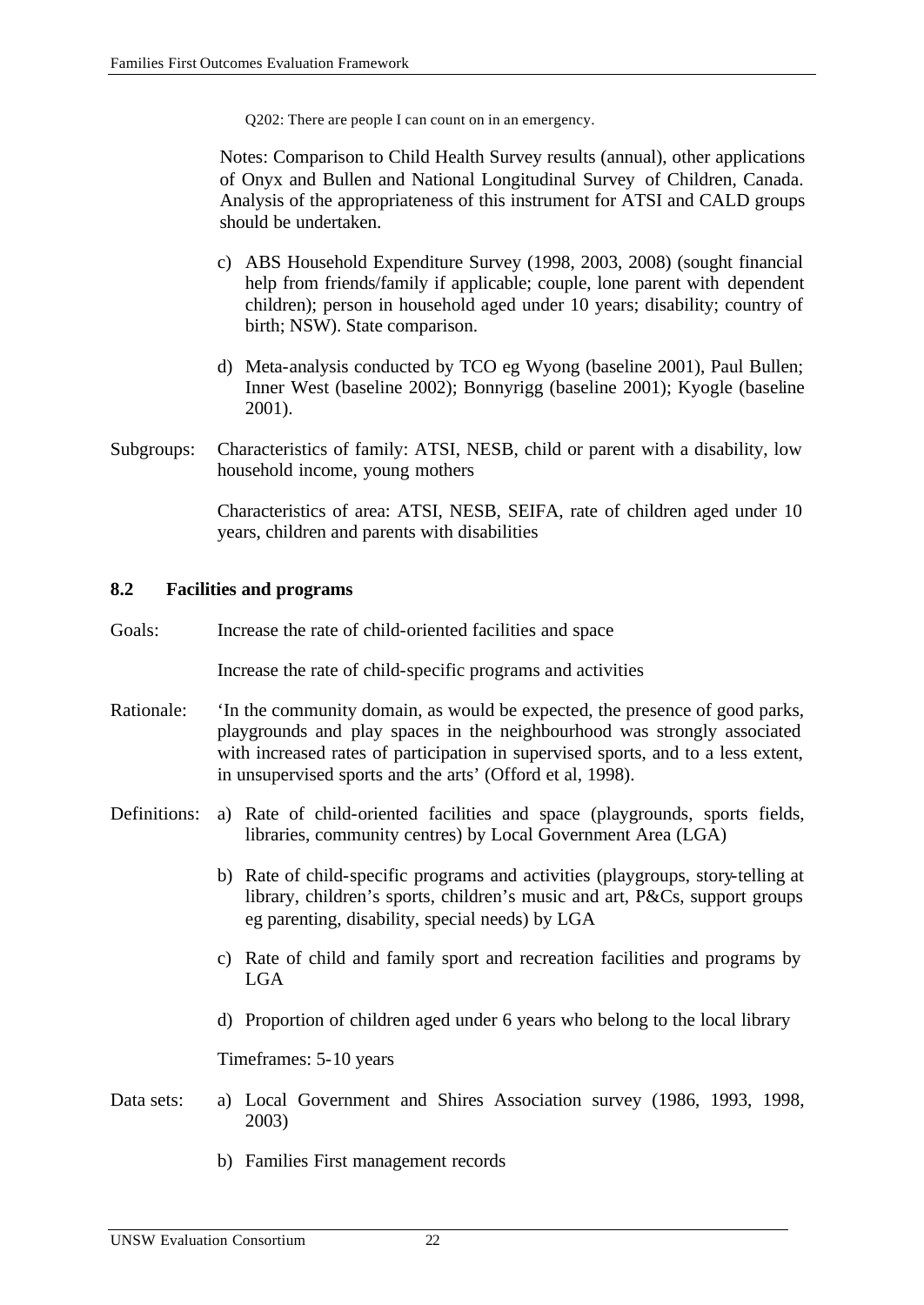c) Sport facilities and programs provider database (annual), NSW Sport and Recreation (location, access, child care facilities, available to underrepresented group) comparing relative disadvantage of priority locations

Note: the quality of the database will improve after it is launched in December 2001, reflecting data collection change rather than increased availability in programs. However, it will also reflect an increase in information about programs.

- d) State library information request
- Subgroups: Characteristics of the LGA population: ATSI, NESB, SEIFA, rate of children aged under 10 years from ABS Census

#### **8.3 Participation and consultation**

Goal: Increase in the number of opportunities for family participation in planning and feedback mechanisms

Note: Geographic isolation may affect opportunity for participation.

- Rationale: Opportunities for participation by families will improve responsiveness of agencies to community needs and enhance community cohesion (Black  $\&$ Hughes, 2001).
- Definitions: a) Number of LGA consultations, programs and strategies aimed at families, children and young people by LGA
	- b) Number of community development programs (Schools as Community, Strengthening Communities) by LGA
	- c) Number of opportunities for families to engage in local community planning and programming through government and contracted Families First agency mechanisms by type of agency (government, nongovernment)

Timeframes: 2-5 years

- Data sets: a) Local Government and Shires Association survey (1986, 1993, 1998, 2003)
	- b) c) Families First Area management records as defined by FF
- Subgroups: Characteristics of the LGA population: ATSI, NESB, SEIFA, rate of children aged under 10 years from ABS Census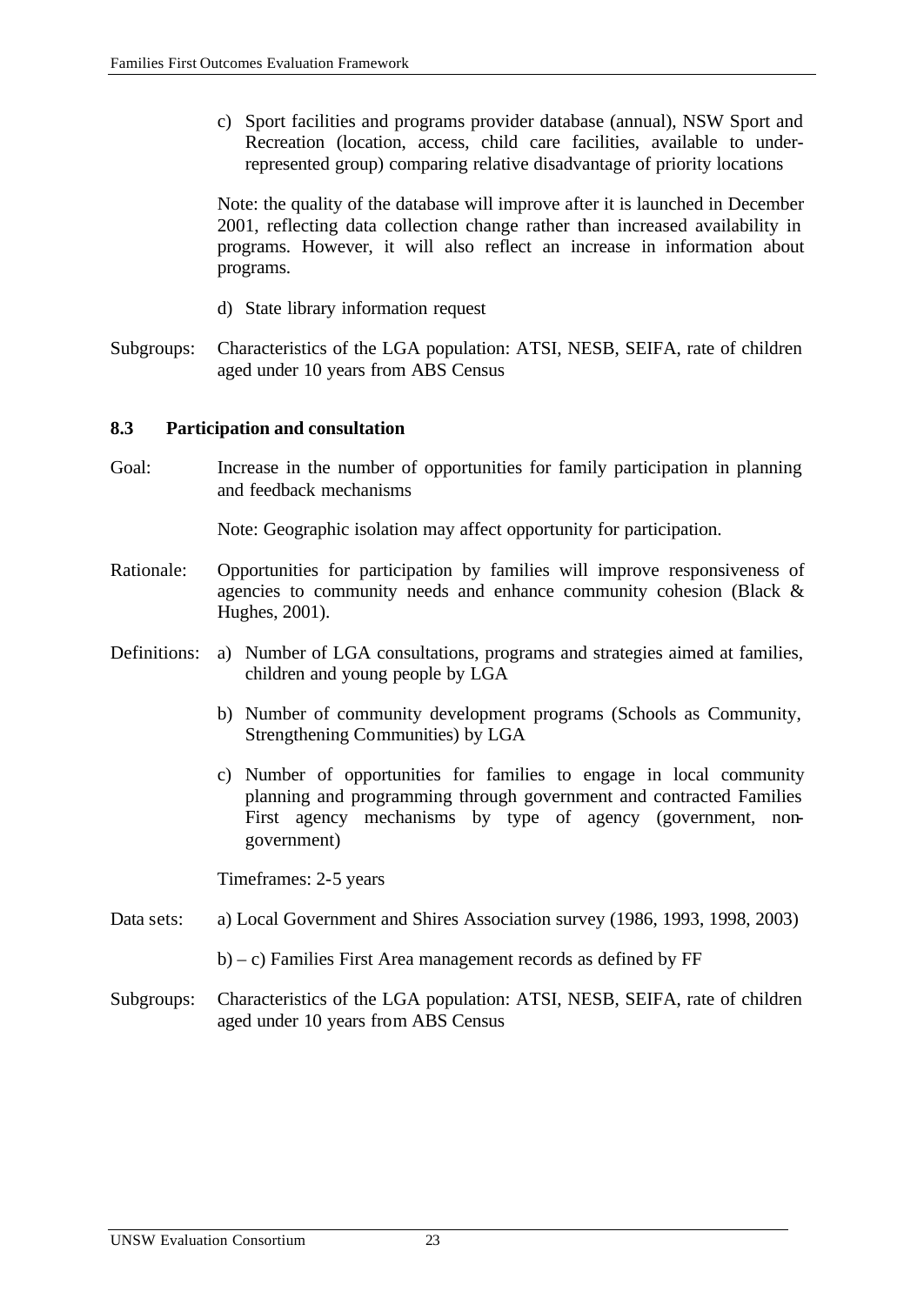# **9 Criminal activity**

#### **9.1 Juvenile and adult crime**

- Goal: Reduce the rate of juvenile and adult crime in disadvantaged areas
- Rationale: Early intervention to enhance community cohesion and activities for young people will reduce juvenile and adult criminal activity (National Crime Authority, 1999).

'Children do not become progressively more problematic as they approach the teen years – rather than simply transforming from cute toddler to difficult adolescent, most children learn to deal better with emotions and relationships, and to control aggression, as they get older. This points to the need to intervene early to reduce youth violence' (National Longitudinal Survey of Children and Youth, 2001).

'These findings highlight the important impact that conditions of neighbourhoods, particularly neighbourhood affluence, can have on young children's competencies both directly and indirectly. Neighbourhoods must be safe and free of violence with additional benefits accruing to neighbourhoods that have shared values and expectations' (Kohen et al, 1998).

- Definition: Rate of criminal incidents and persons of interest by type of offence by LGA (timeframe: 5-10 years)
- Data set: COPS (annual, available in April for the previous year; from 1995), Bureau of Crime Statistics and Research (criminal incident; person of interest; type of offence; age  $-8-9$  years, years to 17, older than 17 (unreliable less than 8); sex; ATSI; LGA; NESB and disability not available). Recorded Crime (ABS 4510.0, annual), State victim comparison.
- Subgroups: Characteristics of person of interest: age, sex, ATSI

Characteristics of area: ATSI, NESB, SEIFA, rate of children aged under 10 years, children and parents with disabilities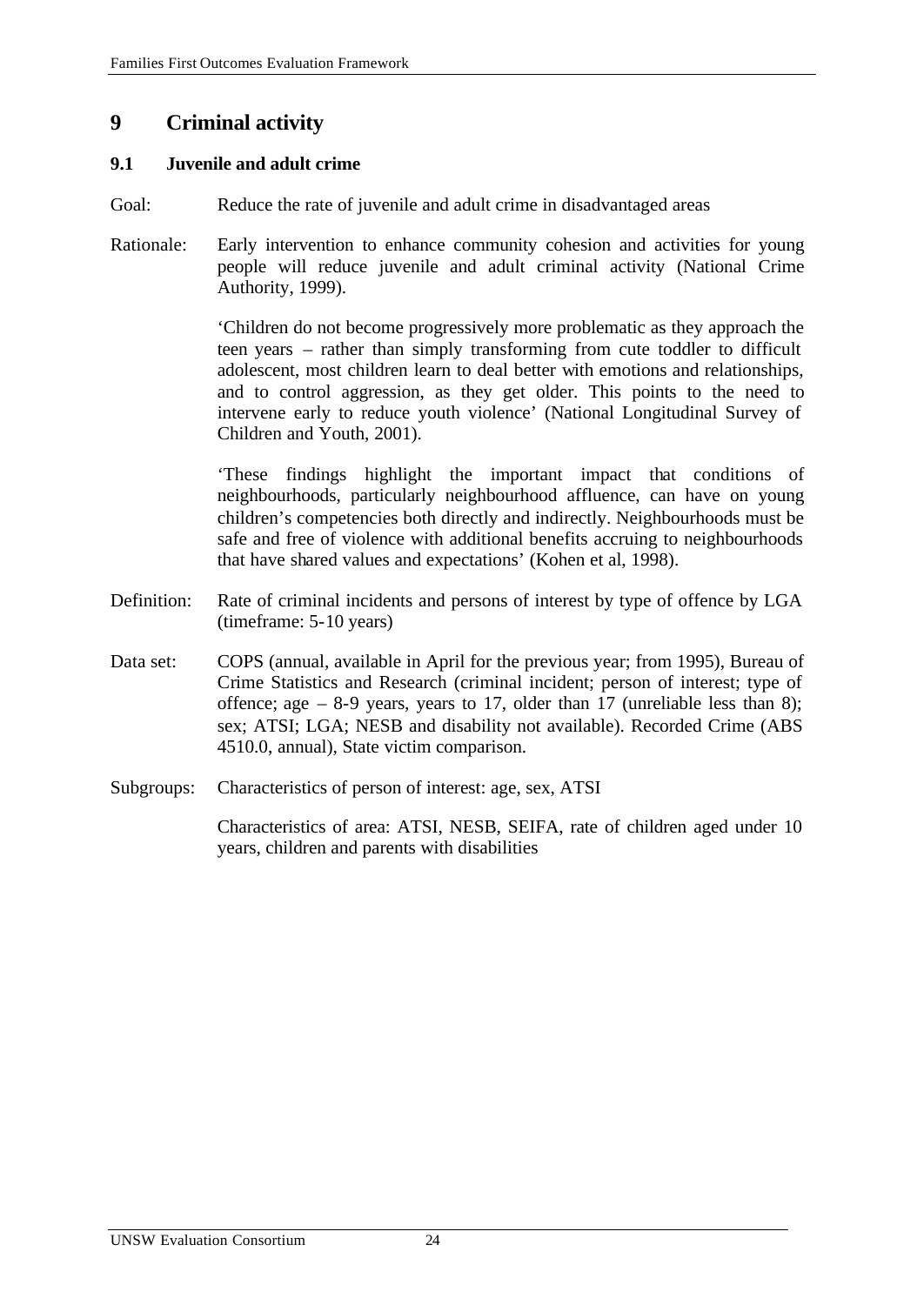# **Supplementary Community Outcomes**

## **10 Transport**

#### **10.1 Transport access**

Goals: Increase transport access to opportunities for participation outside the home and access to services

> Increase community transport funding allocation to priority LGAs relative to need to assist in transport access

Increase families' ability and desire to travel for non-essential reasons

Rationale: Adequate, affordable and equitable transport coverage to access community activity will increase community cohesion and family participation: "Transport policy plays a major role in strengthening … economic and social cohesion. […] Firstly, it helps reduce regional disparities, particularly by improving access to…peripheral regions. It also has a beneficial effect on employment, by encouraging investment in transport infrastructure and assisting workers' mobility." (Europa, 2001).

> Advocacy through service integration processes from government and agencies in Families First will improve transport planning and targeting for family needs.

- Definition: a) Proportion of priority LGAs serviced by public tansport at or above Minimum Service Level compared to non-priority LGAs
	- b) Change in community transport funding allocation by LGA
	- c) Proportion of family households in priority LGAs where family members travel for reasons other than going home or to work or education compared to non-priority LGAs

Timeframe: 10-15 years

Data sets: a) Digital bus route coverage and Census data (annual), NSW Department of Transport (Minimum Service Level regime applied to metropolitan commercial bus operations, 95% of net patronage potential (population minus cars) in a contract area within 400m of a primary (7 days a week) or secondary (6 days a week) bus route; 95% within 800m of a primary bus route).

Greater Sydney Metropolitan Region, Bus and Ferry Reform

b) Community transport funding (annual), Contracts and Compliance, Department of Transport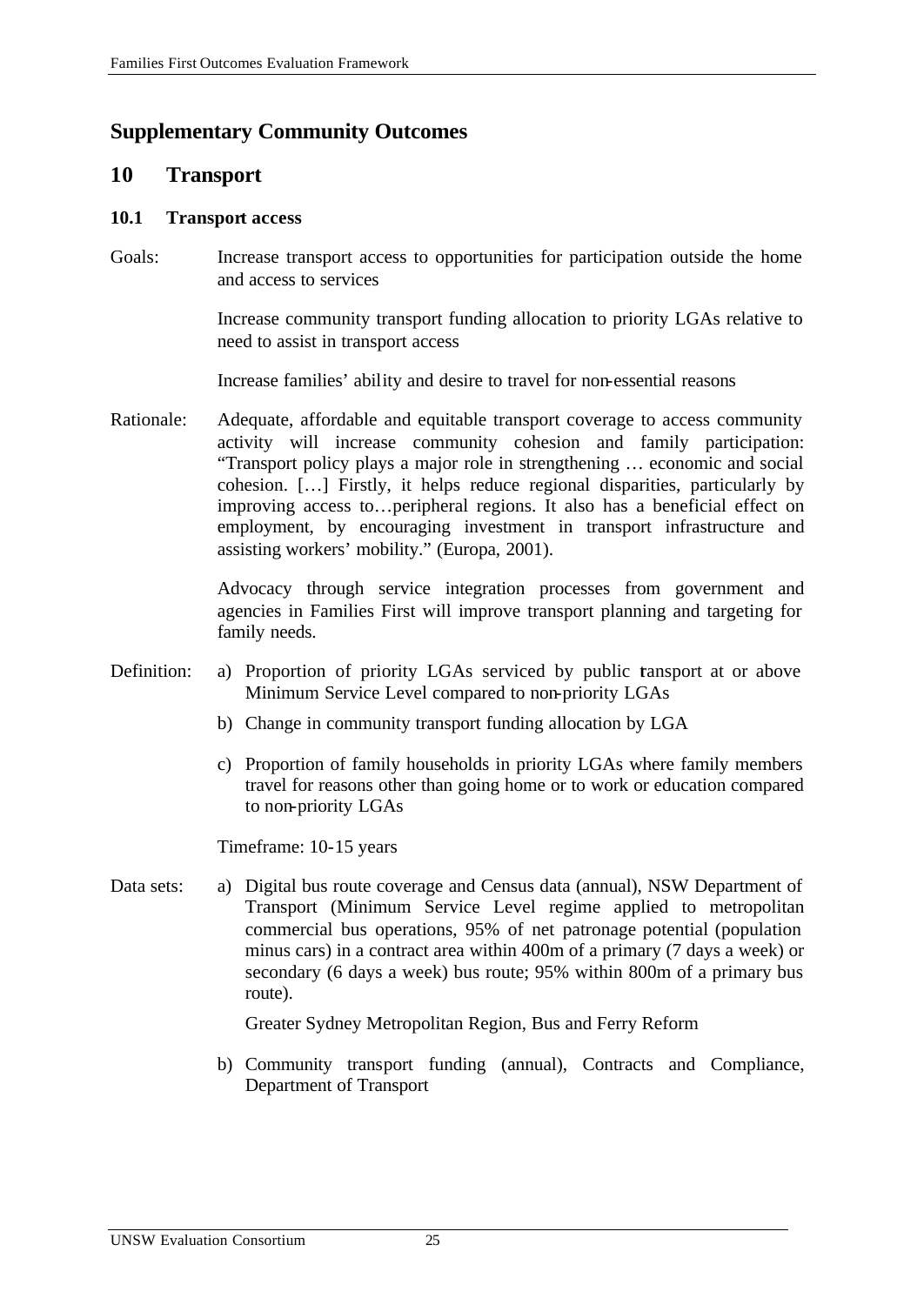c) Household Transport Survey (annual), NSW Department of Transport (household trip characteristics – reason for travel; disability-related travel difficulty; personal and household characteristics – youngest child aged under 5 years, language spoken at home, employment status; location – LGA)

Note: only available for the Greater Sydney Metropolitan Region

Timeframes: 10-15 years

Subgroups: Characteristics of the LGA population: ATSI, NESB, SEIFA, rate of children aged under 10 years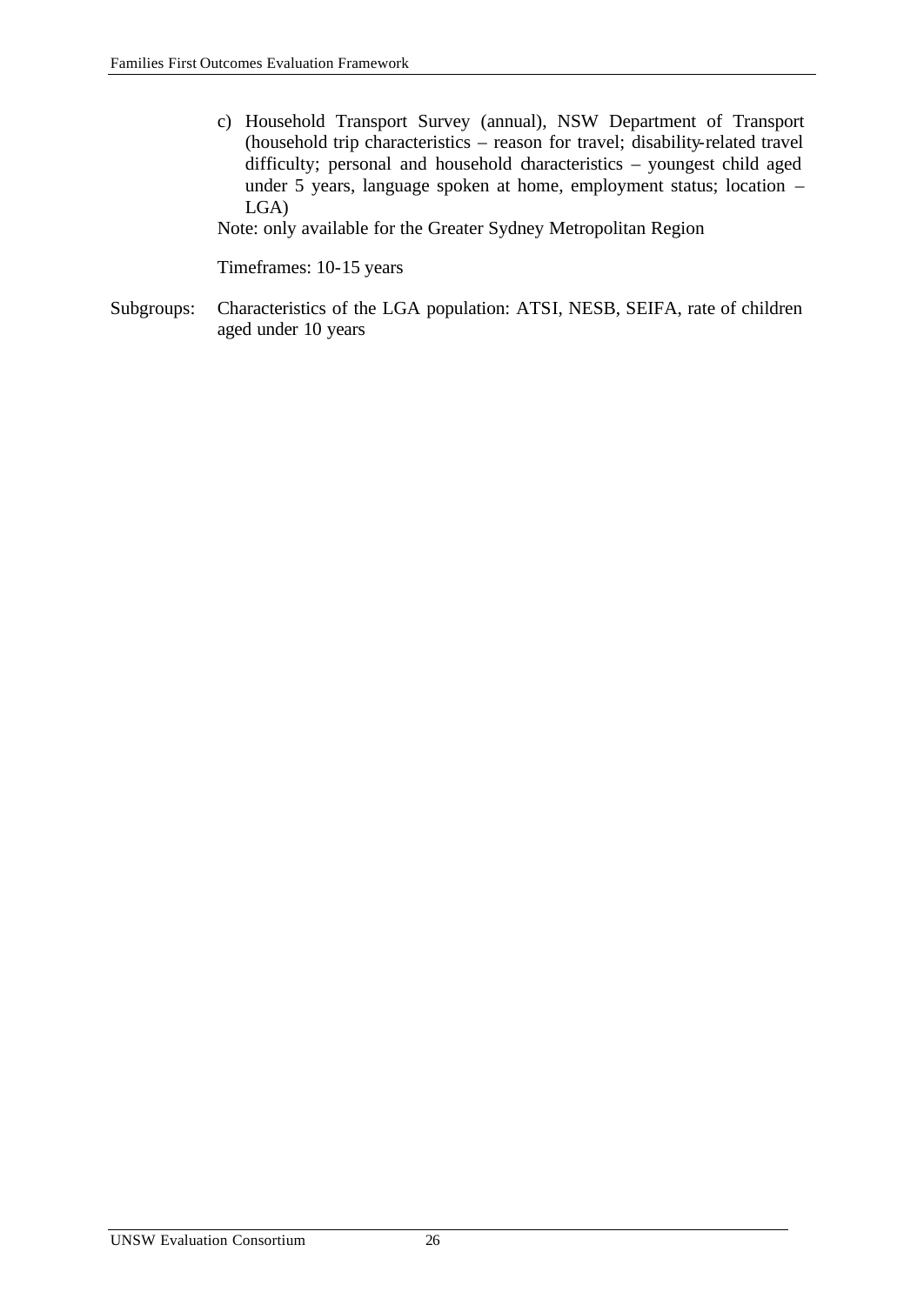# **11 Housing**

#### **11.1 Housing stability**

- Goals: Increase social housing stability
- Rationale: Early intervention services (VHV, Family Support) will refer families to appropriate accommodation services to prevent crisis housing outcomes.

"It is thought that as a family relocates to a new community, a child's behaviour can become problematic due to the breakdown in the social network, such as the extended family, friends and neighbours, who have helped to regulate the child's behaviour. The total number of moves had a larger effect on childhood problems. Compared with non-movers, children who reported three or more moves were more likely to engage in problem behaviour. These results tend to support a commonly held view that moving contributes to aberrant child behaviour by intensifying problems (i.e., problem behaviour risk factors) which already exist in the family" (DeWit et al, 1998).

Definitions: Rates of public housing turnover, offer/acceptance rate, length of tenancy and rehousing applications by housing area (timeframe: 5-10 years)

See also 8.1a) Household mobility

- Data sets: Community Renewal Unit Performance Reporting Data Collection (annual), Department of Housing
- Subgroups: Characteristics of the housing area population: ATSI, NESB, SEIFA, rate of children aged under 10 years, children and parents with disabilities.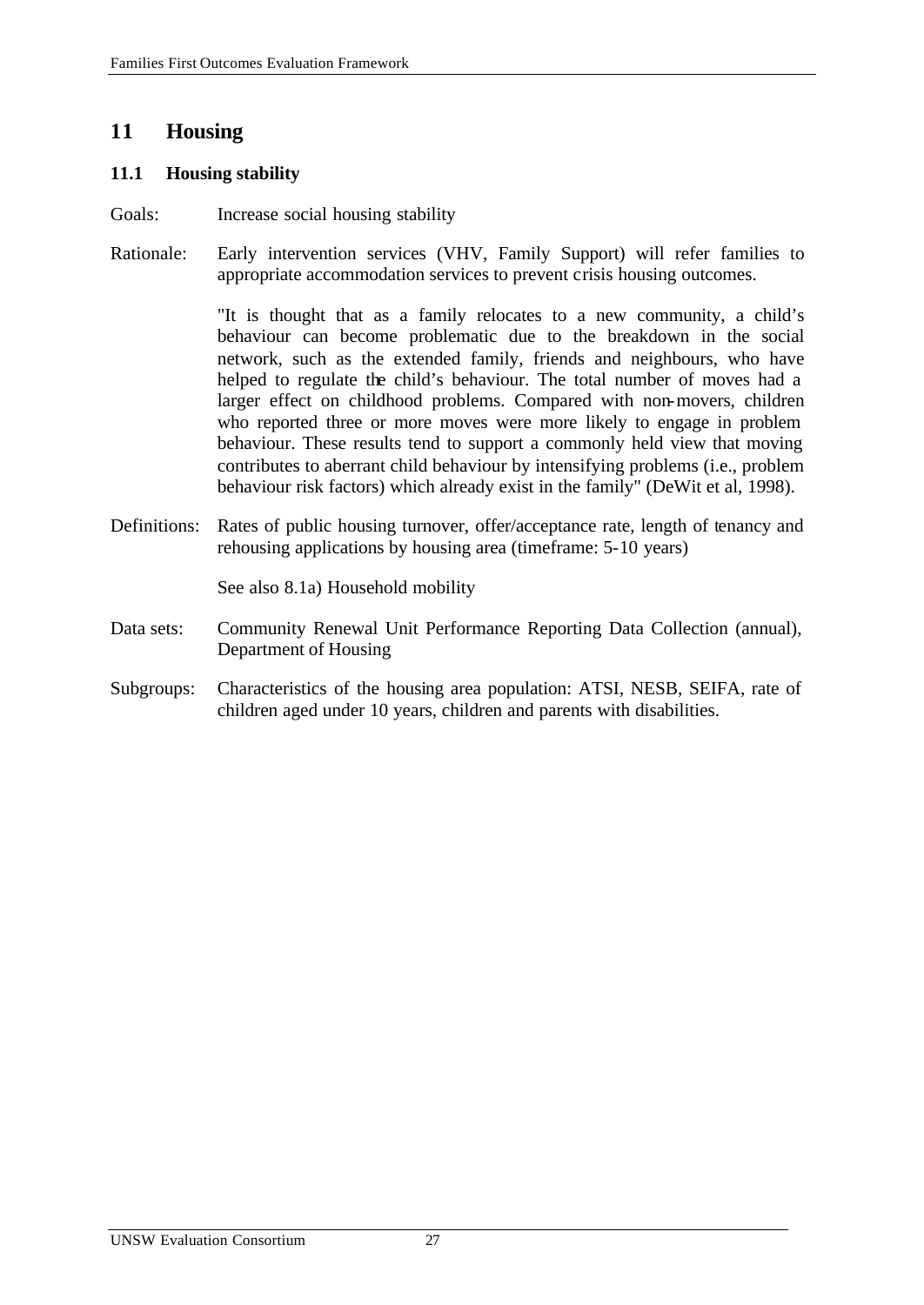# **Appendix A: Background to the Outcomes Framework**

## **Conceptual framework**

The Framework has been developed by applying an ecological orientation to the research process in order to capture the complexities of the social context. Bronfenbrenner (1979) first developed the human ecological model in the 1970s and it has proved a valuable research tool. When Bronfenbrenner developed this approach it broke with the research traditions in human development that had been dominated by experimental laboratory approaches. The human ecological model enables groups to be located and locate themselves in the research process and places the developing child at the centre of the model, rather than people being subjected to categorisation by researchers and children viewed as pre-adults, or 'add-ons' to the adult world. It operates as a 'nested systems model' with a focus on points of connection and intersection between various aspects of the model for instance between child and family. This interest in the connecting points enables the model to accommodate 'difference and diversity ... unlike linear models which largely depend on ... overlap ... to make relationships comprehensible' (Pence, 1988:xxiii).

The strength of the ecological model is the holistic capacity for various components to build a comprehensive 'relational structure' that can adapt and adjust to this 'socio-ecological map' of the 'systemic rings'. The rings interrelate across from each level directly to all other levels or indirectly through other levels. The emphasis is on a form of unity in the prescribed areas but as Glassop (1988) suggests this may act to categorise individuals in an essentialist and universalist manner. The human ecological model appeals through its overall completeness and its context sensitive, dynamic approach with the potential to deliver comprehensive results.

The human ecological model has much to offer and is a valuable tool in this Outcomes Framework, however it also has limitations that require consideration. The idea that the complexities of child, family and community can be contained in what Pence describes as a 'nested-systems model' denies some of the realities that are exposed in the current theoretical debates. Glassop (1988) raises concerns about a universalist view of development which argues for set systems of predictable social action. These positions contain fixed views of childhood and adulthood. Such arguments have been currently critiqued by groups such as the Reconceptualising Early Childhood Education movement, which disagrees with a set notion of childhood and adulthood. There are a number of writers and researchers associated with the group such as Hatch, Tobin and Bailey who argue that there are multiple and shifting realities for children and adults. Post structural writers also argue that each context creates its own features that cannot be transposed to another setting. The application of so called scientific theories to the human circumstance is argued against. This creates a challenge to provide a research approach that can take account of the current critiques. Bronfenbrenner initiated a major reconsideration through moving away from structured research approaches that disregarded the social context. The current challenge is to continue this critique and create evaluation systems that can take account of the multiple realities of the current context.

### *Outcomes*

An outcome is defined as the impact of the policy on the status of individuals or a group (SCRCSSP, 2000). Outcomes 'assess the extent to which the scheme is securing its wider goals and objectives' (Queensland Treasury 1997). The high-level outcomes articulated in the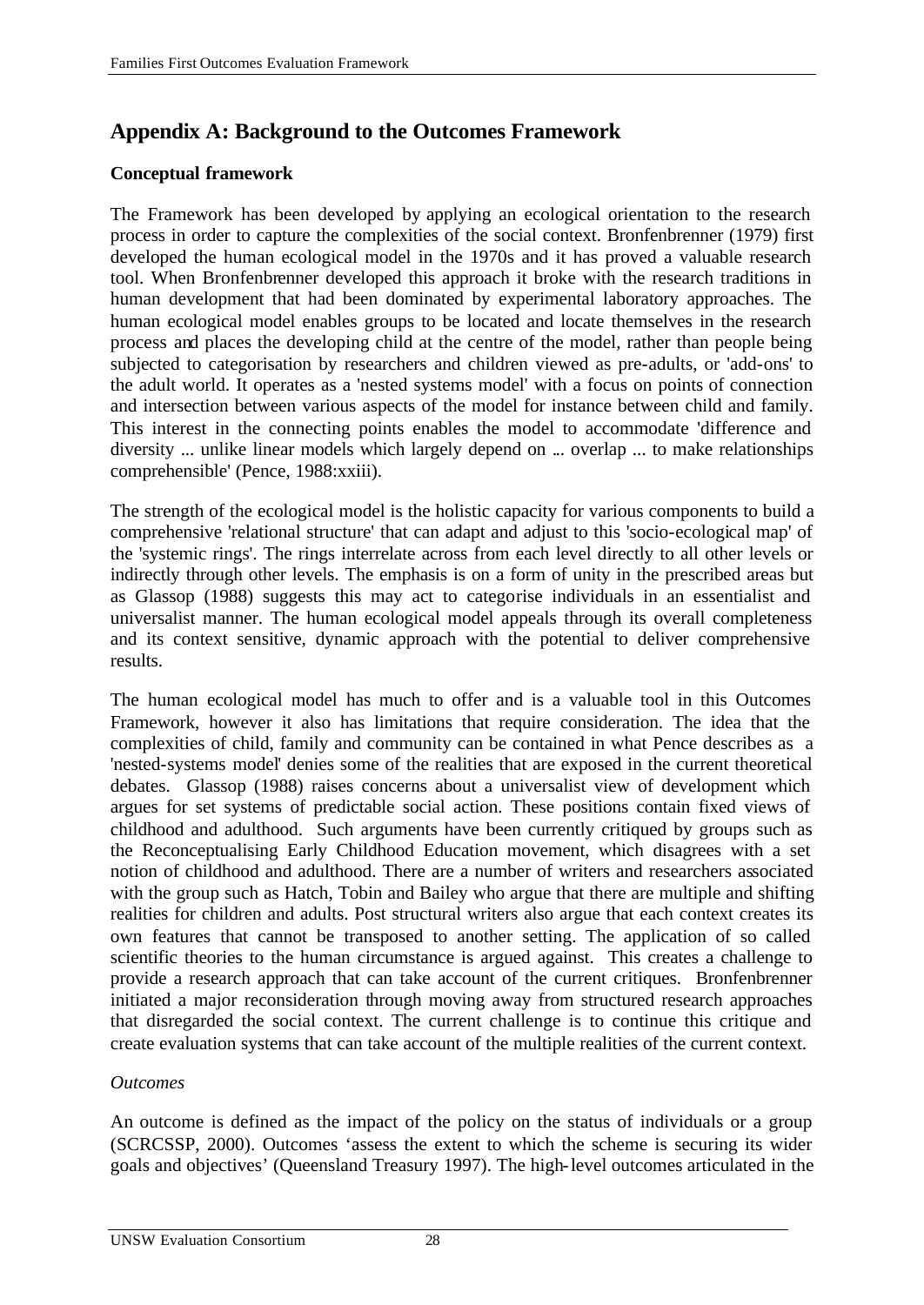Families First initiative do not lend themselves easily to direct assessment, and establishing a causal relationship between service outputs and broad outcomes is difficult. The impact of a policy or service cannot be determined in isolation from other external factors.

However, it is not always essential to establish direct causal links between particular outputs and outcomes, particularly where the outcomes are broad or 'holistic', looking at the whole person, family or community across multiple domains. Other outcomes can be defined more narrowly, focusing on a single facet of life. Such outcomes are easier to measure and more readily attributable to particular interventions. This Evaluation Framework includes both broad, 'holistic' outcomes and more narrow, focussed outcomes.

There are particular challenges for developing outcome-based performance indicators in the context of a family policy, including the complexity of influences on the health and well-being of individuals and the population, the difficulties associated with 'measuring' broad outcomes, and the time-scale associated with long-term outcomes (AIHW, 2000). Consequently, indicators are considered more appropriate than measures.

Indicators are used where direct measurement is not possible and provide a guide to performance where causal links are not obvious and where change in performance is difficult to measure directly. Whilst measures provide evidence of actual achievement of the item being measured, indicators provide evidence inferring something more general about performance indicative of broader influences.

Indicators need to be consistent with the time-scale for the achievement of both the specific, focussed outcomes and the long-term, 'holistic' outcomes of the Families First initiative. Evaluation of activities similar to Families First, such as health promotion, has suggested the following timeframe for outcomes:

- two to five years before a decrease in priority risk factors;
- five to ten years before an enhancement in positive and healthy development;
- ten to 15 years before a vision for a healthy community is embedded in the social contexts and institutions of a community (Griffiths et al, 2001).

Where it is reasonable to believe that a policy or program has contributed to the desired outcomes, within an appropriate time-frame, indicators of that outcome are likely to be useful for assessment and planning purposes and may assist at a program level with determining whether the range of interventions is achieving improvements (AIHW, 2000).

### **Focus of the framework**

The Families First initiative has three major foci, reflected in the Outcomes Evaluation Framework: outcomes for children, families and communities; population focus; and equity.

### *Population focus*

The enhancement of universal health and well-being promotion strategies such as the universal programs which form the basis of the Families First initiative, promote positive change for all groups in society, including those with disadvantage. Social learning theory (Bandura, 1986) suggests that the modification of social norms can impact on individual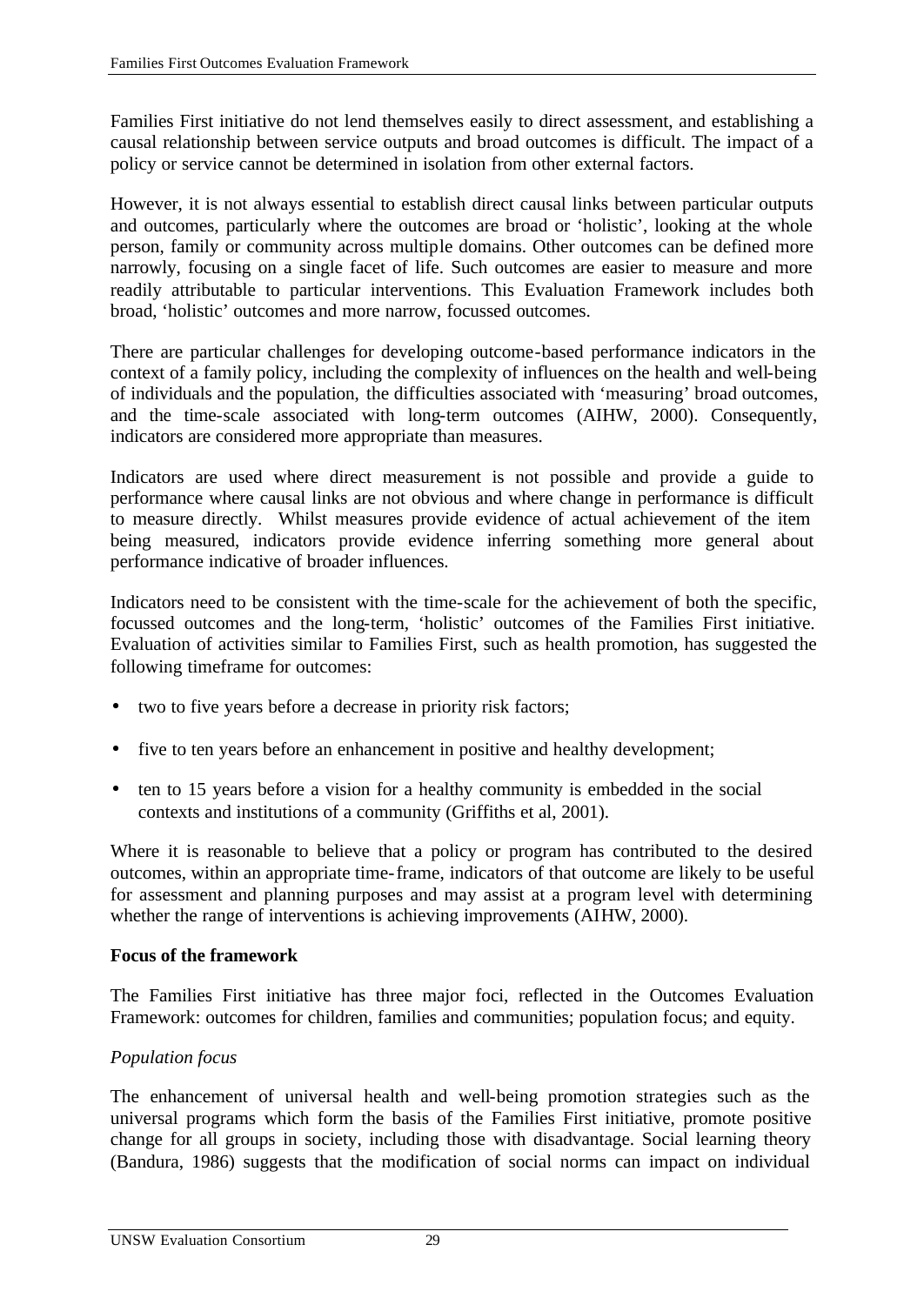behaviour by supporting healthy behaviours and providing opportunities for behavioural change. Change is facilitated through the modification of social environments and the development of personal competency. The Families First initiative, through such strategies as volunteer home visiting and inter-sectoral links, seeks community mobilisation directed towards achieving population-wide change in social norms and structures that directly benefit health and well-being and indirectly influence individual behaviours and lifestyles by changing social norms and social support (Nutbeam, 1999).

The outcomes for service models that involve cooperation between agencies, or across program areas, and particularly models seeking achievement of broad, 'holistic' outcomes, need to be conceptualised at a population, rather than individual level (AIHW, 2000). The Families First initiative promotes inter-sectoral activity to improve the health and well-being of the whole population of children and families in NSW and the early identification and intervention for those individual children and families experiencing problems before they become entrenched. Success, therefore, will be demonstrated by an improvement in the health and well-being of the population and the absence of entrenched problems. This Evaluation Framework thus focuses on the indicators of positive outcomes that are necessarily 'measured' at the population level in terms of increasing rates or proportions of children, families and communities, rather than individual gains for people or groups with problems.

The focus of this outcome evaluation is to provide a state-wide picture of the gains made through the Families First initiative, by providing indications of outcomes at a State level. Population-based outcome indicators are useful for assessment and planning purposes as they can point to the achievement of the initiative's wider goals and objectives (both short and long term), as well as providing information which local providers can use to compare and benchmark targets for individual programs and clients.

# *Equity*

l

'Societies and governments have an obligation to the future to devise systems that ensure effective parenting, [and] support good early childhood development.' The expectation is that all children have equal opportunity for optimal development in the early years (McCain & Mustard, 1999: 11). To achieve equity, policies and programs need to focus on both places and people – targeting known places of disadvantage will fail to reach disadvantaged individuals living in better off areas, whilst targeting individual people will fail to address geographical and social variations in opportunity structures (Griffiths et al, 2001). Depending on which outcome, different places or people may be relatively advantaged, for example, indigenous Australians, people from non-English speaking backgrounds, rural Australians, males or females, people with disabilities or people with socio-economic disadvantage.<sup>2</sup>

The Families First initiative includes both universal and targeted programs, seeking both an overall improvement in the health and well-being of the population, and specific improvements for groups 'at risk'. In order to demonstrate the effectiveness of targeted programs, the outcome evaluation of the Families First initiative must be conducted both universally for benchmarking (as described in the population focus above), and with targeted

 $2$  Often the most disadvantaged groups have multiple disadvantage, for example, people with disabilities in rural communities also experience socio-economic disadvantage. However, opportunities for exploring the impact of multiple disadvantage are limited at the population level.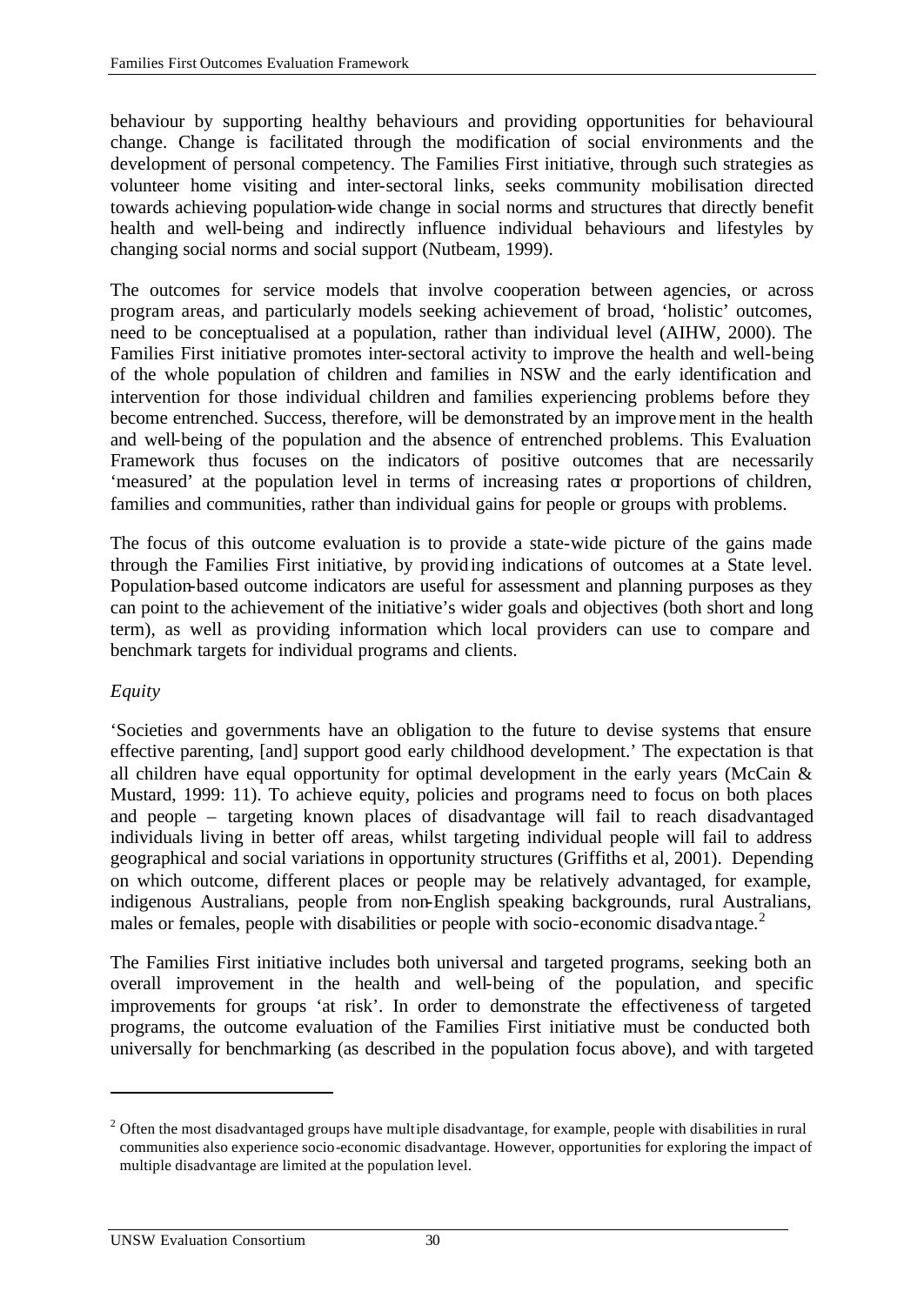groups, variously defined. Inherent in all outcome indicators included in this Framework are thus both universal outcomes and outcomes for relevant 'at risk' and targeted groups, with the aim of demonstrating both overall population-level improvement and a reduction in disadvantage.

## **Data sources**

Data definition tasks in developing the Framework included:

- identifying existing secondary data sets from Commonwealth and State agencies and other longitudinal research sources;
- identifying existing administrative data sets from Families First participants and suggesting modifications that could be made; and
- suggesting additional sample data sets to be collected by TCO, Families First participating agencies or other researchers.

The availability of existing outcome data is ranked below to prioritise where primary data collection is necessary for the evaluation. Possible data sources included:

- Population-wide data eg Census, Year 3 education tests
- Interstate comparison sample eg WA Child Health Survey
- Existing Families First Area sample data
- Data collection that could be administered by service providers
- Data collection that might be being administered by other researchers
- Data collection that must be administered by researchers for the Families First evaluation.

Some of the child and family health indicators rely on NSW Health data sets that are in the process of development. They include the following:

- Community Health Information Management Enterprise (CHIME): being developed and intended to be Statewide. It is anticipated that CHIME will be a platform for data collation across a number of sources below;
- Integrated Perinatal and Infant Care (IPC), including the Perinatal psychosocial assessment, currently funded for five Area Health Services and adopted by at least two others; to be collated through CHIME;
- Emergency Department: not yet defined or funded;
- Mental Health Outcomes and Assessment Tool (MHOAT), to be collated through CHIME; and
- Minimum Data Set for Child and Family Health: not yet defined or funded; to be collated through CHIME.

While most of the proposed indicators rely on general secondary data, four indicators suggest parallel collection of comparable data by the Families First DoCS funded programs: child social and emotional wellbeing; family relations; participation (employment, training and other public activities); and community cohesion. Participation, with some modification is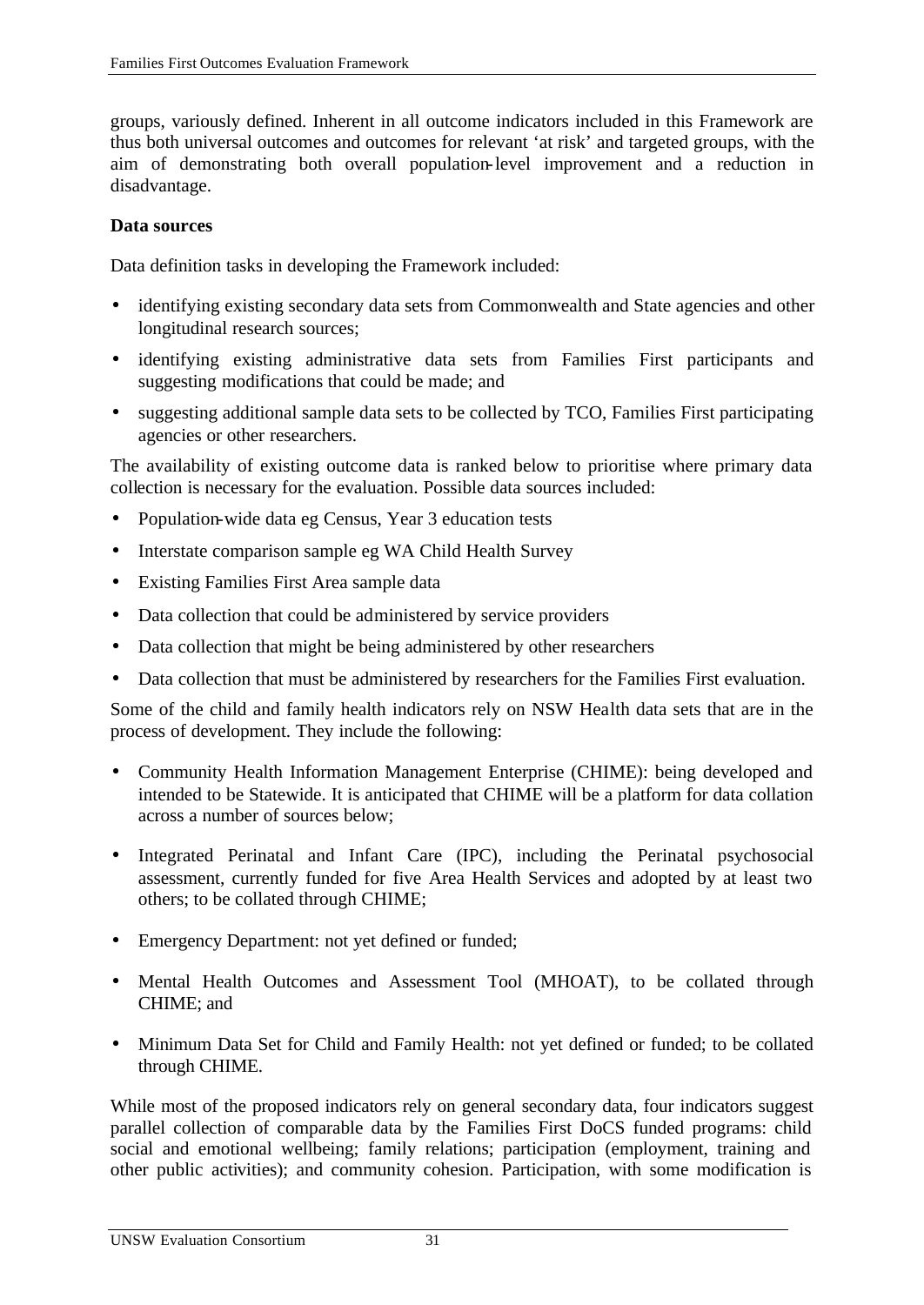already included in the draft DoCS Minimum Data Set for the funded programs. Considerations for finalising the outcome instruments include the following:

- The instruments must be appropriate to the range of programs and sensitive to the diversity of clients. Programs in FOA4 may need to be treated differently.
- Providers are concerned about administrative burden, so the instruments, particularly if they are to be repeated, must be as concise as possible. The instruments must be relevant to the provider's program management, planning and evaluation.
- Some providers, such as Family Support Services, are already collecting outcome measures. If possible these should be adopted or modified for the purposes of Families First.
- Not all services have immediate computer access. Data collection may need to include scannable forms.
- Providers, regions and Areas are likely to want to access to their own results and comparative results. Means to analyse local results at the point of collection and to transfer comparative results may need to be designed.
- Finalising the instruments should include consultation with the providers and peak organisations.
- Full documentation and training will be needed for implementation.

These proposed outcome instruments will be designed with the expectation that other NSW service providers and agencies, such as other DoCS funded programs, NSW Health and Department of Education and Training services will consider the benefit applying these common outcomes instruments.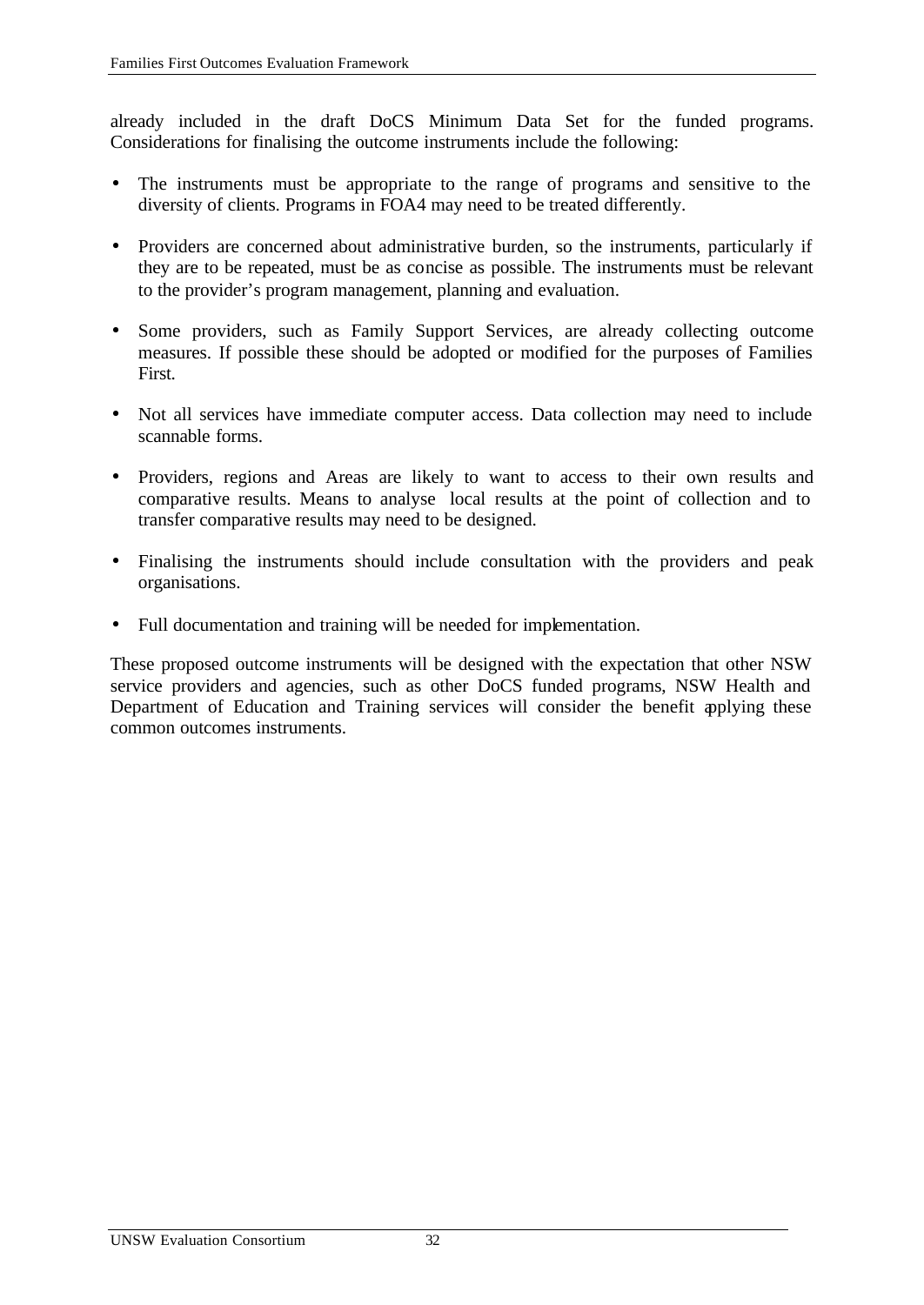# **Appendix B: Contacts for Data Sets**

| Agency                                                                                       | Contact                                       |
|----------------------------------------------------------------------------------------------|-----------------------------------------------|
| <b>Australian Centre for Immunisation Research</b>                                           | <b>Margaret Burgess</b>                       |
| Bureau of Crime Statistics and Research                                                      | Jackie Fitzgerald, Victor<br>Korabelnikoff    |
| Commonwealth Department of Family and Community<br>Services, Census of Child Care Statistics | Greg Poyser, Rosemary Jardine,<br>Maria Boyle |
| <b>Local Government and Shires Associations</b>                                              | Noel Baum                                     |
| <b>National Perinatal Statistics Unit</b>                                                    | Jishar Dean                                   |
| NSW Department of Education and Training                                                     | Carol Carrigan, Michelle Bruniges             |
| NSW Department of Education and Training, Schools<br>as Community                            | <b>Ruth Newman</b>                            |
| NSW Department of Education and Training, Student<br>Welfare                                 | Helen Kerr-Roubicek                           |
| NSW Health, Public Health Unit                                                               | <b>Claire Corbett</b>                         |
| NSW Health, Aboriginal Health Branch                                                         | Paul Huntly                                   |
| NSW Health, Child Health Survey                                                              | Louisa Jorm                                   |
| NSW Health, Mental Health Branch                                                             | Kim Scanlon, Suzanne Pope                     |
| NSW Department of Housing                                                                    | Qingsheng Zhou, Nellie Hall                   |
| NSW Department of Housing, Community Renewal                                                 | Helen Boyton                                  |
| NSW Department of Sport and Recreation                                                       | <b>Rosemary Perry</b>                         |
| <b>NSW Department of Transport</b>                                                           | Helen Battellino, Tim Raimond                 |
| NSW Department of Transport, Contracts and<br><b>Compliance (Community Transport)</b>        | Jennifer Aldred                               |
| NSW Department of Transport, Greater Sydney<br>Metropolitan Region, Bus and Ferry Reform     | Joanna Quilty                                 |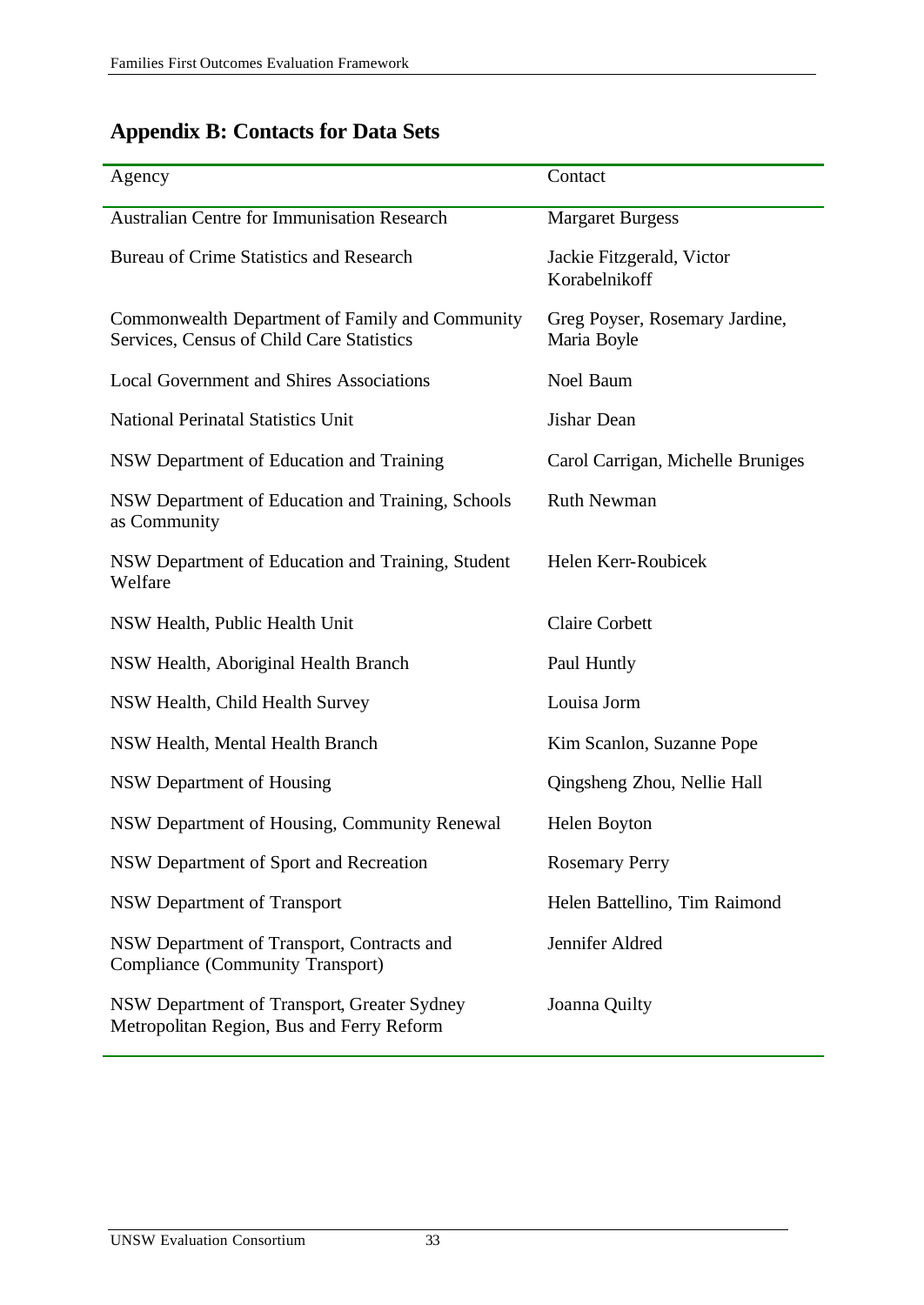# **Appendix C: Strengths and Difficulties Questionnaire (SDQ)**

|                                                                        | <b>Not</b><br><b>True</b> | Somewhat<br><b>True</b> | Certainly<br>True |
|------------------------------------------------------------------------|---------------------------|-------------------------|-------------------|
| Considerate of other people's feelings                                 |                           |                         |                   |
| Restless, overactive, cannot stay still for long                       |                           |                         |                   |
| Often complains of headaches, stomach-aches or sickness                |                           |                         |                   |
| Shares readily with other children (treats, toys, pencils,             |                           |                         |                   |
| Often has temper tantrums or hot tempers                               |                           |                         |                   |
| Rather solitary, tends to play alone                                   |                           |                         |                   |
| Generally obedient, usually does what adults request                   |                           |                         |                   |
| Many worries, often seems worried                                      |                           |                         |                   |
| Helpful if someone is hurt, upset or feeling ill                       |                           |                         |                   |
| Constantly fidgeting or squirming                                      |                           |                         |                   |
| Has at least one good friend                                           |                           |                         |                   |
| Often fights with other children or bullies them                       |                           |                         |                   |
| Often unhappy, down-hearted or tearful                                 |                           |                         |                   |
| Generally liked by other children                                      |                           |                         |                   |
| Easily distracted, concentration wanders                               |                           |                         |                   |
| Nervous or clingy in new situations, easily loses<br>confidence        |                           |                         |                   |
| Kind to younger children                                               |                           |                         |                   |
| Often lies or cheats                                                   |                           |                         |                   |
| Picked on or bullied by other children                                 |                           |                         |                   |
| Often volunteers to help others (parents, teachers, other<br>children) |                           |                         |                   |
| Thinks things out before acting                                        |                           |                         |                   |
| Steals from home, school or elsewhere                                  |                           |                         |                   |
| Gets on better with adults than with other children                    |                           |                         |                   |
| Many fears, easily scared                                              |                           |                         |                   |
| Sees tasks through to the end, good attention span                     |                           |                         |                   |

http://homepages.tesco.net/~chanceuk/resources/Referral-Information-Form.pdf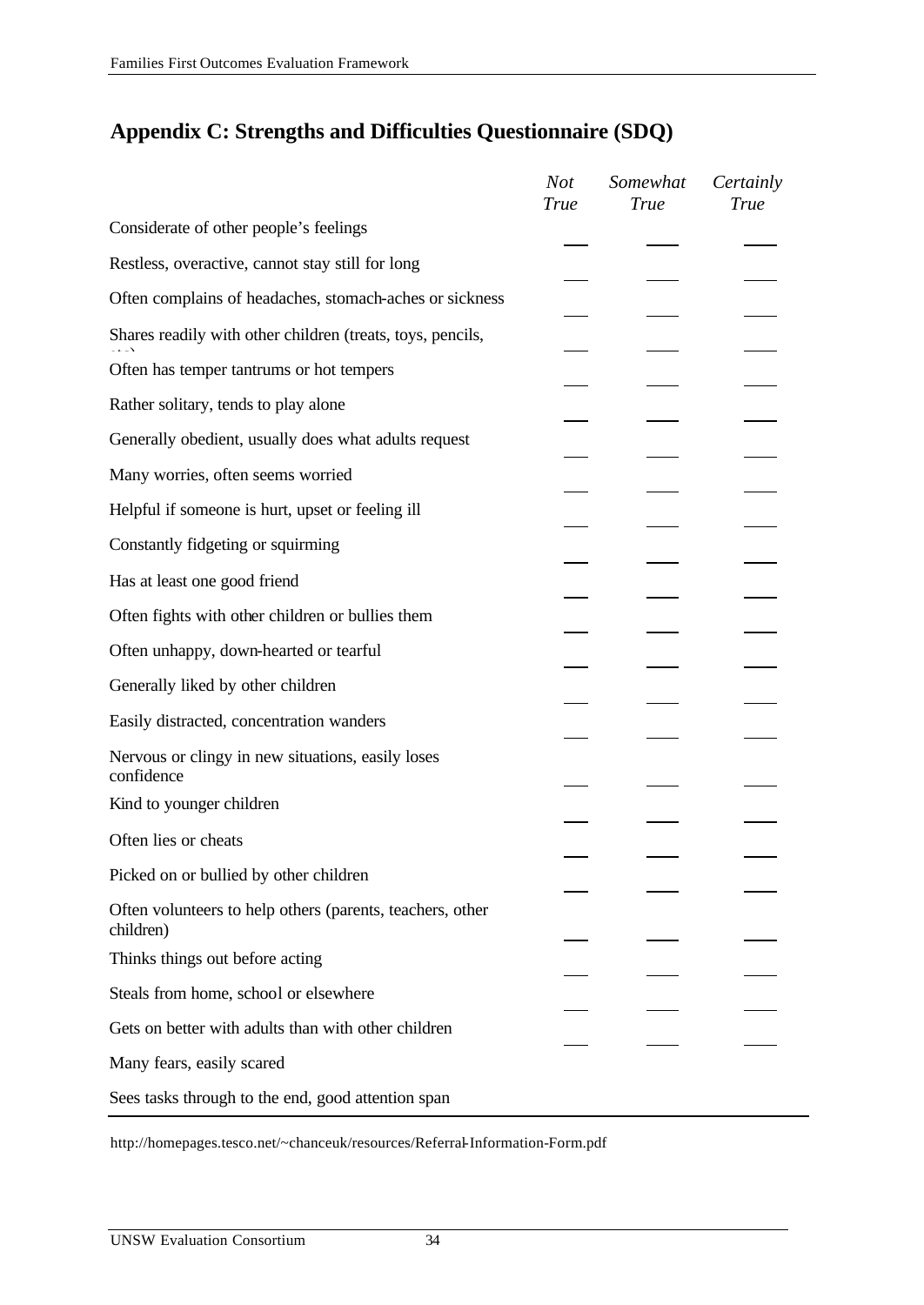# **Appendix D: Modified Abidin Parenting Stress Index**

#### Life Events Inventory

|              | "Close family member" refers only to a parent, child, grandparent or relative living in this household. |
|--------------|---------------------------------------------------------------------------------------------------------|
| a.           | A close family member was away from home a lot                                                          |
| b.           | Our family had to move a lot                                                                            |
| c.           | A close family member had a serious medical problem (illness or accident and was in hospital)           |
| d.           | A close family member was badly hurt or very sick (but was not in hospital)                             |
| e.           | A close family member was arrested or in jail                                                           |
| f.           | Our family was known to Department for Community Services' child protection services                    |
| g.           | Our child or children were upset by family arguments                                                    |
| h.           | A close family member was robbed                                                                        |
| $\mathbf{1}$ | A favourite pet died                                                                                    |
| $\cdot$      | Our child or children saw somebody get badly hurt                                                       |
| k.           | A parent lost his/her job                                                                               |
| 1.           | A parent was unemployed                                                                                 |
| m.           | A close family member had an alcohol or drug problem                                                    |
| n.           | A close family member had serious emotional problems                                                    |
| Ω.           | Our family had serious financial problems                                                               |
| p.           | A close family member has a physical handicap                                                           |
| q.           | Our child or children have been involved in serious family arguments                                    |
| r.           | A parent, brother or sister died                                                                        |
| S.           | Another relative died with whom the child or children had a very close relationship                     |
| t.           | Sometimes our family had too little food to eat                                                         |
| u.           | Different people have moved in and out of our house                                                     |
| v.           | Close family members have had serious arguments with each other                                         |
| w.           | Sometimes our child or children had too few clothes to wear                                             |
| х.           | Our child or children had to take care of others in the family                                          |
| y.           | Our child or children have been in a foster home                                                        |
| Z.           | Child's parents were separated and/or divorced                                                          |
| Aa           | Our child or children have had to live with a friend or relative for a while                            |
| Bb           | We have been very crowded where we live                                                                 |
| Cc           | Our neighbourhood has been unsafe                                                                       |
| Dd           | Our child's best friend moved away                                                                      |
| Fe           | Our child or children have been upset by neighbourhood violence                                         |
| Ff           | Our child or children have had to deal with people whose behaviour was frightening                      |
| Gg           | Many times there has been no one to take care of our child or children                                  |
|              |                                                                                                         |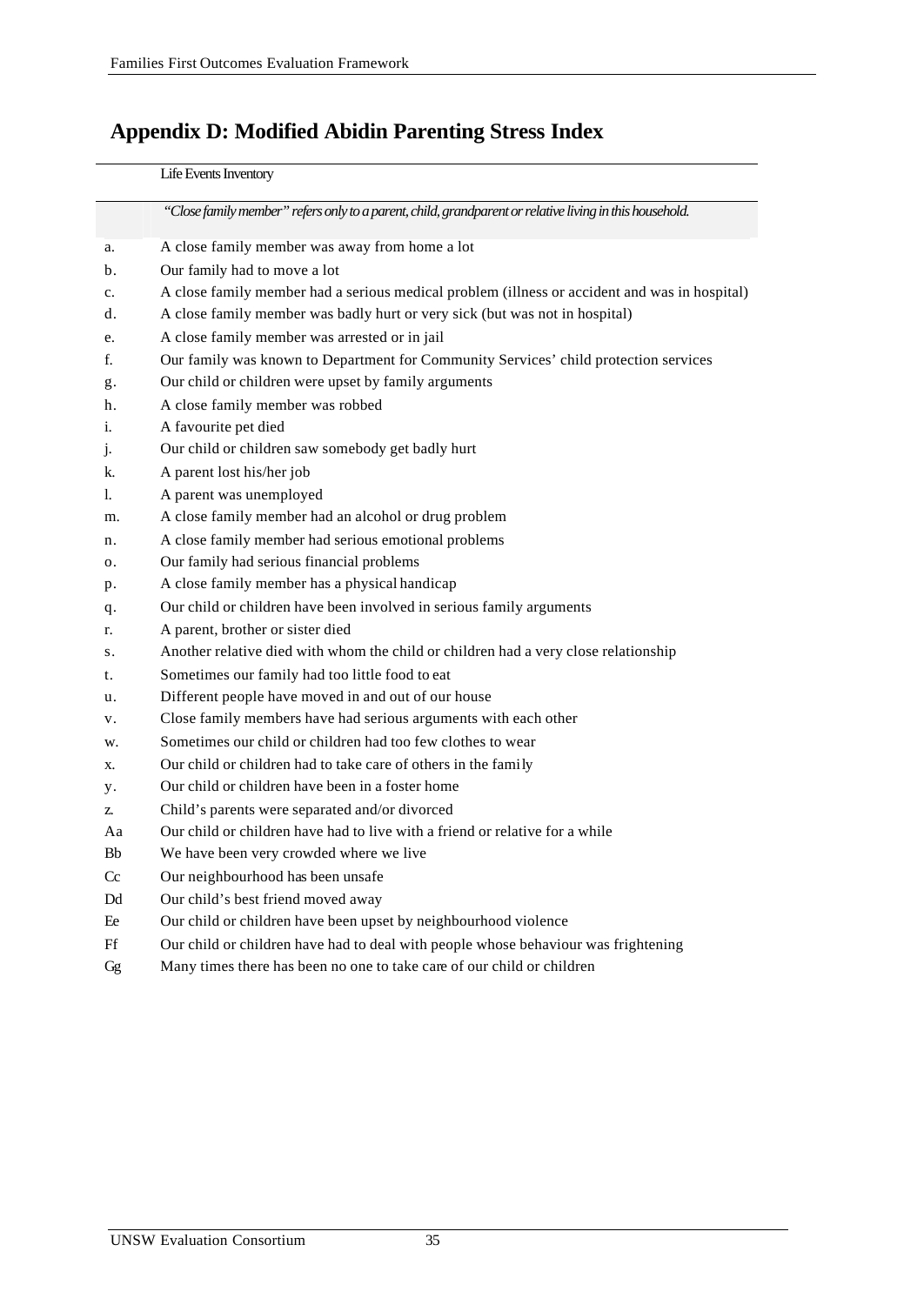# **Glossary**

| Note:         | Any definitions of terms used in the Framework are as defined in the particular<br>data set referred to.                                                                                                                                                         |
|---------------|------------------------------------------------------------------------------------------------------------------------------------------------------------------------------------------------------------------------------------------------------------------|
| <b>ABS</b>    | <b>Australian Bureau of Statistics</b>                                                                                                                                                                                                                           |
| <b>ACER</b>   | <b>Australian Council of Educational Research</b>                                                                                                                                                                                                                |
| <b>AHS</b>    | Area Health Service                                                                                                                                                                                                                                              |
| <b>AHURI</b>  | Australian Housing and Urban Research Institute                                                                                                                                                                                                                  |
| <b>AIFS</b>   | <b>Australian Institute of Family Studies</b>                                                                                                                                                                                                                    |
| <b>AIHW</b>   | Australian Institute of Health and Welfare                                                                                                                                                                                                                       |
| <b>ASPARD</b> | Annual Service Plan & Reporting Document, Children's Services, Department<br>of Community Services, NSW                                                                                                                                                          |
| <b>ATSI</b>   | Aboriginal, Torres Strait Islander                                                                                                                                                                                                                               |
| <b>CALD</b>   | Culturally and linguistically diverse                                                                                                                                                                                                                            |
| <b>CHIME</b>  | Community Health Information Management Enterprise, being developed for<br>NSW Health, ACT, Queensland, South Australia and Western Australia.                                                                                                                   |
| <b>COPS</b>   | <b>Computerised Operational Policing System</b>                                                                                                                                                                                                                  |
| <b>CSAHS</b>  | Central Sydney Area Health Service                                                                                                                                                                                                                               |
| <b>DADHC</b>  | NSW Department of the Ageing, Disability and Home Care                                                                                                                                                                                                           |
| <b>DHAC</b>   | Commonwealth Department of Health and Aged Care                                                                                                                                                                                                                  |
| <b>DET</b>    | NSW Department of Education and Training                                                                                                                                                                                                                         |
| <b>DETYA</b>  | Commonwealth Department of Education, Training and Youth Affairs                                                                                                                                                                                                 |
| <b>DoCS</b>   | <b>NSW Department of Community Services</b>                                                                                                                                                                                                                      |
| FaCS          | Commonwealth Department of Family and Community Services                                                                                                                                                                                                         |
| FF            | <b>Families First</b>                                                                                                                                                                                                                                            |
| <b>GHQ</b>    | <b>General Health Questionnaire</b>                                                                                                                                                                                                                              |
| <b>HACC</b>   | Home and Community Care                                                                                                                                                                                                                                          |
| <b>IPC</b>    | Integrated Perinatal and Infant Care, Centre for Mental Health initiative. As at<br>March 2002, funded for five Area Health Services (AHS) and replicated in two<br>more. It is expected to be implemented in more AHS. Data is to be collated<br>through CHIME. |
| <b>ISC</b>    | <b>Inpatient Statistics Collection, New South Wales Health</b>                                                                                                                                                                                                   |
| <b>LGA</b>    | <b>Local Government Area</b>                                                                                                                                                                                                                                     |
| <b>LSAC</b>   | Longitudinal Survey of Australian Children, to be designed in 2002                                                                                                                                                                                               |
| <b>MHOAT</b>  | Mental Health Outcome Assessment Tool                                                                                                                                                                                                                            |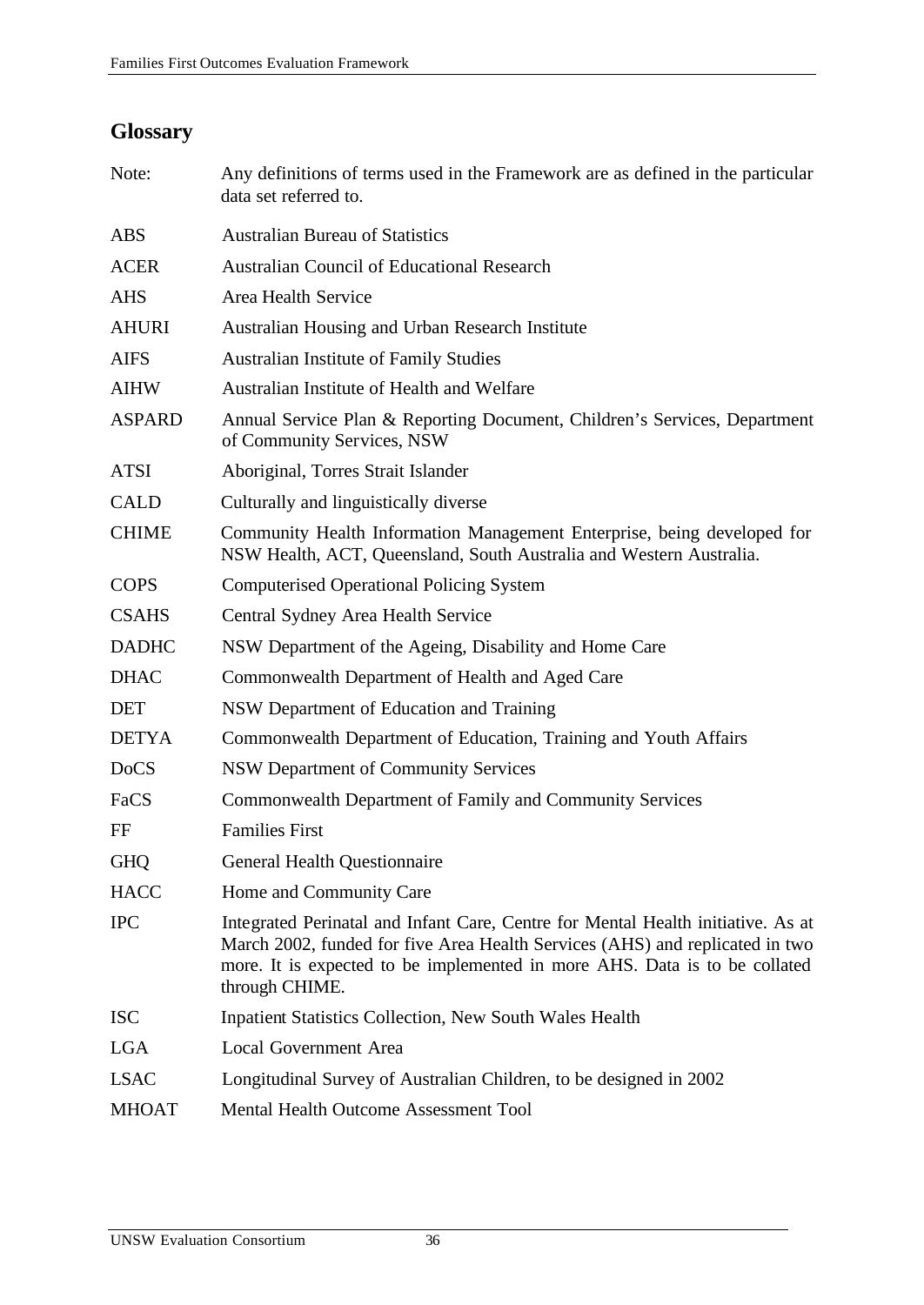| MHOAT-CA Mental Health Outcome Assessment Tool – Children and Adolescents: Health |
|-----------------------------------------------------------------------------------|
| of the National Outcome Scales for Children and Adolescents (HoNOSCA);            |
| Children's Global Assessment Scale (CGAS); ICD-10 Factors Influencing             |
| Health Status (FIHS); Strengths and Difficulties Questionnaire (SDQ)              |

- NESB Non English Speaking Background
- NHMD National Hospital Morbidity Database, AIHW
- NHS National Health Survey, DHAC
- NPSU National Perinatal Statistics Unit
- SEIFA Socio-Economic Indices for Areas (ABS)
- SF-36 Short Form 36, Health and Wellbeing Questionnaire
- Young mothers Mothers aged under 19 years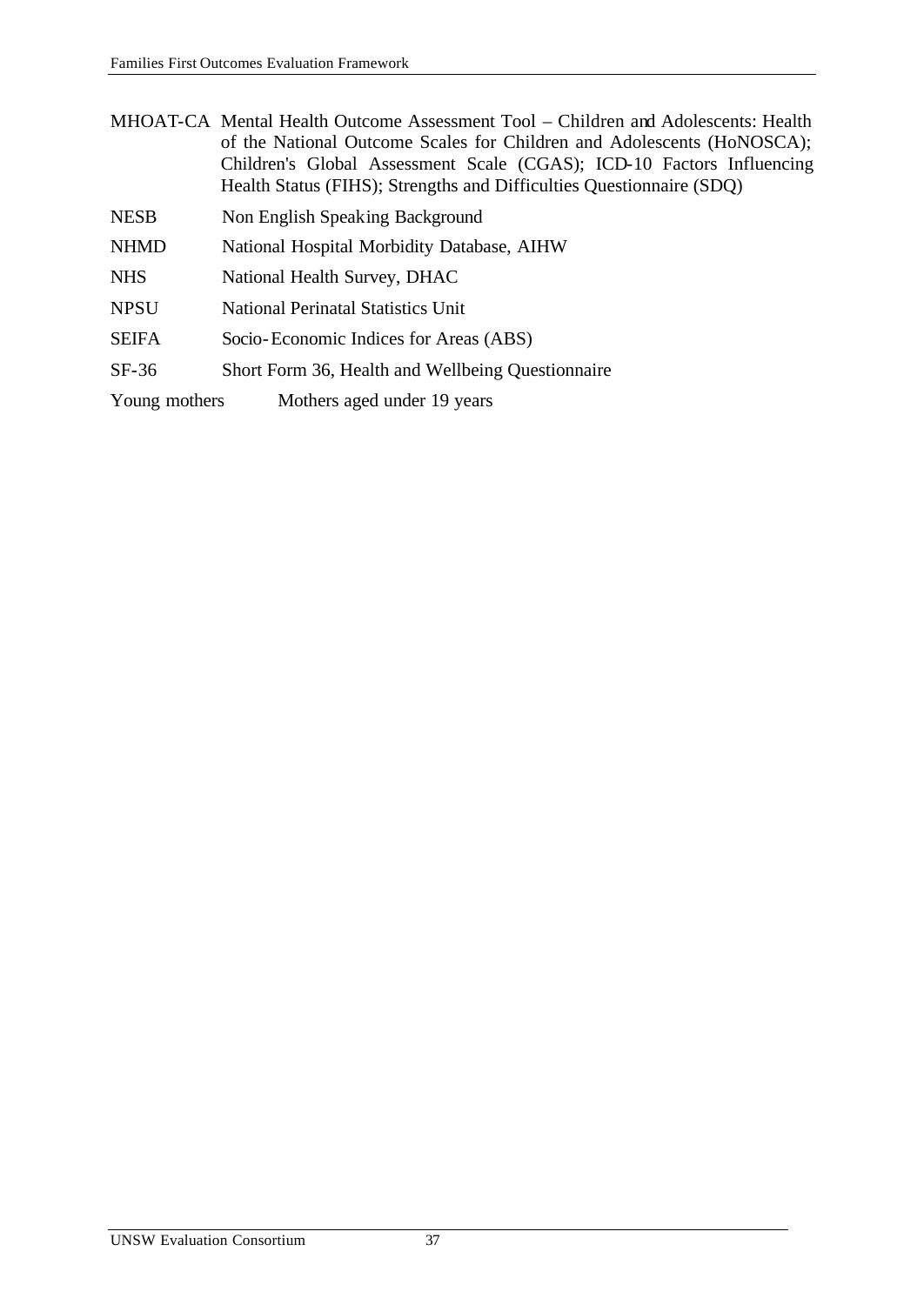# **References**

- Alexander K.L., D.R Entwisle and C.S Horsey (1997), 'From first grade forward early foundations of high school dropout', *Sociology of Education*, 70 (2), 87-107.
- American Academy of Pediatric Dentistry (1997), 'Physicians and Dentists: Allies in Preventive Health for Children', AAPD. Accessed on: 10 December 2001 http://www.aapd.org/mediainfo/pressrel/allies.97.html
- Australian Injury Prevention Bulletin (2001), *Progress and current issues in child injury prevention*, 15. Accessed on11 December http://www.nisu.flinders.edu.au/pubs/bulletin15/bulletin15- Current.html
- Australian Institute of Health and Welfare (2000), *Integrating Indicators: Theory and Practice in the Disability Services Field*, Canberra, AIHW.
- Bandura A. (1986), *Social Foundations of Thought and Action: A Social Cognitive Theory*, Englewood Cliffs, NJ, Prentice Hall.
- Bazeley P. and L. Kemp (1994), *Childhood Immunisation, the role of parents and service providers: A review of the literature*. Australian Government Publishing Service, Canberra.
- Black, A. and P. Hughes (2001), *The identification and analysis of indicators of community strength and outcomes*, Commonwealth of Australia, Canberra.
- Boocock S.S. (1995), Early childhood programs in other nations goals and outcomes. *Future of Children, 5* (3): 94-114.
- Bronfenbrenner, U. (1979), *The Ecology of Human Development*, Harvard University Press, Cambridge.
- Cabinet Office (1999*), Families First, An Initiative of the NSW Government, A Support Network for Raising Children*, Office of Children and Young People, Sydney.
- Coleman, P. and K. Harraker (1997), 'Self-efficacy and parenting quality: Findings and future application', *Developmental Review*, 18, 47-85.
- Coolahan K., J. Fanuzzo, J. Mendez and P. McDermott (2000), 'Preschool peer interactions and readiness to learn: relationships between classroom peer play and learning behaviors and conduct', *Journal of Educational Psychology*, 92 (3), 458-465.
- Crone D.A. and G.J. Whitehurst (1999), Age and schooling effects on emergent literacy and early reading skills. *Journal of Educational Psychology,* 91(4): 604-614.
- Dallos, R. and L. Hamilton-Brown (2000), 'Pathways to problems an exploratory study of how problems evolve vs dissolve in families', *Journal of Family Therapy*, 22, 375-393.
- Daniels S. (1995), 'Can pre-school education affect children's achievement in primary school', *Oxford Review of Education*, 21 (2), 163-178.
- DeWit, D.J., D.R. Offord and K. Braun (1998), The Relationship Between Geographic Relocation and Childhood Problem Behaviour. Accessed on: 13 November 2001. http://www.hrdcrhc.gc.ca/arb/publications/research/abw-98-17e.html.
- Dockett S. and B. Perry, (2001) 'Starting school: how do the perceptions of prior-to-school educators, school teachers and parents compare?', paper presented at the Pacific Early Childhood Research Association Annual Conference, July, Christchurch, New Zealand.
- Dyer J.G. and T.M. McGuinness (1996), Resilience analysis of the concept. *Archives of Psychiatric Nursing,* 10 (5) 276-282.
- Entwisle D.R. (1995), 'The role of schools in sustaining early childhood program benefits', *Future of Children*, 5 (3), 133-144.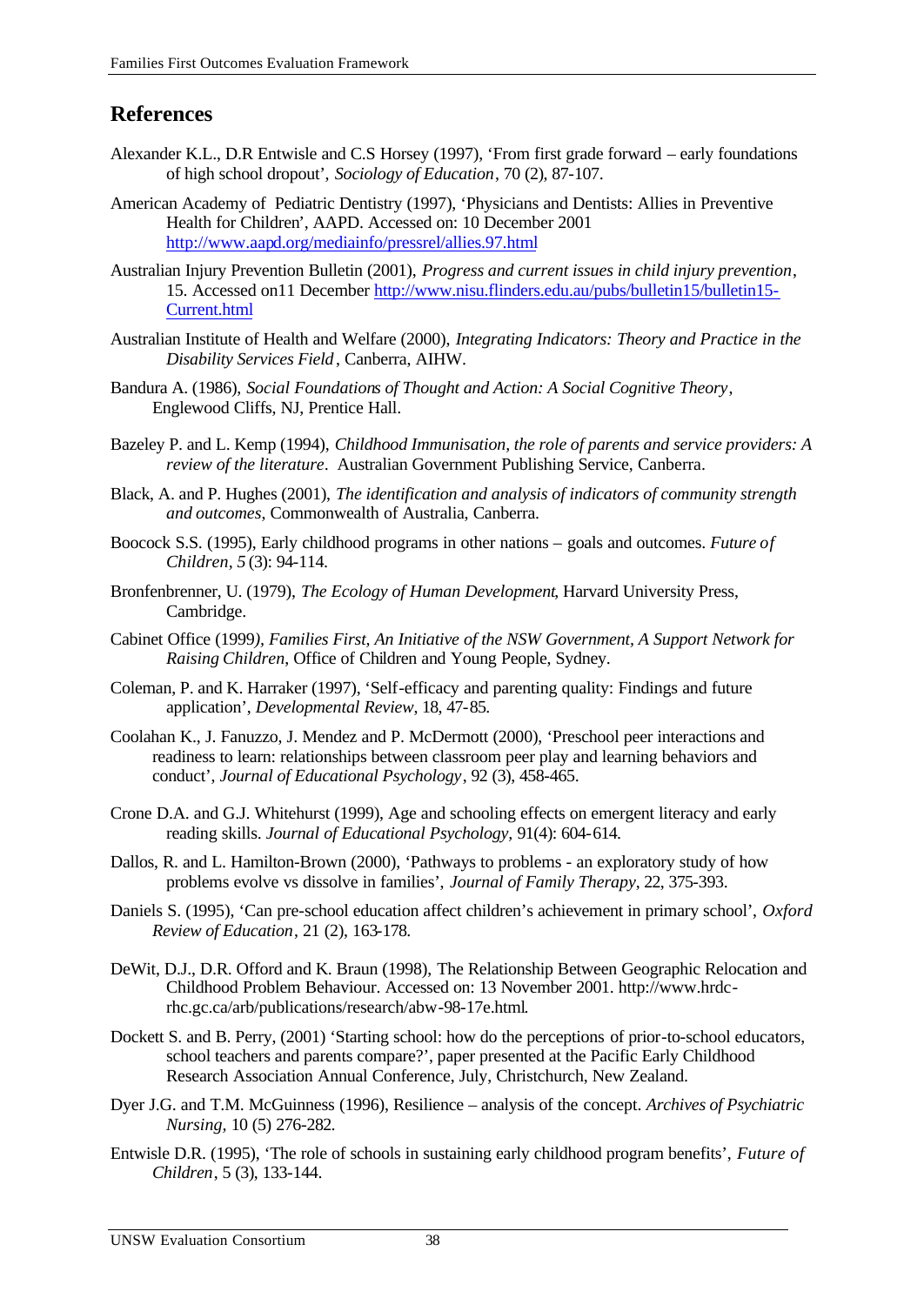- Ferguson P., S.R. Jimerson and M.J. Dalton (2000), Sorting out successful failures: exploratory analyses of factors associated with academic and behavioural outcomes of retained students. *Psychology in the Schools,* 38 (4): 327-341.
- Fisher, K., M. McHugh and C. Thomson (2000), The Link Between Children's Services and Child Protection Project: report prepared for the NSW Department of Community Services, SPRC Reports 1/00 Social Policy Research Centre, University of New South Wales, Sydney, February. http://www.sprc.unsw.edu.au/reports/index.htm
- Garbarino, J. (1986), 'Can we measure success in preventing child abuse? Issues in policy, programming and research', *Child Abuse and Neglect*, 10, 143-56.
- Gardner, S., C. Riley, M. Warner, C. Piggot and A. Pullen eds. (1996), Psychological aspects of early treatment interventions, *Releasing resources to achieve health gain*, Radcliffe Medical Press, Oxford.
- Garmezy, N. (1985), 'Children in poverty: reliance despite risk', *Psychiatry*, 57, 127-36.
- Gilliam, W.S. and E.F. Zigler (2000), 'A critical meta-analysis of all evaluations of state-funded preschool from 1977 to 1998: implications for policy, service delivery and program evaluation', *Early Childhood Research Quarterly*, 15 (4), 441-473.
- Glassop, R. (1988), 'Bronfenbrenner's Ecology of Human Development: A Reappreciation', A. Pence ed. *Ecological Research with Children and Families*, Teachers College Press, Teachers College, Columbia University, New York.
- Griffiths R., L., R. Craze, R.L Fernandez, R. Langdon and L. Gentles (2001), *Health and Equity: A Targeted Literature Review*, Liverpool, South Western Sydney Area Health Service and University of Western Sydney.
- Jack, G. (2000), 'Ecological influences on parenting and child development', *British Journal of Social Work*, 50, 703-720.
- Jimerson S., B. Egeland and A. Teo (1999), 'A longitudinal study of achievement trajectories: factors associated with change', *Journal of Educational Psychology*, 91 (1), 116-126.
- Kohen, Dafna E., Clyde Hertzman and Jeanne Brooks-Gunn (1998), Neighbourhood Influences on Children's School Readiness. Accessed on: 13 November 2001 http://www.hrdcdrhc.gc.ca/arb/publications/research/abw-98-15e.shtml.
- McCain, M. and J.F. Mustard (1999), *Reversing the Real Brain Drain: Early Years Study, Final Report*, Ontario Children's Secretariat, Toronto.
- Mustard, Janus and Offord (2001), Early Development Instrument: A Population-based Measure for Communities (EDI), Accessed on 2 November 2001 http://wwwfhs.mcmaster.ca/cscr/ readiness.htm
- National Crime Authority (1999), *Pathways to Prevention: Developmental and Early Intervention Approaches to Crime in Australia*, National Crime Prevention, Commonwealth Attorney General's Department, Canberra.
- National Longitudinal Survey of Children and Youth: Release of Publication, 'Growing Up In Canada', Summary of Key Findings. Accessed on: 13 November 2001, http://www.hrdcdrhc.gc.ca/common/news/hrib/9696be.html.
- National Mental Health Strategy (2000), *Promotion, prevention and early intervention for mental health – a monograph*. Mental Health and Special Programs Branch, Commonwealth Department of Health and Aged Care, Canberra.
- NSW Department of Health (2002), Injury Prevention Unit (IPU) Correspondence.